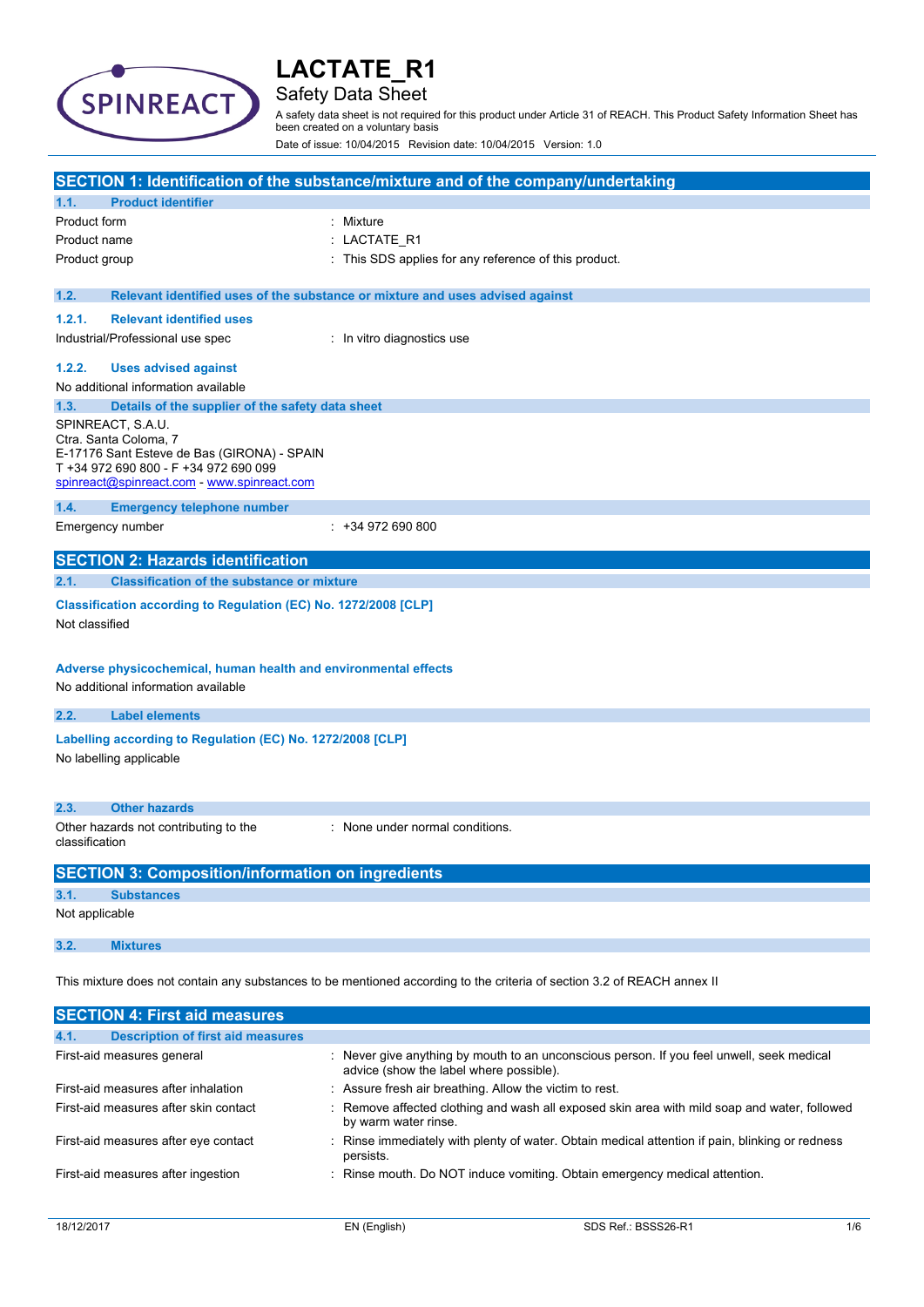## Safety Data Sheet

A safety data sheet is not required for this product under Article 31 of REACH. This Product Safety Information Sheet has been created on a voluntary basis

| 4.2.                  |                                                           |                                                                   | Most important symptoms and effects, both acute and delayed                                             |                                                                                                                                                                                        |
|-----------------------|-----------------------------------------------------------|-------------------------------------------------------------------|---------------------------------------------------------------------------------------------------------|----------------------------------------------------------------------------------------------------------------------------------------------------------------------------------------|
| Symptoms/effects      |                                                           |                                                                   |                                                                                                         | : Not expected to present a significant hazard under anticipated conditions of normal use.                                                                                             |
| 4.3.                  |                                                           |                                                                   | Indication of any immediate medical attention and special treatment needed                              |                                                                                                                                                                                        |
|                       | No additional information available                       |                                                                   |                                                                                                         |                                                                                                                                                                                        |
|                       | <b>SECTION 5: Firefighting measures</b>                   |                                                                   |                                                                                                         |                                                                                                                                                                                        |
| 5.1.                  | <b>Extinguishing media</b>                                |                                                                   |                                                                                                         |                                                                                                                                                                                        |
|                       | Suitable extinguishing media                              |                                                                   | : Foam. Dry powder. Carbon dioxide. Water spray. Sand.                                                  |                                                                                                                                                                                        |
|                       | Unsuitable extinguishing media                            |                                                                   | Do not use a heavy water stream.                                                                        |                                                                                                                                                                                        |
| 5.2.                  | Special hazards arising from the substance or mixture     |                                                                   |                                                                                                         |                                                                                                                                                                                        |
|                       | No additional information available                       |                                                                   |                                                                                                         |                                                                                                                                                                                        |
| 5.3.                  | <b>Advice for firefighters</b>                            |                                                                   |                                                                                                         |                                                                                                                                                                                        |
|                       | Firefighting instructions                                 |                                                                   | chemical fire. Prevent fire fighting water from entering the environment.                               | : Use water spray or fog for cooling exposed containers. Exercise caution when fighting any                                                                                            |
|                       | Protection during firefighting                            |                                                                   |                                                                                                         | Do not enter fire area without proper protective equipment, including respiratory protection.                                                                                          |
|                       | <b>SECTION 6: Accidental release measures</b>             |                                                                   |                                                                                                         |                                                                                                                                                                                        |
| 6.1.                  |                                                           |                                                                   | Personal precautions, protective equipment and emergency procedures                                     |                                                                                                                                                                                        |
| 6.1.1.                | For non-emergency personnel                               |                                                                   |                                                                                                         |                                                                                                                                                                                        |
|                       | Emergency procedures                                      |                                                                   | Evacuate unnecessary personnel.                                                                         |                                                                                                                                                                                        |
| 6.1.2.                | For emergency responders                                  |                                                                   |                                                                                                         |                                                                                                                                                                                        |
| Protective equipment  |                                                           |                                                                   | Equip cleanup crew with proper protection.                                                              |                                                                                                                                                                                        |
|                       | Emergency procedures                                      |                                                                   | Ventilate area.                                                                                         |                                                                                                                                                                                        |
| 6.2.                  | <b>Environmental precautions</b>                          |                                                                   |                                                                                                         |                                                                                                                                                                                        |
|                       |                                                           |                                                                   | Prevent entry to sewers and public waters. Notify authorities if liquid enters sewers or public waters. |                                                                                                                                                                                        |
| 6.3.                  | Methods and material for containment and cleaning up      |                                                                   |                                                                                                         |                                                                                                                                                                                        |
|                       | Methods for cleaning up                                   |                                                                   | spillage. Store away from other materials.                                                              | : Soak up spills with inert solids, such as clay or diatomaceous earth as soon as possible. Collect                                                                                    |
| 6.4.                  | <b>Reference to other sections</b>                        |                                                                   |                                                                                                         |                                                                                                                                                                                        |
|                       | See Heading 8. Exposure controls and personal protection. |                                                                   |                                                                                                         |                                                                                                                                                                                        |
|                       | <b>SECTION 7: Handling and storage</b>                    |                                                                   |                                                                                                         |                                                                                                                                                                                        |
| 7.1.                  | <b>Precautions for safe handling</b>                      |                                                                   |                                                                                                         |                                                                                                                                                                                        |
|                       | Precautions for safe handling                             |                                                                   | of vapour.                                                                                              | Wash hands and other exposed areas with mild soap and water before eating, drinking or<br>smoking and when leaving work. Provide good ventilation in process area to prevent formation |
| 7.2.                  |                                                           |                                                                   | Conditions for safe storage, including any incompatibilities                                            |                                                                                                                                                                                        |
| Storage conditions    |                                                           |                                                                   | Keep container closed when not in use.                                                                  | : Keep only in the original container in a cool, well ventilated place away from : Heat sources.                                                                                       |
| Incompatible products |                                                           |                                                                   | Strong bases. Strong acids.                                                                             |                                                                                                                                                                                        |
|                       | Incompatible materials                                    |                                                                   | Sources of ignition. Direct sunlight.                                                                   |                                                                                                                                                                                        |
| 7.3.                  | <b>Specific end use(s)</b>                                |                                                                   |                                                                                                         |                                                                                                                                                                                        |
|                       | No additional information available                       |                                                                   |                                                                                                         |                                                                                                                                                                                        |
|                       | <b>SECTION 8: Exposure controls/personal protection</b>   |                                                                   |                                                                                                         |                                                                                                                                                                                        |
| 8.1.                  | <b>Control parameters</b>                                 |                                                                   |                                                                                                         |                                                                                                                                                                                        |
|                       | Sodium azide (26628-22-8)                                 |                                                                   |                                                                                                         |                                                                                                                                                                                        |
| EU                    |                                                           | Local name                                                        |                                                                                                         | Sodium azide                                                                                                                                                                           |
| EU<br>FU.             |                                                           | IOELV TWA (mg/m <sup>3</sup> )<br>IOFIV STFI (ma/m <sup>3</sup> ) |                                                                                                         | $0.1 \,\mathrm{mg/m^3}$<br>$0.3$ mg/m <sup>3</sup>                                                                                                                                     |
|                       |                                                           |                                                                   |                                                                                                         |                                                                                                                                                                                        |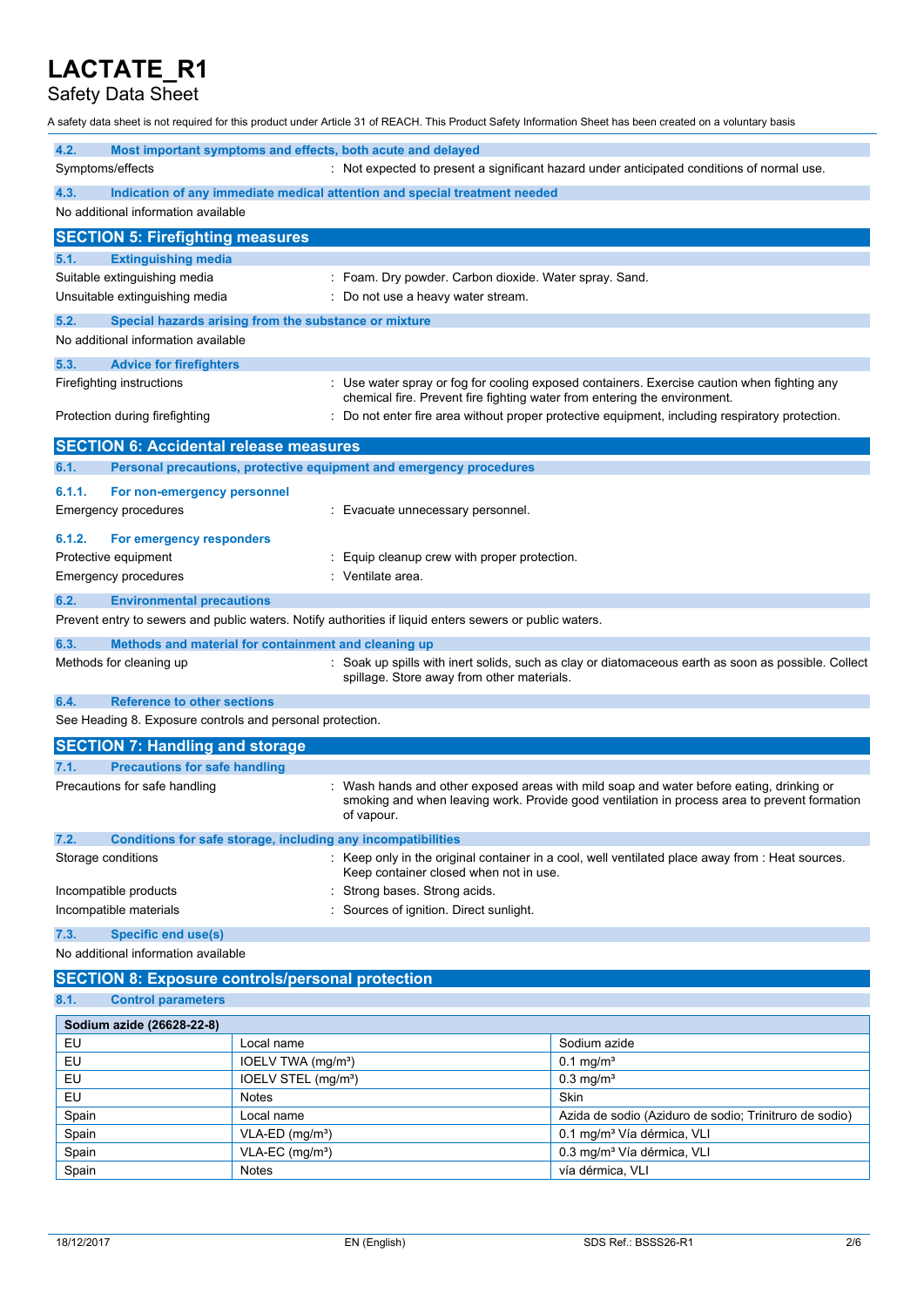## Safety Data Sheet

A safety data sheet is not required for this product under Article 31 of REACH. This Product Safety Information Sheet has been created on a voluntary basis

### **8.2. Exposure controls**

#### **Personal protective equipment:**

Avoid all unnecessary exposure.

#### **Hand protection:**

Wear protective gloves.

#### **Eye protection:**

Chemical goggles or safety glasses

### **Respiratory protection:**

Wear appropriate mask

#### **Other information:**

Do not eat, drink or smoke during use.

| <b>SECTION 9: Physical and chemical properties</b>            |                   |
|---------------------------------------------------------------|-------------------|
| Information on basic physical and chemical properties<br>9.1. |                   |
| Physical state                                                | : Liquid          |
| Colour                                                        | Colourless.       |
| Odour                                                         | Odorless.         |
| Odour threshold                                               | No data available |
| рH                                                            | $\approx 7.5$     |
| Relative evaporation rate (butylacetate=1)                    | No data available |
| Melting point                                                 | No data available |
| Freezing point                                                | No data available |
| Boiling point                                                 | No data available |
| Flash point                                                   | No data available |
| Auto-ignition temperature                                     | No data available |
| Decomposition temperature                                     | No data available |
| Flammability (solid, gas)                                     | Non flammable.    |
| Vapour pressure                                               | No data available |
| Relative vapour density at 20 °C                              | No data available |
| Relative density                                              | No data available |
| Solubility                                                    | No data available |
| Log Pow                                                       | No data available |
| Viscosity, kinematic                                          | No data available |
| Viscosity, dynamic                                            | No data available |
| <b>Explosive properties</b>                                   | No data available |
| Oxidising properties                                          | No data available |
| <b>Explosive limits</b>                                       | No data available |
| <b>Other information</b><br>9.2.                              |                   |
| No additional information available                           |                   |
| <b>SECTION 10: Stability and reactivity</b>                   |                   |
| 10.1.<br><b>Reactivity</b>                                    |                   |
| No additional information available                           |                   |
| 10.2.<br><b>Chemical stability</b>                            |                   |
| Not established.                                              |                   |

### **10.3. Possibility of hazardous reactions** Not established.

**10.4. Conditions to avoid**

### Direct sunlight. Extremely high or low temperatures.

**10.5. Incompatible materials**

Not known when used appropiately.

| 10.6. |  | <b>Hazardous decomposition products</b> |  |
|-------|--|-----------------------------------------|--|
|-------|--|-----------------------------------------|--|

## No hazardous decomposition products known.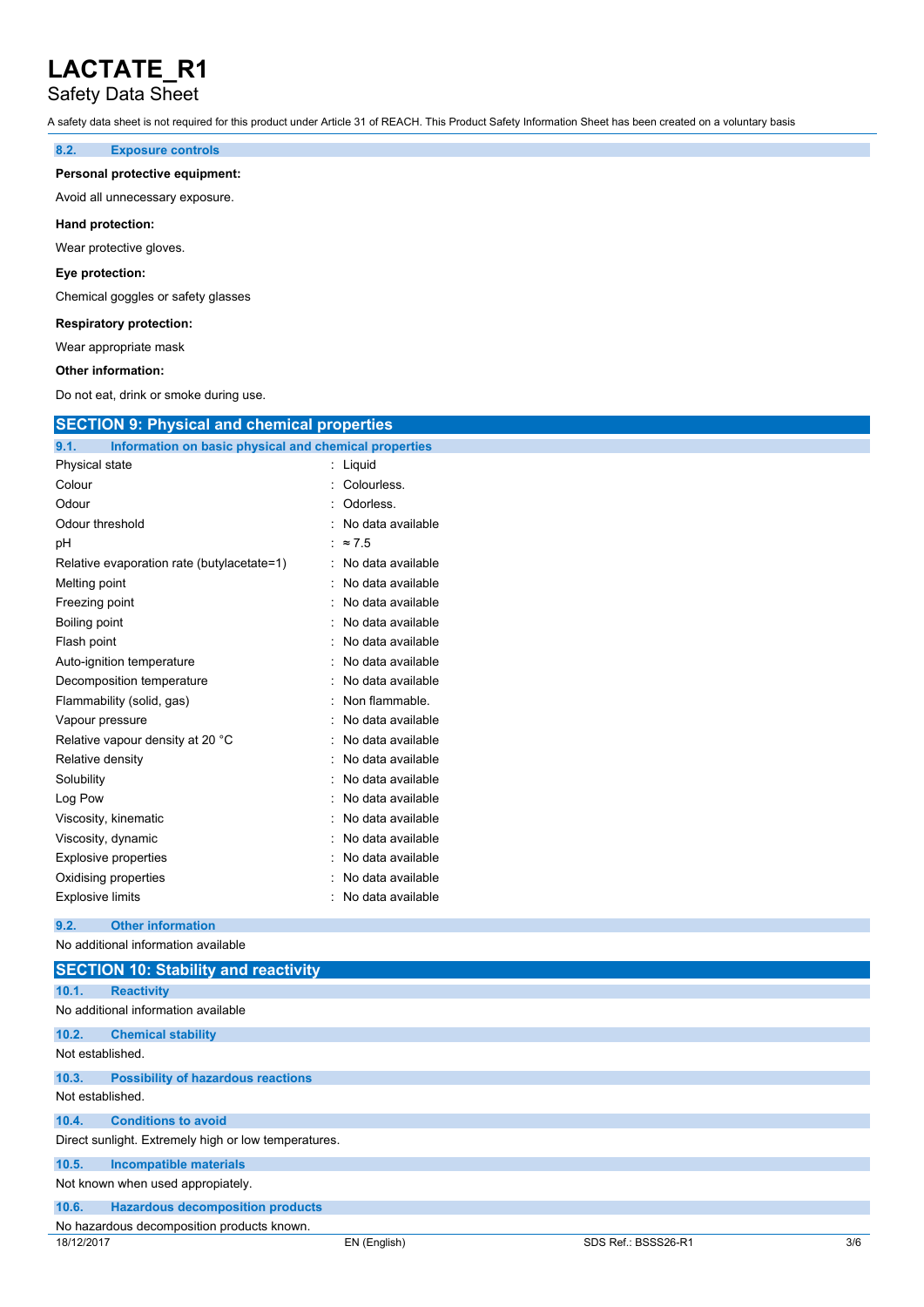Safety Data Sheet

A safety data sheet is not required for this product under Article 31 of REACH. This Product Safety Information Sheet has been created on a voluntary basis

| <b>SECTION 11: Toxicological information</b>  |                                                                   |
|-----------------------------------------------|-------------------------------------------------------------------|
| Information on toxicological effects<br>11.1. |                                                                   |
| Acute toxicity (oral)                         | : Not classified                                                  |
| Acute toxicity (dermal)                       | Not classified                                                    |
| Acute toxicity (inhalation)                   | Not classified                                                    |
| Skin corrosion/irritation                     | : Not classified                                                  |
|                                               | $pH: \approx 7.5$                                                 |
| Additional information                        | Based on available data, the classification criteria are not met  |
| Serious eye damage/irritation                 | Not classified                                                    |
|                                               | $pH: \approx 7.5$                                                 |
| Additional information                        | Based on available data, the classification criteria are not met  |
| Respiratory or skin sensitisation             | Not classified                                                    |
| Additional information                        | Based on available data, the classification criteria are not met  |
| Germ cell mutagenicity                        | Not classified                                                    |
| Additional information                        | Based on available data, the classification criteria are not met  |
| Carcinogenicity                               | Not classified                                                    |
| Additional information                        | Based on available data, the classification criteria are not met  |
| Reproductive toxicity                         | Not classified                                                    |
| Additional information                        | Based on available data, the classification criteria are not met  |
| STOT-single exposure                          | : Not classified                                                  |
| Additional information                        | Based on available data, the classification criteria are not met  |
| STOT-repeated exposure                        | : Not classified                                                  |
| Additional information                        | Based on available data, the classification criteria are not met  |
| Aspiration hazard                             | Not classified                                                    |
| Additional information                        | Based on available data, the classification criteria are not met  |
| Potential adverse human health effects and    | Based on available data, the classification criteria are not met. |

| <b>SECTION 12: Ecological information</b> |                |  |
|-------------------------------------------|----------------|--|
| 12.1.<br><b>Toxicity</b>                  |                |  |
| Acute aguatic toxicity                    | Not classified |  |
| Chronic aquatic toxicity                  | Not classified |  |

| 12.2. | <b>Persistence and degradability</b>       |                                                                         |
|-------|--------------------------------------------|-------------------------------------------------------------------------|
|       | <b>LACTATE R1</b>                          |                                                                         |
|       | Persistence and degradability              | Not established.                                                        |
| 12.3. | <b>Bioaccumulative potential</b>           |                                                                         |
|       | LACTATE_R1                                 |                                                                         |
|       | Bioaccumulative potential                  | Not established.                                                        |
| 12.4. | <b>Mobility in soil</b>                    |                                                                         |
|       | No additional information available        |                                                                         |
| 12.5. | <b>Results of PBT and vPvB assessment</b>  |                                                                         |
|       | No additional information available        |                                                                         |
| 12.6. | <b>Other adverse effects</b>               |                                                                         |
|       | Additional information                     | : Avoid release to the environment.                                     |
|       | <b>SECTION 13: Disposal considerations</b> |                                                                         |
| 13.1. | <b>Waste treatment methods</b>             |                                                                         |
|       | Product/Packaging disposal recommendations | Dispose in a safe manner in accordance with local/national regulations. |
|       | Ecology - waste materials                  | : Avoid release to the environment.                                     |
|       | <b>SECTION 14: Transport information</b>   |                                                                         |

In accordance with ADR / RID / IMDG / IATA / ADN

symptoms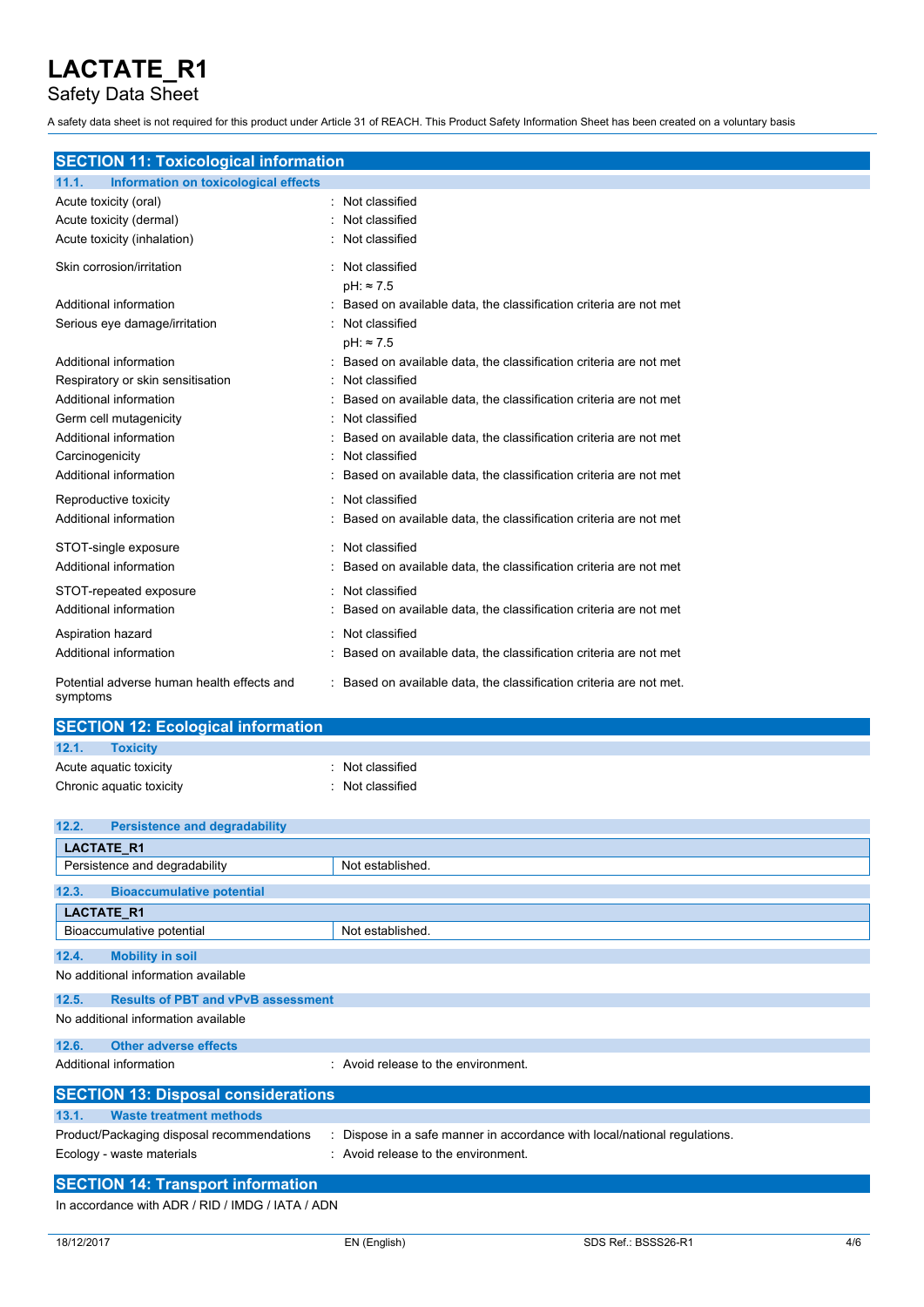## Safety Data Sheet

A safety data sheet is not required for this product under Article 31 of REACH. This Product Safety Information Sheet has been created on a voluntary basis

| <b>UN number</b><br>14.1.                    |                                          |
|----------------------------------------------|------------------------------------------|
| UN-No. (ADR)                                 | : Not applicable                         |
|                                              |                                          |
| UN-No. (IMDG)                                | Not applicable                           |
| UN-No. (IATA)                                | Not applicable                           |
| UN-No. (ADN)                                 | Not applicable                           |
| UN-No. (RID)                                 | Not applicable                           |
| 14.2.<br><b>UN proper shipping name</b>      |                                          |
| Proper Shipping Name (ADR)                   | Not applicable                           |
| Proper Shipping Name (IMDG)                  | Not applicable                           |
| Proper Shipping Name (IATA)                  | Not applicable                           |
| Proper Shipping Name (ADN)                   | Not applicable                           |
| Proper Shipping Name (RID)                   | : Not applicable                         |
| 14.3.<br><b>Transport hazard class(es)</b>   |                                          |
| <b>ADR</b>                                   |                                          |
| Transport hazard class(es) (ADR)             | : Not applicable                         |
|                                              |                                          |
| <b>IMDG</b>                                  |                                          |
| Transport hazard class(es) (IMDG)            | : Not applicable                         |
|                                              |                                          |
| <b>IATA</b>                                  |                                          |
| Transport hazard class(es) (IATA)            | : Not applicable                         |
|                                              |                                          |
| <b>ADN</b>                                   |                                          |
| Transport hazard class(es) (ADN)             | : Not applicable                         |
|                                              |                                          |
| <b>RID</b>                                   |                                          |
|                                              |                                          |
| Transport hazard class(es) (RID)             | : Not applicable                         |
| 14.4.<br><b>Packing group</b>                |                                          |
| Packing group (ADR)                          | Not applicable                           |
| Packing group (IMDG)                         | Not applicable                           |
| Packing group (IATA)                         | Not applicable                           |
| Packing group (ADN)                          | Not applicable                           |
| Packing group (RID)                          | Not applicable                           |
|                                              |                                          |
| 14.5.<br><b>Environmental hazards</b>        |                                          |
| Dangerous for the environment                | $:$ No                                   |
| Marine pollutant                             | : No                                     |
| Other information                            | : No supplementary information available |
| 14.6.<br><b>Special precautions for user</b> |                                          |
|                                              |                                          |
| - Overland transport                         |                                          |
| No data available                            |                                          |
| - Transport by sea                           |                                          |
| No data available                            |                                          |
|                                              |                                          |
| - Air transport                              |                                          |
| No data available                            |                                          |
|                                              |                                          |

**- Inland waterway transport** No data available

**- Rail transport**

No data available

**14.7. Transport in bulk according to Annex II of Marpol and the IBC Code**

Not applicable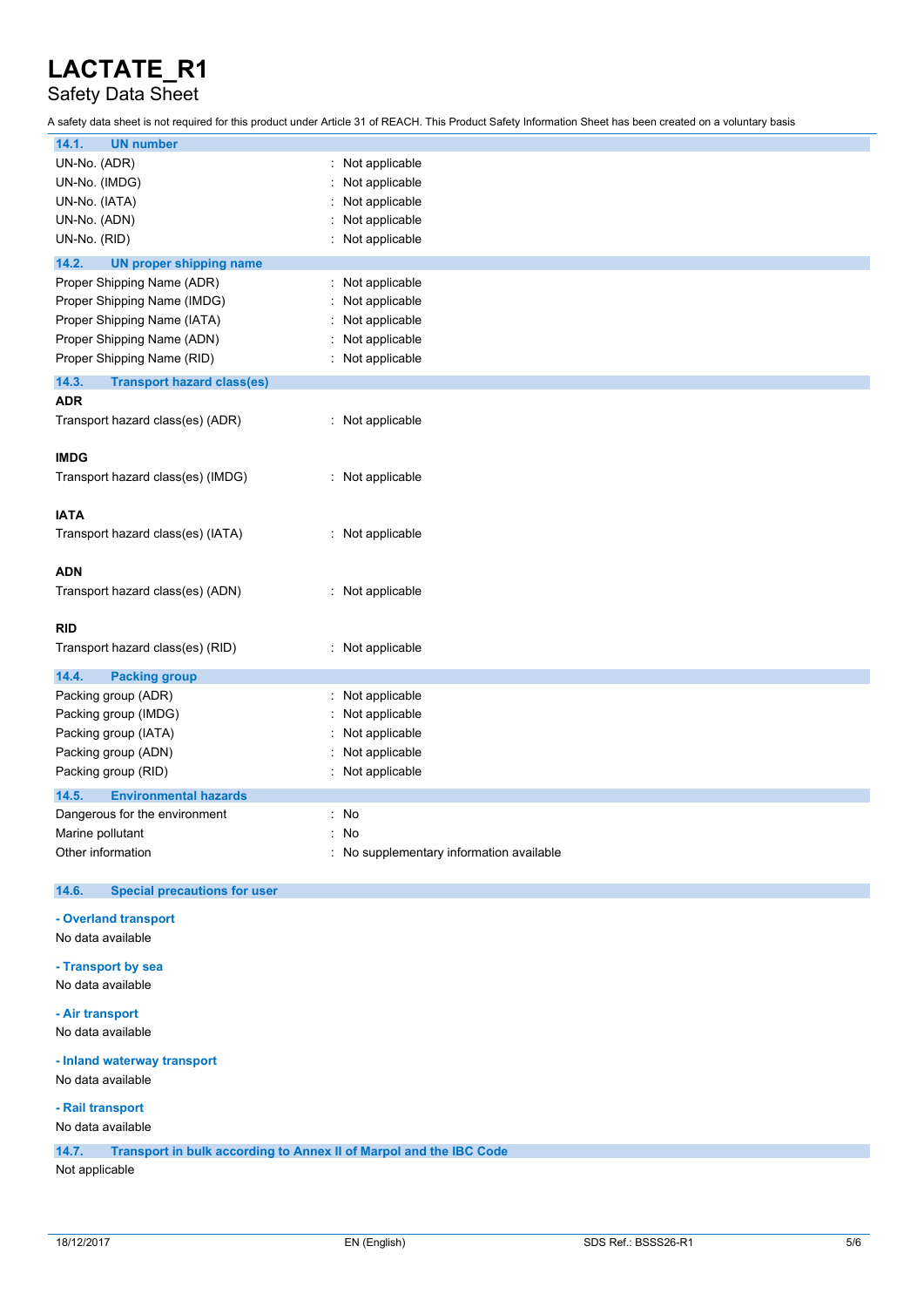## Safety Data Sheet

A safety data sheet is not required for this product under Article 31 of REACH. This Product Safety Information Sheet has been created on a voluntary basis

## **SECTION 15: Regulatory information**

**15.1. Safety, health and environmental regulations/legislation specific for the substance or mixture**

### **15.1.1. EU-Regulations**

Contains no REACH substances with Annex XVII restrictions Contains no substance on the REACH candidate list Contains no REACH Annex XIV substances

### **15.1.2. National regulations**

No additional information available

### **15.2. Chemical safety assessment**

No chemical safety assessment has been carried out

### **SECTION 16: Other information**

A safety data sheet is not required for this product under Article 31 of REACH. This Product Safety Information Sheet has been created on a voluntary basis

Data sources **Superint Studies : REGULATION (EC) No 1272/2008 OF THE EUROPEAN PARLIAMENT AND OF THE** COUNCIL of 16 December 2008 on classification, labelling and packaging of substances and mixtures, amending and repealing Directives 67/548/EEC and 1999/45/EC, and amending Regulation (EC) No 1907/2006.

Other information in the set of the set of the set of the set of the set of the set of the set of the set of the set of the set of the set of the set of the set of the set of the set of the set of the set of the set of the

SDS EU (REACH Annex II)

This information is based on our current knowledge and is intended to describe the product for the purposes of health, safety and environmental requirements only. It should not therefore be<br>construed as guaranteeing any sp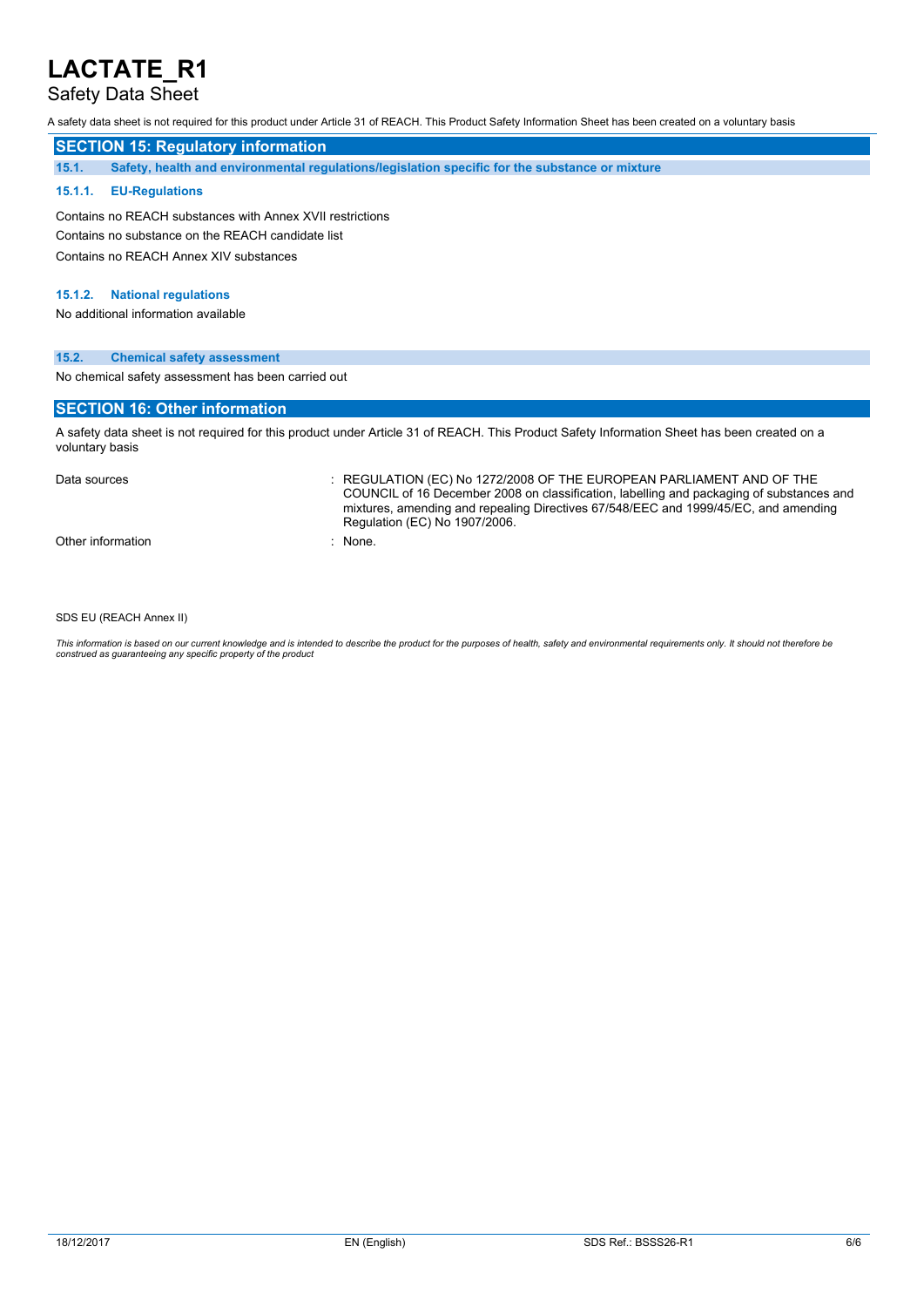

## Safety Data Sheet

A safety data sheet is not required for this product under Article 31 of REACH. This Product Safety Information Sheet has been created on a voluntary basis

Date of issue: 10/04/2015 Revision date: 10/04/2015 Version: 1.0

|                |                                                                                                                                    | SECTION 1: Identification of the substance/mixture and of the company/undertaking                                       |
|----------------|------------------------------------------------------------------------------------------------------------------------------------|-------------------------------------------------------------------------------------------------------------------------|
| 1.1.           | <b>Product identifier</b>                                                                                                          |                                                                                                                         |
| Product form   |                                                                                                                                    | : Mixture                                                                                                               |
| Product name   |                                                                                                                                    | LACTATE_R2                                                                                                              |
| Product group  |                                                                                                                                    | : This SDS applies for any reference of this product.                                                                   |
|                |                                                                                                                                    |                                                                                                                         |
| 1.2.           |                                                                                                                                    | Relevant identified uses of the substance or mixture and uses advised against                                           |
| 1.2.1.         | <b>Relevant identified uses</b>                                                                                                    |                                                                                                                         |
|                | Industrial/Professional use spec                                                                                                   | : In vitro diagnostics use                                                                                              |
| 1.2.2.         | <b>Uses advised against</b>                                                                                                        |                                                                                                                         |
|                | No additional information available                                                                                                |                                                                                                                         |
| 1.3.           | Details of the supplier of the safety data sheet                                                                                   |                                                                                                                         |
|                | SPINREACT, S.A.U.<br>Ctra. Santa Coloma, 7<br>E-17176 Sant Esteve de Bas (GIRONA) - SPAIN<br>T +34 972 690 800 - F +34 972 690 099 |                                                                                                                         |
|                | spinreact@spinreact.com - www.spinreact.com                                                                                        |                                                                                                                         |
| 1.4.           | <b>Emergency telephone number</b>                                                                                                  |                                                                                                                         |
|                | Emergency number                                                                                                                   | $: +34972690800$                                                                                                        |
|                | <b>SECTION 2: Hazards identification</b>                                                                                           |                                                                                                                         |
| 2.1.           | <b>Classification of the substance or mixture</b>                                                                                  |                                                                                                                         |
| Not classified | Classification according to Regulation (EC) No. 1272/2008 [CLP]                                                                    |                                                                                                                         |
|                | Adverse physicochemical, human health and environmental effects<br>No additional information available                             |                                                                                                                         |
| 2.2.           | <b>Label elements</b>                                                                                                              |                                                                                                                         |
|                | Labelling according to Regulation (EC) No. 1272/2008 [CLP]<br>No labelling applicable                                              |                                                                                                                         |
| 2.3.           | <b>Other hazards</b>                                                                                                               |                                                                                                                         |
| classification | Other hazards not contributing to the                                                                                              | : None under normal conditions.                                                                                         |
|                | <b>SECTION 3: Composition/information on ingredients</b>                                                                           |                                                                                                                         |
| 3.1.           | <b>Substances</b>                                                                                                                  |                                                                                                                         |
| Not applicable |                                                                                                                                    |                                                                                                                         |
| 3.2.           | <b>Mixtures</b>                                                                                                                    |                                                                                                                         |
|                |                                                                                                                                    | This mixture does not contain any substances to be mentioned according to the criteria of section 3.2 of REACH annex II |
|                | <b>SECTION 4: First aid measures</b>                                                                                               |                                                                                                                         |
|                |                                                                                                                                    |                                                                                                                         |

| <b>Description of first aid measures</b><br>4.1. |                                                                                                                                      |
|--------------------------------------------------|--------------------------------------------------------------------------------------------------------------------------------------|
| First-aid measures general                       | : Never give anything by mouth to an unconscious person. If you feel unwell, seek medical<br>advice (show the label where possible). |
| First-aid measures after inhalation              | : Assure fresh air breathing. Allow the victim to rest.                                                                              |
| First-aid measures after skin contact            | : Remove affected clothing and wash all exposed skin area with mild soap and water, followed<br>by warm water rinse.                 |
| First-aid measures after eye contact             | : Rinse immediately with plenty of water. Obtain medical attention if pain, blinking or redness<br>persists.                         |
| First-aid measures after ingestion               | : Rinse mouth. Do NOT induce vomiting. Obtain emergency medical attention.                                                           |
|                                                  |                                                                                                                                      |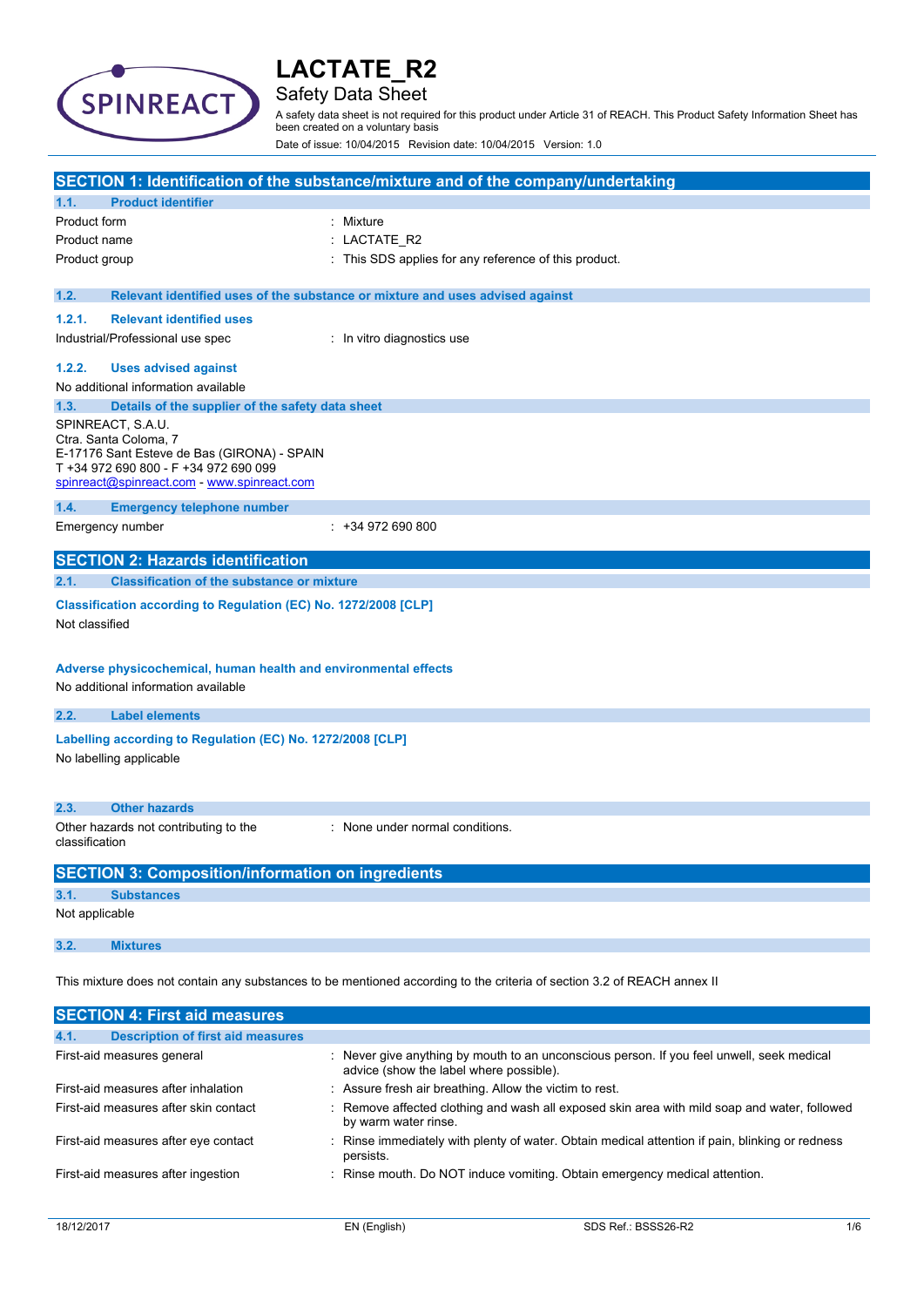## Safety Data Sheet

A safety data sheet is not required for this product under Article 31 of REACH. This Product Safety Information Sheet has been created on a voluntary basis

| 4.2.   | Most important symptoms and effects, both acute and delayed         |                                                                                                                                                                                                      |
|--------|---------------------------------------------------------------------|------------------------------------------------------------------------------------------------------------------------------------------------------------------------------------------------------|
|        | Symptoms/effects                                                    | : Not expected to present a significant hazard under anticipated conditions of normal use.                                                                                                           |
| 4.3.   |                                                                     | Indication of any immediate medical attention and special treatment needed                                                                                                                           |
|        | No additional information available                                 |                                                                                                                                                                                                      |
|        | <b>SECTION 5: Firefighting measures</b>                             |                                                                                                                                                                                                      |
| 5.1.   | <b>Extinguishing media</b>                                          |                                                                                                                                                                                                      |
|        | Suitable extinguishing media                                        | : Foam. Dry powder. Carbon dioxide. Water spray. Sand.                                                                                                                                               |
|        | Unsuitable extinguishing media                                      | Do not use a heavy water stream.                                                                                                                                                                     |
| 5.2.   | Special hazards arising from the substance or mixture               |                                                                                                                                                                                                      |
|        | No additional information available                                 |                                                                                                                                                                                                      |
| 5.3.   | <b>Advice for firefighters</b>                                      |                                                                                                                                                                                                      |
|        | Firefighting instructions                                           | : Use water spray or fog for cooling exposed containers. Exercise caution when fighting any<br>chemical fire. Prevent fire fighting water from entering the environment.                             |
|        | Protection during firefighting                                      | Do not enter fire area without proper protective equipment, including respiratory protection.                                                                                                        |
|        | <b>SECTION 6: Accidental release measures</b>                       |                                                                                                                                                                                                      |
| 6.1.   | Personal precautions, protective equipment and emergency procedures |                                                                                                                                                                                                      |
| 6.1.1. | For non-emergency personnel                                         |                                                                                                                                                                                                      |
|        | Emergency procedures                                                | Evacuate unnecessary personnel.                                                                                                                                                                      |
| 6.1.2. | For emergency responders                                            |                                                                                                                                                                                                      |
|        | Protective equipment                                                | Equip cleanup crew with proper protection.                                                                                                                                                           |
|        | Emergency procedures                                                | Ventilate area.                                                                                                                                                                                      |
| 6.2.   | <b>Environmental precautions</b>                                    |                                                                                                                                                                                                      |
|        |                                                                     | Prevent entry to sewers and public waters. Notify authorities if liquid enters sewers or public waters.                                                                                              |
| 6.3.   | Methods and material for containment and cleaning up                |                                                                                                                                                                                                      |
|        | Methods for cleaning up                                             | Soak up spills with inert solids, such as clay or diatomaceous earth as soon as possible. Collect<br>spillage. Store away from other materials.                                                      |
| 6.4.   | <b>Reference to other sections</b>                                  |                                                                                                                                                                                                      |
|        | See Heading 8. Exposure controls and personal protection.           |                                                                                                                                                                                                      |
|        | <b>SECTION 7: Handling and storage</b>                              |                                                                                                                                                                                                      |
| 7.1.   | <b>Precautions for safe handling</b>                                |                                                                                                                                                                                                      |
|        | Precautions for safe handling                                       | Wash hands and other exposed areas with mild soap and water before eating, drinking or<br>smoking and when leaving work. Provide good ventilation in process area to prevent formation<br>of vapour. |
| 7.2.   | Conditions for safe storage, including any incompatibilities        |                                                                                                                                                                                                      |
|        | Storage conditions                                                  | : Keep only in the original container in a cool, well ventilated place away from : Heat sources.<br>Keep container closed when not in use.                                                           |
|        | Incompatible products                                               | Strong bases. Strong acids.                                                                                                                                                                          |
|        | Incompatible materials                                              | Sources of ignition. Direct sunlight.                                                                                                                                                                |
| 7.3.   | <b>Specific end use(s)</b>                                          |                                                                                                                                                                                                      |
|        | No additional information available                                 |                                                                                                                                                                                                      |
|        | <b>SECTION 8: Exposure controls/personal protection</b>             |                                                                                                                                                                                                      |
| 8.1.   | <b>Control parameters</b>                                           |                                                                                                                                                                                                      |
|        | No additional information available                                 |                                                                                                                                                                                                      |
| 8.2.   | <b>Exposure controls</b>                                            |                                                                                                                                                                                                      |
|        |                                                                     |                                                                                                                                                                                                      |

### **Personal protective equipment:**

Avoid all unnecessary exposure.

#### **Hand protection:**

Wear protective gloves.

## **Eye protection:**

Chemical goggles or safety glasses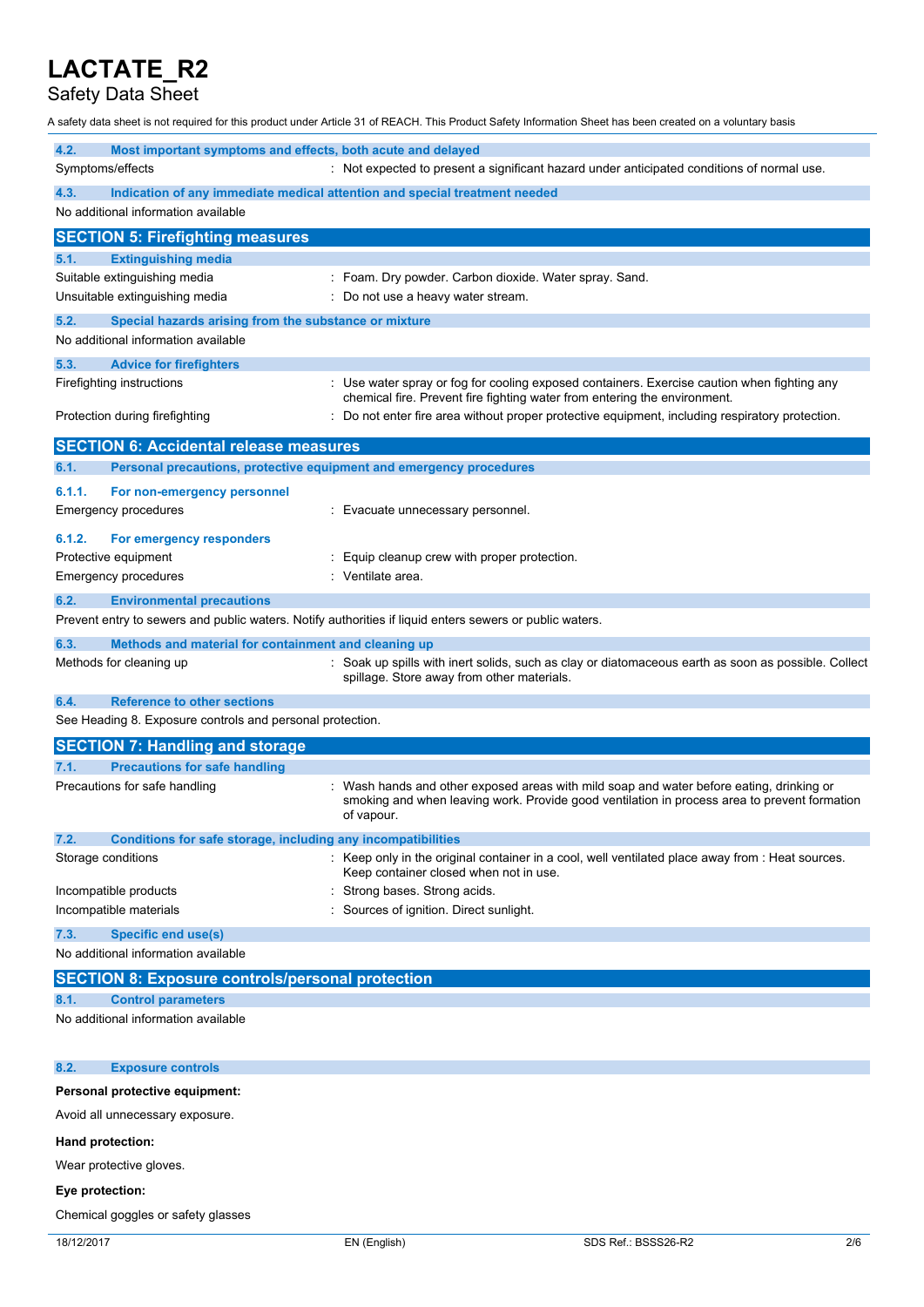# Safety Data Sheet

A safety data sheet is not required for this product under Article 31 of REACH. This Product Safety Information Sheet has been created on a voluntary basis

### **Respiratory protection:**

Wear appropriate mask

### **Other information:**

Do not eat, drink or smoke during use.

| <b>SECTION 9: Physical and chemical properties</b>            |                   |  |  |
|---------------------------------------------------------------|-------------------|--|--|
| Information on basic physical and chemical properties<br>9.1. |                   |  |  |
| Physical state                                                | Solid             |  |  |
| Appearance                                                    | Lyophilised.      |  |  |
| Colour                                                        | No data available |  |  |
| Odour                                                         | Odorless.         |  |  |
| Odour threshold                                               | No data available |  |  |
| pН                                                            | No data available |  |  |
| Relative evaporation rate (butylacetate=1)                    | No data available |  |  |
| Melting point                                                 | No data available |  |  |
| Freezing point                                                | No data available |  |  |
| <b>Boiling point</b>                                          | No data available |  |  |
| Flash point                                                   | No data available |  |  |
| Auto-ignition temperature                                     | No data available |  |  |
| Decomposition temperature                                     | No data available |  |  |
| Flammability (solid, gas)                                     | Non flammable.    |  |  |
| Vapour pressure                                               | No data available |  |  |
| Relative vapour density at 20 °C                              | No data available |  |  |
| Relative density                                              | No data available |  |  |
| Solubility                                                    | No data available |  |  |
| Log Pow                                                       | No data available |  |  |
| Viscosity, kinematic                                          | No data available |  |  |
| Viscosity, dynamic                                            | No data available |  |  |
| <b>Explosive properties</b>                                   | No data available |  |  |
| Oxidising properties                                          | No data available |  |  |
| No data available<br><b>Explosive limits</b>                  |                   |  |  |
| <b>Other information</b><br>9.2.                              |                   |  |  |
| No additional information available                           |                   |  |  |
| <b>SECTION 10: Stability and reactivity</b>                   |                   |  |  |
| 10.1.<br><b>Reactivity</b>                                    |                   |  |  |
| No additional information available                           |                   |  |  |
| <b>Chemical stability</b><br>10.2.                            |                   |  |  |
| Not established.                                              |                   |  |  |
| 10.3.<br><b>Possibility of hazardous reactions</b>            |                   |  |  |
| Not established.                                              |                   |  |  |
| <b>Conditions to avoid</b><br>10.4.                           |                   |  |  |
| Direct sunlight. Extremely high or low temperatures.          |                   |  |  |
| 10.5.<br><b>Incompatible materials</b>                        |                   |  |  |
| Not known when used appropiately.                             |                   |  |  |
| <b>Hazardous decomposition products</b><br>10.6.              |                   |  |  |
| No hazardous decomposition products known.                    |                   |  |  |
| <b>SECTION 11: Tovicological information</b>                  |                   |  |  |

| <b>SECTION 11: Toxicological information</b>  |                  |  |
|-----------------------------------------------|------------------|--|
| 11.1.<br>Information on toxicological effects |                  |  |
| Acute toxicity (oral)                         | : Not classified |  |
| Acute toxicity (dermal)                       | : Not classified |  |
| Acute toxicity (inhalation)                   | : Not classified |  |
| Skin corrosion/irritation                     | Not classified   |  |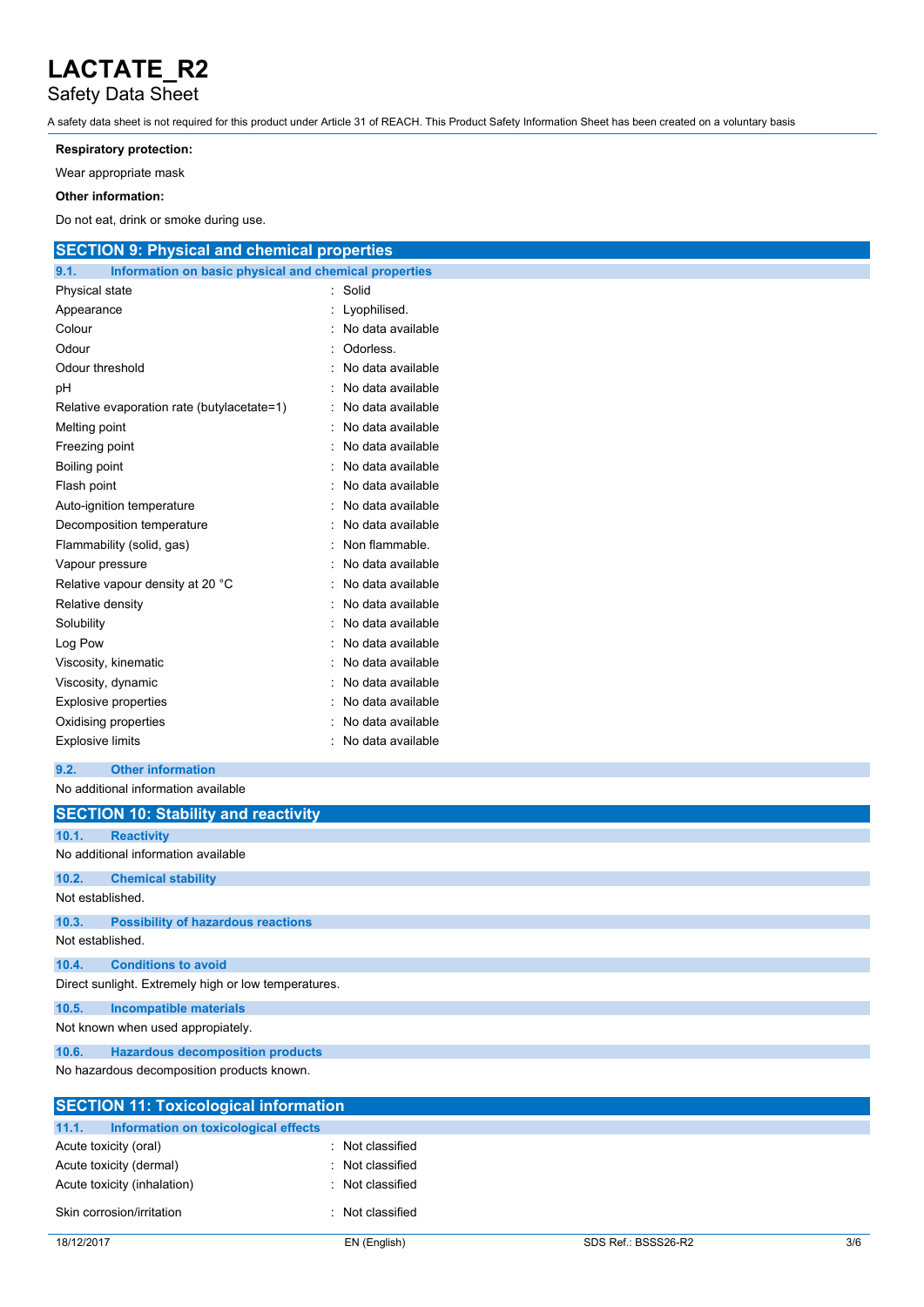## Safety Data Sheet

A safety data sheet is not required for this product under Article 31 of REACH. This Product Safety Information Sheet has been created on a voluntary basis

| Additional information                                 | : Based on available data, the classification criteria are not met  |
|--------------------------------------------------------|---------------------------------------------------------------------|
| Serious eye damage/irritation                          | : Not classified                                                    |
| Additional information                                 | Based on available data, the classification criteria are not met    |
| Respiratory or skin sensitisation                      | : Not classified                                                    |
| Additional information                                 | Based on available data, the classification criteria are not met    |
| Germ cell mutagenicity                                 | : Not classified                                                    |
| Additional information                                 | : Based on available data, the classification criteria are not met  |
| Carcinogenicity                                        | Not classified                                                      |
| Additional information                                 | : Based on available data, the classification criteria are not met  |
| Reproductive toxicity                                  | Not classified                                                      |
| Additional information                                 | Based on available data, the classification criteria are not met    |
| STOT-single exposure                                   | : Not classified                                                    |
| Additional information                                 | Based on available data, the classification criteria are not met    |
| STOT-repeated exposure                                 | : Not classified                                                    |
| Additional information                                 | : Based on available data, the classification criteria are not met  |
| Aspiration hazard                                      | : Not classified                                                    |
| Additional information                                 | Based on available data, the classification criteria are not met    |
| Potential adverse human health effects and<br>symptoms | : Based on available data, the classification criteria are not met. |

| <b>SECTION 12: Ecological information</b> |                  |  |
|-------------------------------------------|------------------|--|
| 12.1.<br><b>Toxicity</b>                  |                  |  |
| Acute aquatic toxicity                    | Not classified   |  |
| Chronic aquatic toxicity                  | : Not classified |  |

| <b>Persistence and degradability</b><br>12.2.      |                                                                           |  |  |  |
|----------------------------------------------------|---------------------------------------------------------------------------|--|--|--|
| <b>LACTATE R2</b>                                  |                                                                           |  |  |  |
| Persistence and degradability                      | Not established.                                                          |  |  |  |
| <b>Bioaccumulative potential</b><br>12.3.          |                                                                           |  |  |  |
| <b>LACTATE R2</b>                                  |                                                                           |  |  |  |
| Bioaccumulative potential                          | Not established.                                                          |  |  |  |
| 12.4.<br><b>Mobility in soil</b>                   |                                                                           |  |  |  |
| No additional information available                |                                                                           |  |  |  |
| 12.5.<br><b>Results of PBT and vPvB assessment</b> |                                                                           |  |  |  |
| No additional information available                |                                                                           |  |  |  |
| <b>Other adverse effects</b><br>12.6.              |                                                                           |  |  |  |
| Additional information                             | : Avoid release to the environment.                                       |  |  |  |
| <b>SECTION 13: Disposal considerations</b>         |                                                                           |  |  |  |
| <b>Waste treatment methods</b><br>13.1.            |                                                                           |  |  |  |
| Product/Packaging disposal recommendations         | : Dispose in a safe manner in accordance with local/national regulations. |  |  |  |
| Ecology - waste materials                          | : Avoid release to the environment.                                       |  |  |  |
| <b>SECTION 14: Transport information</b>           |                                                                           |  |  |  |
| In accordance with ADR / RID / IMDG / IATA / ADN   |                                                                           |  |  |  |
| 14.1.<br><b>UN number</b>                          |                                                                           |  |  |  |
| UN-No. (ADR)                                       | : Not applicable                                                          |  |  |  |
| UN-No. (IMDG)                                      | Not applicable                                                            |  |  |  |
| UN-No. (IATA)                                      | : Not applicable                                                          |  |  |  |

| UN-No. (ADN)                     | $\therefore$ Not applicable |
|----------------------------------|-----------------------------|
| UN-No. (RID)                     | : Not applicable            |
| UN proper shipping name<br>14.2. |                             |
| Proper Shipping Name (ADR)       | : Not applicable            |
| Proper Shipping Name (IMDG)      | : Not applicable            |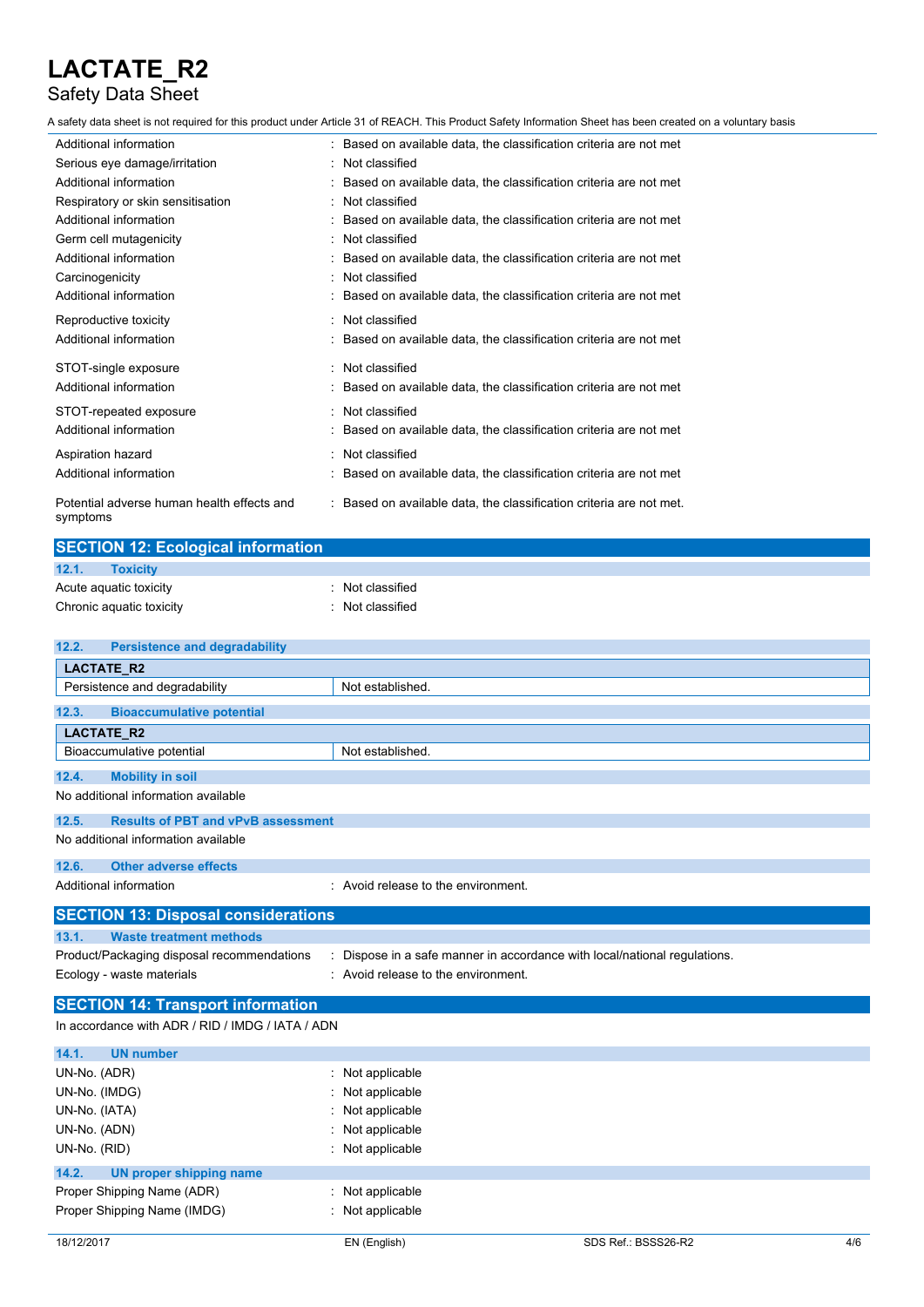## Safety Data Sheet

A safety data sheet is not required for this product under Article 31 of REACH. This Product Safety Information Sheet has been created on a voluntary basis

| Proper Shipping Name (IATA)                | Not applicable                         |  |  |
|--------------------------------------------|----------------------------------------|--|--|
| Proper Shipping Name (ADN)                 | Not applicable                         |  |  |
| Proper Shipping Name (RID)                 | Not applicable                         |  |  |
| 14.3.<br><b>Transport hazard class(es)</b> |                                        |  |  |
| <b>ADR</b>                                 |                                        |  |  |
| Transport hazard class(es) (ADR)           | : Not applicable                       |  |  |
| <b>IMDG</b>                                |                                        |  |  |
| Transport hazard class(es) (IMDG)          | : Not applicable                       |  |  |
| <b>IATA</b>                                |                                        |  |  |
| Transport hazard class(es) (IATA)          | : Not applicable                       |  |  |
| <b>ADN</b>                                 |                                        |  |  |
| Transport hazard class(es) (ADN)           | : Not applicable                       |  |  |
| <b>RID</b>                                 |                                        |  |  |
| Transport hazard class(es) (RID)           | : Not applicable                       |  |  |
| 14.4.<br><b>Packing group</b>              |                                        |  |  |
| Packing group (ADR)                        | Not applicable                         |  |  |
| Packing group (IMDG)                       | Not applicable                         |  |  |
| Packing group (IATA)                       | Not applicable                         |  |  |
| Packing group (ADN)                        | Not applicable                         |  |  |
| Packing group (RID)                        | Not applicable                         |  |  |
| 14.5.<br><b>Environmental hazards</b>      |                                        |  |  |
| Dangerous for the environment              | No<br>÷                                |  |  |
| Marine pollutant                           | <b>No</b>                              |  |  |
| Other information                          | No supplementary information available |  |  |

#### $14.6.$ **14.6. Special precautions for user**

#### **- Overland transport**

No data available

**- Transport by sea** No data available

#### **- Air transport**

No data available

#### **- Inland waterway transport**

No data available

### **- Rail transport**

No data available

**14.7. Transport in bulk according to Annex II of Marpol and the IBC Code**

Not applicable

### **SECTION 15: Regulatory information**

**15.1. Safety, health and environmental regulations/legislation specific for the substance or mixture**

#### **15.1.1. EU-Regulations**

Contains no REACH substances with Annex XVII restrictions Contains no substance on the REACH candidate list Contains no REACH Annex XIV substances

#### **15.1.2. National regulations**

No additional information available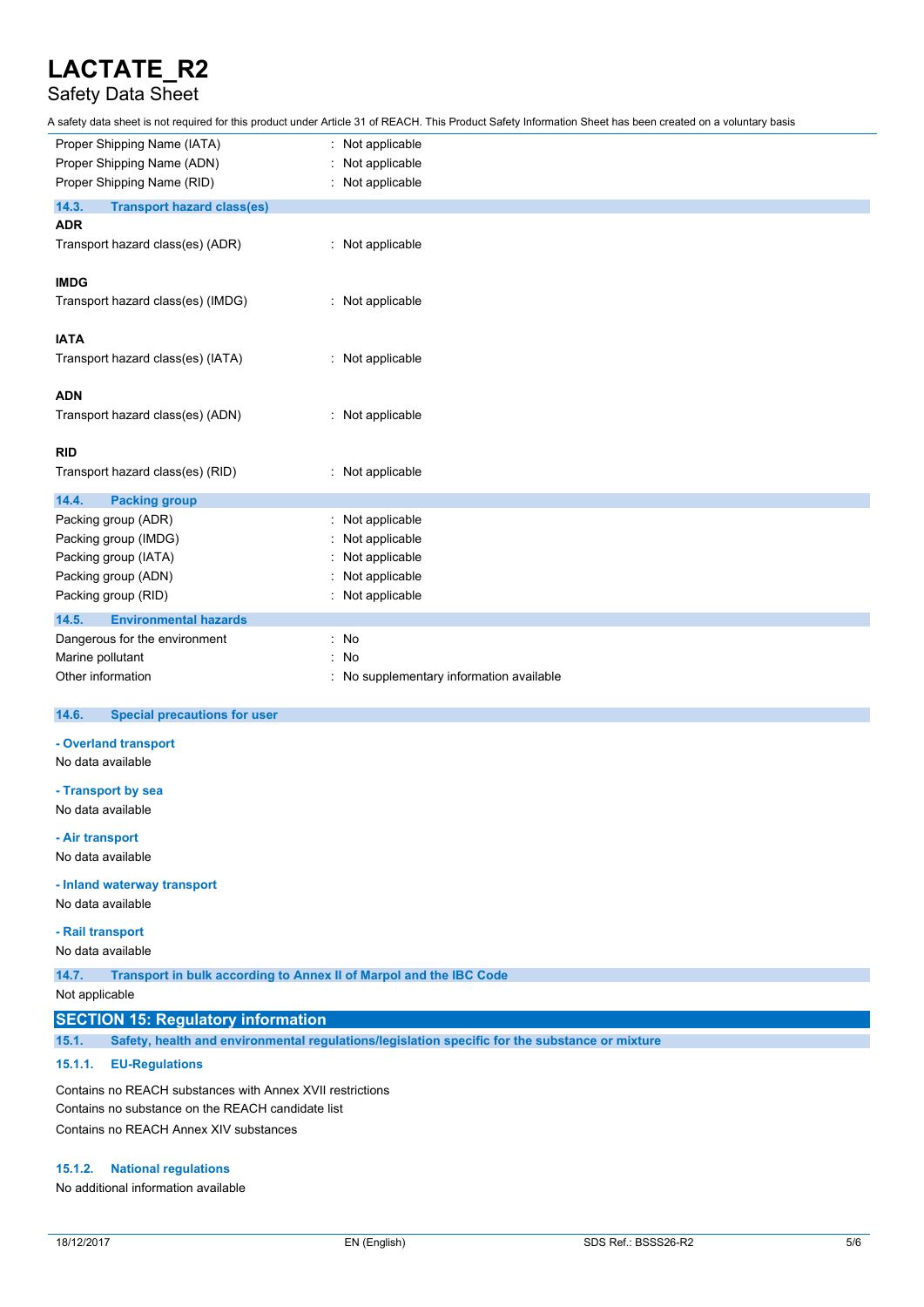## Safety Data Sheet

A safety data sheet is not required for this product under Article 31 of REACH. This Product Safety Information Sheet has been created on a voluntary basis

### **15.2. Chemical safety assessment**

No chemical safety assessment has been carried out

### **SECTION 16: Other information**

A safety data sheet is not required for this product under Article 31 of REACH. This Product Safety Information Sheet has been created on a voluntary basis

Data sources **Superint Studies : REGULATION (EC) No 1272/2008 OF THE EUROPEAN PARLIAMENT AND OF THE** COUNCIL of 16 December 2008 on classification, labelling and packaging of substances and mixtures, amending and repealing Directives 67/548/EEC and 1999/45/EC, and amending Regulation (EC) No 1907/2006. Other information : None.

#### SDS EU (REACH Annex II)

This information is based on our current knowledge and is intended to describe the product for the purposes of health, safety and environmental requirements only. It should not therefore be<br>construed as guaranteeing any sp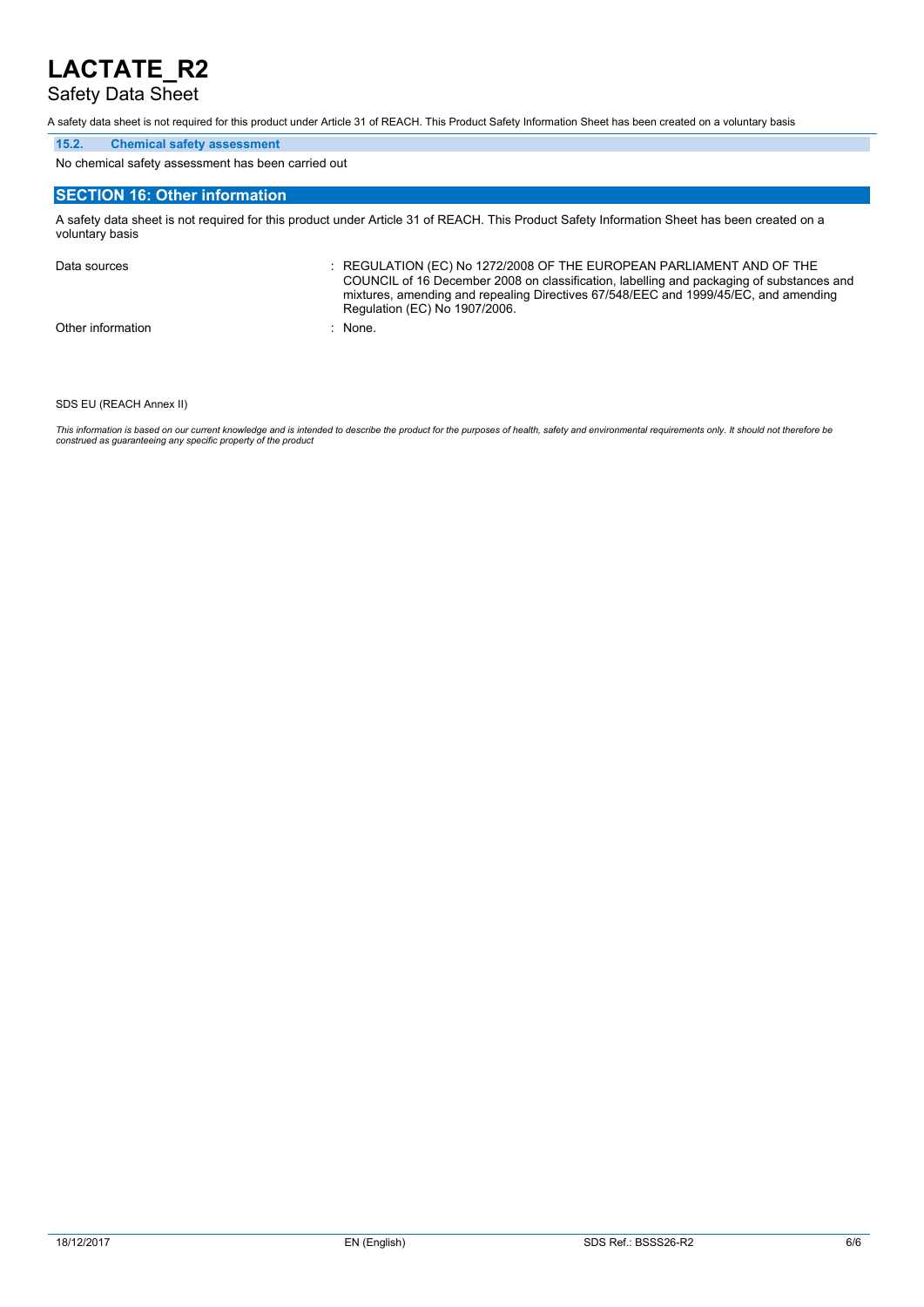

## Safety Data Sheet

A safety data sheet is not required for this product under Article 31 of REACH. This Product Safety Information Sheet has been created on a voluntary basis

Date of issue: 10/04/2015 Revision date: 10/04/2015 Version: 1.0

|                                                                                                                                                      | SECTION 1: Identification of the substance/mixture and of the company/undertaking                                                   |  |
|------------------------------------------------------------------------------------------------------------------------------------------------------|-------------------------------------------------------------------------------------------------------------------------------------|--|
| 1.1.                                                                                                                                                 | <b>Product identifier</b>                                                                                                           |  |
| Product form                                                                                                                                         | : Mixture                                                                                                                           |  |
| Product name                                                                                                                                         | : LACTATE_CAL                                                                                                                       |  |
| Product group                                                                                                                                        | : This SDS applies for any reference of this product.                                                                               |  |
|                                                                                                                                                      |                                                                                                                                     |  |
| 1.2.                                                                                                                                                 | Relevant identified uses of the substance or mixture and uses advised against                                                       |  |
| 1.2.1.                                                                                                                                               | <b>Relevant identified uses</b>                                                                                                     |  |
| Industrial/Professional use spec                                                                                                                     | : In vitro diagnostics use                                                                                                          |  |
| 1.2.2.                                                                                                                                               | <b>Uses advised against</b>                                                                                                         |  |
| No additional information available                                                                                                                  |                                                                                                                                     |  |
| 1.3.                                                                                                                                                 | Details of the supplier of the safety data sheet                                                                                    |  |
| SPINREACT, S.A.U.<br>Ctra. Santa Coloma, 7                                                                                                           | E-17176 Sant Esteve de Bas (GIRONA) - SPAIN<br>T +34 972 690 800 - F +34 972 690 099<br>spinreact@spinreact.com - www.spinreact.com |  |
| 1.4.                                                                                                                                                 | <b>Emergency telephone number</b>                                                                                                   |  |
| Emergency number                                                                                                                                     | $: +34972690800$                                                                                                                    |  |
|                                                                                                                                                      |                                                                                                                                     |  |
|                                                                                                                                                      | <b>SECTION 2: Hazards identification</b>                                                                                            |  |
| 2.1.                                                                                                                                                 | <b>Classification of the substance or mixture</b>                                                                                   |  |
| Classification according to Regulation (EC) No. 1272/2008 [CLP]<br>Not classified<br>Adverse physicochemical, human health and environmental effects |                                                                                                                                     |  |
| No additional information available                                                                                                                  |                                                                                                                                     |  |
| 2.2.<br><b>Label elements</b>                                                                                                                        |                                                                                                                                     |  |
| No labelling applicable                                                                                                                              | Labelling according to Regulation (EC) No. 1272/2008 [CLP]                                                                          |  |
| <b>Other hazards</b><br>2.3.                                                                                                                         |                                                                                                                                     |  |
| Other hazards not contributing to the<br>classification                                                                                              | : None under normal conditions.                                                                                                     |  |
|                                                                                                                                                      | <b>SECTION 3: Composition/information on ingredients</b>                                                                            |  |
| 3.1.<br><b>Substances</b>                                                                                                                            |                                                                                                                                     |  |
| Not applicable                                                                                                                                       |                                                                                                                                     |  |
| 3.2.<br><b>Mixtures</b>                                                                                                                              |                                                                                                                                     |  |
|                                                                                                                                                      | This mixture does not contain any substances to be mentioned according to the criteria of section 3.2 of REACH annex II             |  |
|                                                                                                                                                      | <b>SECTION 4: First aid measures</b>                                                                                                |  |

| 4.1. | <b>Description of first aid measures</b> |                                                                                                                                      |
|------|------------------------------------------|--------------------------------------------------------------------------------------------------------------------------------------|
|      | First-aid measures general               | : Never give anything by mouth to an unconscious person. If you feel unwell, seek medical<br>advice (show the label where possible). |
|      | First-aid measures after inhalation      | : Assure fresh air breathing. Allow the victim to rest.                                                                              |
|      | First-aid measures after skin contact    | : Remove affected clothing and wash all exposed skin area with mild soap and water, followed<br>by warm water rinse.                 |
|      | First-aid measures after eye contact     | : Rinse immediately with plenty of water. Obtain medical attention if pain, blinking or redness<br>persists.                         |
|      | First-aid measures after ingestion       | : Rinse mouth. Do NOT induce vomiting. Obtain emergency medical attention.                                                           |
|      |                                          |                                                                                                                                      |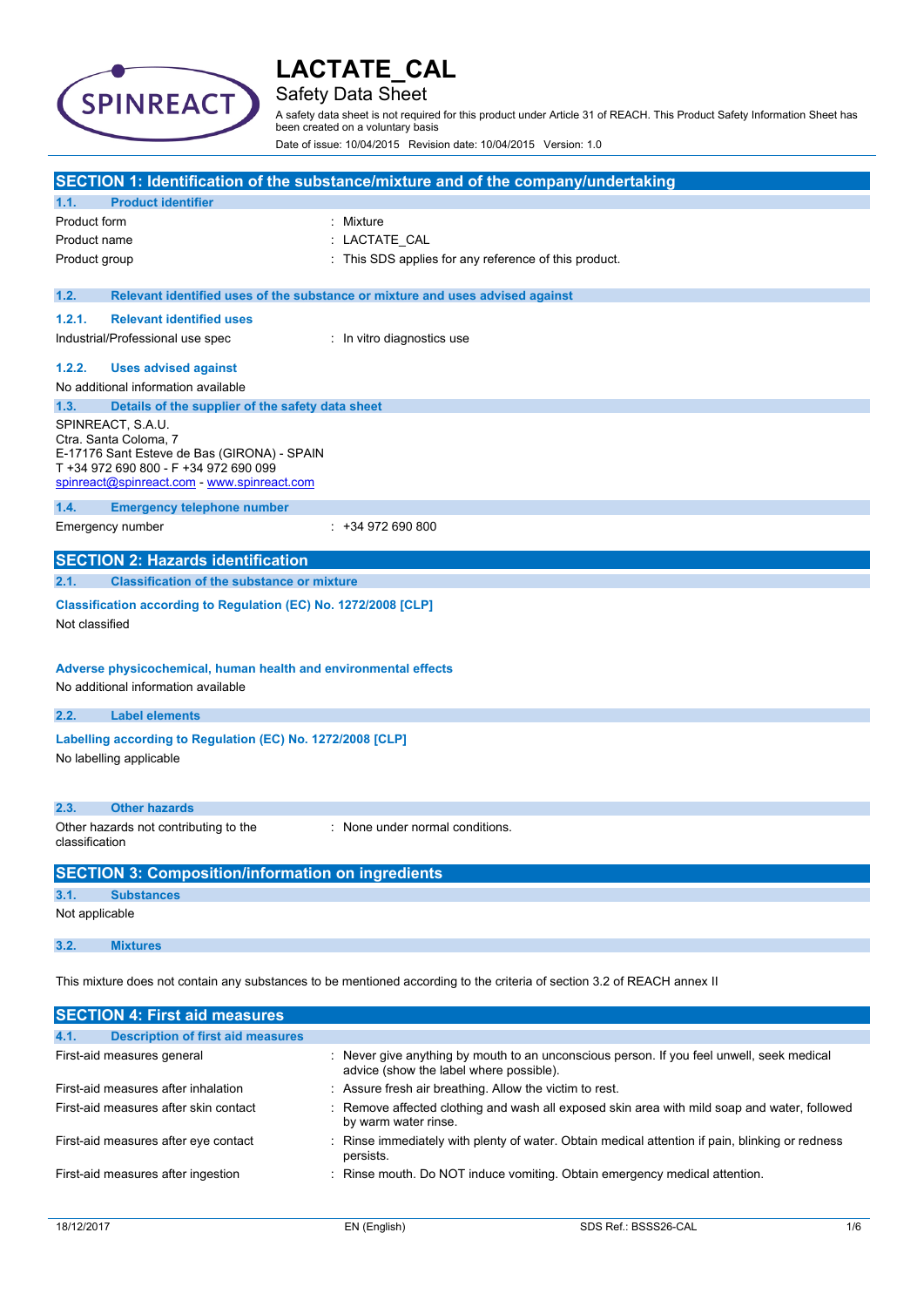## Safety Data Sheet

A safety data sheet is not required for this product under Article 31 of REACH. This Product Safety Information Sheet has been created on a voluntary basis

| 4.2.                                                      | Most important symptoms and effects, both acute and delayed                                             |                                                                                                   |  |  |
|-----------------------------------------------------------|---------------------------------------------------------------------------------------------------------|---------------------------------------------------------------------------------------------------|--|--|
| Symptoms/effects                                          |                                                                                                         | : Not expected to present a significant hazard under anticipated conditions of normal use.        |  |  |
| 4.3.                                                      | Indication of any immediate medical attention and special treatment needed                              |                                                                                                   |  |  |
| No additional information available                       |                                                                                                         |                                                                                                   |  |  |
| <b>SECTION 5: Firefighting measures</b>                   |                                                                                                         |                                                                                                   |  |  |
| <b>Extinguishing media</b><br>5.1.                        |                                                                                                         |                                                                                                   |  |  |
| Suitable extinguishing media                              |                                                                                                         | Foam. Dry powder. Carbon dioxide. Water spray. Sand.                                              |  |  |
| Unsuitable extinguishing media                            |                                                                                                         | Do not use a heavy water stream.                                                                  |  |  |
| 5.2.                                                      | Special hazards arising from the substance or mixture                                                   |                                                                                                   |  |  |
| No additional information available                       |                                                                                                         |                                                                                                   |  |  |
| 5.3.<br><b>Advice for firefighters</b>                    |                                                                                                         |                                                                                                   |  |  |
| Firefighting instructions                                 |                                                                                                         | : Use water spray or fog for cooling exposed containers. Exercise caution when fighting any       |  |  |
|                                                           |                                                                                                         | chemical fire. Prevent fire fighting water from entering the environment.                         |  |  |
| Protection during firefighting                            |                                                                                                         | : Do not enter fire area without proper protective equipment, including respiratory protection.   |  |  |
| <b>SECTION 6: Accidental release measures</b>             |                                                                                                         |                                                                                                   |  |  |
| 6.1.                                                      | Personal precautions, protective equipment and emergency procedures                                     |                                                                                                   |  |  |
| 6.1.1.<br>For non-emergency personnel                     |                                                                                                         |                                                                                                   |  |  |
| <b>Emergency procedures</b>                               | Evacuate unnecessary personnel.                                                                         |                                                                                                   |  |  |
| 6.1.2.<br>For emergency responders                        |                                                                                                         |                                                                                                   |  |  |
| Protective equipment                                      | Equip cleanup crew with proper protection.                                                              |                                                                                                   |  |  |
| <b>Emergency procedures</b>                               | Ventilate area.                                                                                         |                                                                                                   |  |  |
| 6.2.<br><b>Environmental precautions</b>                  |                                                                                                         |                                                                                                   |  |  |
|                                                           | Prevent entry to sewers and public waters. Notify authorities if liquid enters sewers or public waters. |                                                                                                   |  |  |
| 6.3.                                                      | Methods and material for containment and cleaning up                                                    |                                                                                                   |  |  |
| Methods for cleaning up                                   |                                                                                                         | Soak up spills with inert solids, such as clay or diatomaceous earth as soon as possible. Collect |  |  |
|                                                           | spillage. Store away from other materials.                                                              |                                                                                                   |  |  |
| <b>Reference to other sections</b><br>6.4.                |                                                                                                         |                                                                                                   |  |  |
| See Heading 8. Exposure controls and personal protection. |                                                                                                         |                                                                                                   |  |  |
| <b>SECTION 7: Handling and storage</b>                    |                                                                                                         |                                                                                                   |  |  |
| <b>Precautions for safe handling</b><br>7.1.              |                                                                                                         |                                                                                                   |  |  |
| Precautions for safe handling                             |                                                                                                         | Wash hands and other exposed areas with mild soap and water before eating, drinking or            |  |  |
|                                                           | of vapour.                                                                                              | smoking and when leaving work. Provide good ventilation in process area to prevent formation      |  |  |
| 7.2.                                                      | Conditions for safe storage, including any incompatibilities                                            |                                                                                                   |  |  |
| Storage conditions                                        | Keep container closed when not in use.                                                                  | Keep only in the original container in a cool, well ventilated place away from : Heat sources.    |  |  |
| Incompatible products                                     | Strong bases. Strong acids.                                                                             |                                                                                                   |  |  |
| Incompatible materials                                    | Sources of ignition. Direct sunlight.                                                                   |                                                                                                   |  |  |
| 7.3.<br><b>Specific end use(s)</b>                        |                                                                                                         |                                                                                                   |  |  |
| No additional information available                       |                                                                                                         |                                                                                                   |  |  |
|                                                           | <b>SECTION 8: Exposure controls/personal protection</b>                                                 |                                                                                                   |  |  |
| 8.1.<br><b>Control parameters</b>                         |                                                                                                         |                                                                                                   |  |  |
| Sodium azide (26628-22-8)                                 |                                                                                                         |                                                                                                   |  |  |
| EU                                                        | Local name                                                                                              | Sodium azide                                                                                      |  |  |
| EU                                                        | IOELV TWA (mg/m <sup>3</sup> )                                                                          | $0.1$ mg/m <sup>3</sup>                                                                           |  |  |
| EU                                                        | IOELV STEL (mg/m <sup>3</sup> )                                                                         | $0.3$ mg/m <sup>3</sup>                                                                           |  |  |
| EU                                                        | <b>Notes</b>                                                                                            | Skin                                                                                              |  |  |
| Spain                                                     | Local name                                                                                              | Azida de sodio (Aziduro de sodio; Trinitruro de sodio)                                            |  |  |
| Spain                                                     | $VLA-ED$ (mg/m <sup>3</sup> )                                                                           | 0.1 mg/m <sup>3</sup> Vía dérmica, VLI                                                            |  |  |

Spain VLA-EC (mg/m<sup>3</sup>) VLA-EC (mg/m<sup>3</sup>) 0.3 mg/m<sup>3</sup> Vía dérmica, VLI

Spain Notes Notes vía dérmica, VLI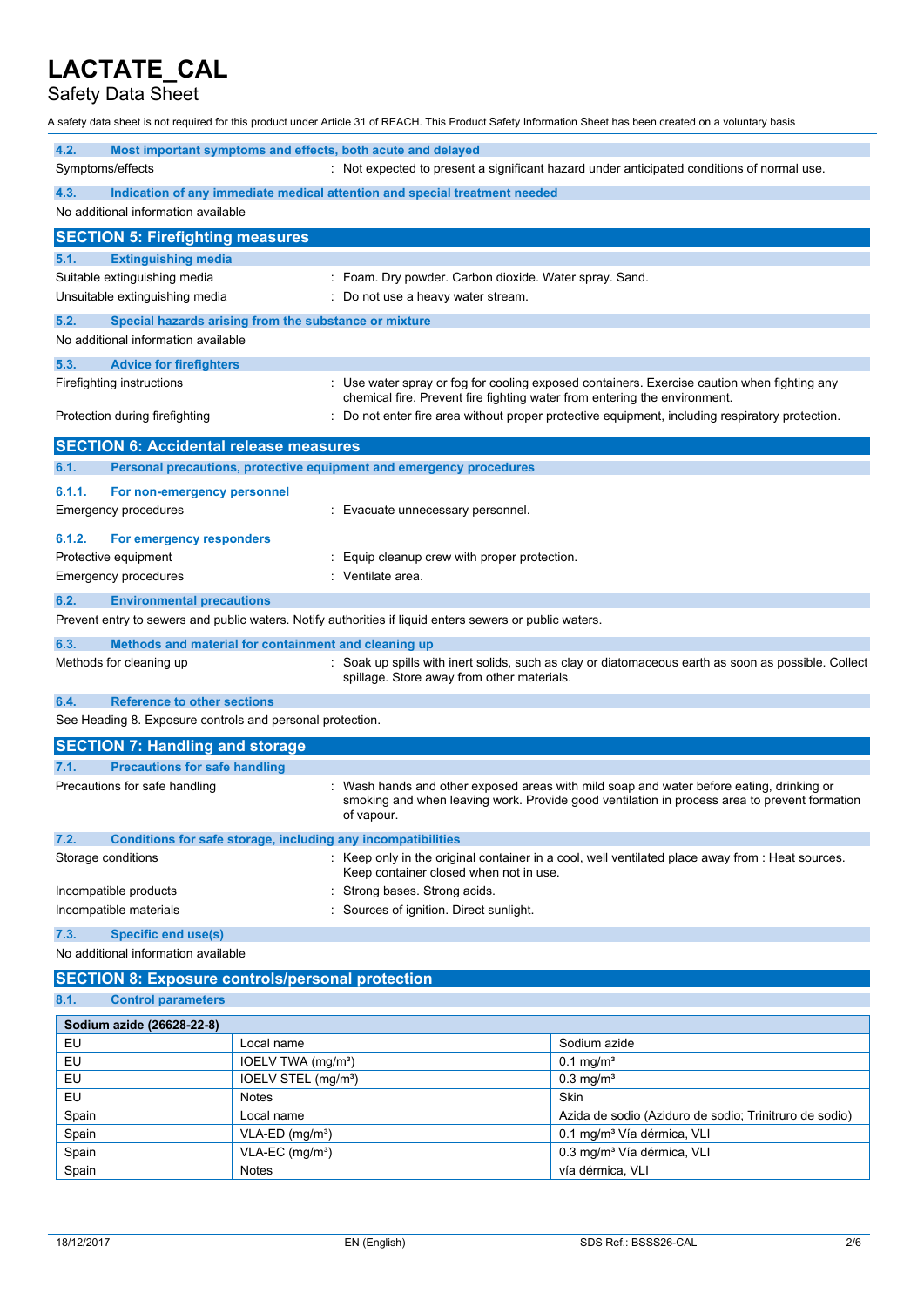## Safety Data Sheet

A safety data sheet is not required for this product under Article 31 of REACH. This Product Safety Information Sheet has been created on a voluntary basis

### **8.2. Exposure controls**

#### **Personal protective equipment:**

Avoid all unnecessary exposure.

### **Hand protection:**

Wear protective gloves.

### **Eye protection:**

Chemical goggles or safety glasses

### **Respiratory protection:**

Wear appropriate mask

#### **Other information:**

Do not eat, drink or smoke during use.

| <b>SECTION 9: Physical and chemical properties</b>            |                   |  |
|---------------------------------------------------------------|-------------------|--|
| 9.1.<br>Information on basic physical and chemical properties |                   |  |
| Physical state                                                | : Liquid          |  |
| Colour                                                        | : Colourless.     |  |
| Odour                                                         | Odorless.         |  |
| Odour threshold                                               | No data available |  |
| рH                                                            | No data available |  |
| Relative evaporation rate (butylacetate=1)                    | No data available |  |
| Melting point                                                 | No data available |  |
| Freezing point                                                | No data available |  |
| Boiling point                                                 | No data available |  |
| Flash point                                                   | No data available |  |
| Auto-ignition temperature                                     | No data available |  |
| Decomposition temperature                                     | No data available |  |
| Flammability (solid, gas)                                     | Non flammable.    |  |
| Vapour pressure                                               | No data available |  |
| Relative vapour density at 20 °C                              | No data available |  |
| Relative density                                              | No data available |  |
| Solubility                                                    | No data available |  |
| Log Pow                                                       | No data available |  |
| Viscosity, kinematic                                          | No data available |  |
| Viscosity, dynamic                                            | No data available |  |
| <b>Explosive properties</b>                                   | No data available |  |
| Oxidising properties                                          | No data available |  |
| <b>Explosive limits</b>                                       | No data available |  |
| 9.2.<br><b>Other information</b>                              |                   |  |
| No additional information available                           |                   |  |
| <b>SECTION 10: Stability and reactivity</b>                   |                   |  |

| 10.1.                                                | <b>Reactivity</b>                          |  |  |  |
|------------------------------------------------------|--------------------------------------------|--|--|--|
|                                                      | No additional information available        |  |  |  |
| 10.2.                                                | <b>Chemical stability</b>                  |  |  |  |
| Not established.                                     |                                            |  |  |  |
| 10.3.                                                | <b>Possibility of hazardous reactions</b>  |  |  |  |
| Not established.                                     |                                            |  |  |  |
| 10.4.                                                | <b>Conditions to avoid</b>                 |  |  |  |
| Direct sunlight. Extremely high or low temperatures. |                                            |  |  |  |
| 10.5.                                                | <b>Incompatible materials</b>              |  |  |  |
| Not known when used appropiately.                    |                                            |  |  |  |
| 10.6.                                                | <b>Hazardous decomposition products</b>    |  |  |  |
|                                                      | No hazardous decomposition products known. |  |  |  |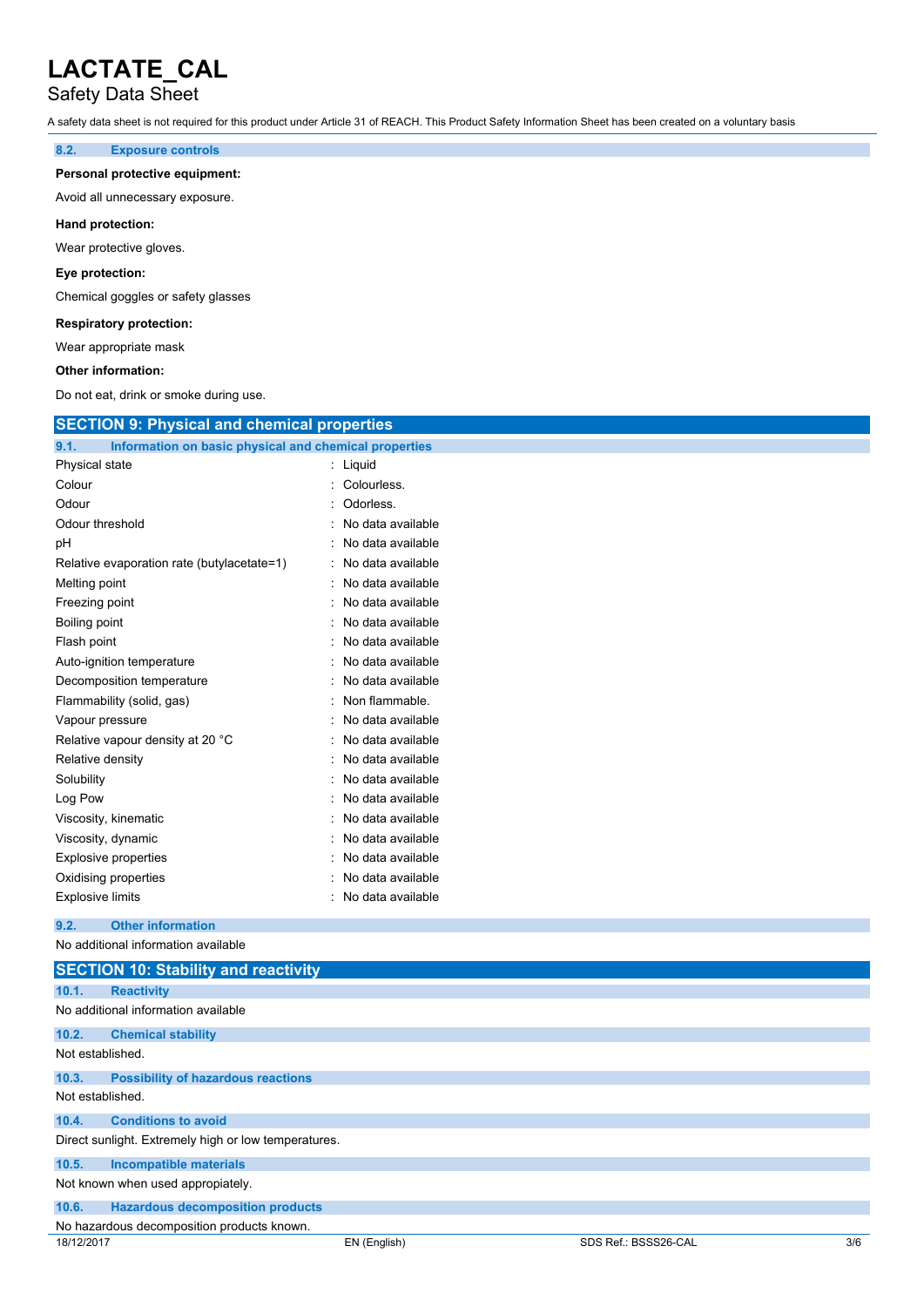Safety Data Sheet

A safety data sheet is not required for this product under Article 31 of REACH. This Product Safety Information Sheet has been created on a voluntary basis

# **SECTION 11: Toxicological information**

| Information on toxicological effects<br>11.1.          |                                                                   |
|--------------------------------------------------------|-------------------------------------------------------------------|
| Acute toxicity (oral)                                  | Not classified                                                    |
| Acute toxicity (dermal)                                | Not classified                                                    |
| Acute toxicity (inhalation)                            | Not classified                                                    |
| Skin corrosion/irritation                              | Not classified                                                    |
| Additional information                                 | Based on available data, the classification criteria are not met  |
| Serious eye damage/irritation                          | Not classified                                                    |
| Additional information                                 | Based on available data, the classification criteria are not met  |
| Respiratory or skin sensitisation                      | Not classified                                                    |
| Additional information                                 | Based on available data, the classification criteria are not met  |
| Germ cell mutagenicity                                 | Not classified                                                    |
| Additional information                                 | Based on available data, the classification criteria are not met  |
| Carcinogenicity                                        | Not classified                                                    |
| Additional information                                 | Based on available data, the classification criteria are not met  |
| Reproductive toxicity                                  | Not classified                                                    |
| Additional information                                 | Based on available data, the classification criteria are not met  |
| STOT-single exposure                                   | Not classified                                                    |
| Additional information                                 | Based on available data, the classification criteria are not met  |
| STOT-repeated exposure                                 | Not classified                                                    |
| Additional information                                 | Based on available data, the classification criteria are not met  |
| Aspiration hazard                                      | Not classified                                                    |
| Additional information                                 | Based on available data, the classification criteria are not met  |
| Potential adverse human health effects and<br>symptoms | Based on available data, the classification criteria are not met. |

| <b>SECTION 12: Ecological information</b> |                  |
|-------------------------------------------|------------------|
| 12.1.<br><b>Toxicity</b>                  |                  |
| Acute aquatic toxicity                    | : Not classified |
| Chronic aquatic toxicity                  | : Not classified |

| 12.2.        | <b>Persistence and degradability</b>             |                                                                         |                      |     |
|--------------|--------------------------------------------------|-------------------------------------------------------------------------|----------------------|-----|
|              | LACTATE_CAL                                      |                                                                         |                      |     |
|              | Persistence and degradability                    | Not established.                                                        |                      |     |
| 12.3.        | <b>Bioaccumulative potential</b>                 |                                                                         |                      |     |
|              | <b>LACTATE CAL</b>                               |                                                                         |                      |     |
|              | Bioaccumulative potential                        | Not established.                                                        |                      |     |
| 12.4.        | <b>Mobility in soil</b>                          |                                                                         |                      |     |
|              | No additional information available              |                                                                         |                      |     |
| 12.5.        | <b>Results of PBT and vPvB assessment</b>        |                                                                         |                      |     |
|              | No additional information available              |                                                                         |                      |     |
| 12.6.        | <b>Other adverse effects</b>                     |                                                                         |                      |     |
|              | Additional information                           | : Avoid release to the environment.                                     |                      |     |
|              | <b>SECTION 13: Disposal considerations</b>       |                                                                         |                      |     |
| 13.1.        | <b>Waste treatment methods</b>                   |                                                                         |                      |     |
|              | Product/Packaging disposal recommendations       | Dispose in a safe manner in accordance with local/national regulations. |                      |     |
|              | Ecology - waste materials                        | : Avoid release to the environment.                                     |                      |     |
|              | <b>SECTION 14: Transport information</b>         |                                                                         |                      |     |
|              | In accordance with ADR / RID / IMDG / IATA / ADN |                                                                         |                      |     |
| 14.1.        | <b>UN number</b>                                 |                                                                         |                      |     |
| UN-No. (ADR) |                                                  | Not applicable                                                          |                      |     |
| 18/12/2017   |                                                  | EN (English)                                                            | SDS Ref.: BSSS26-CAL | 4/6 |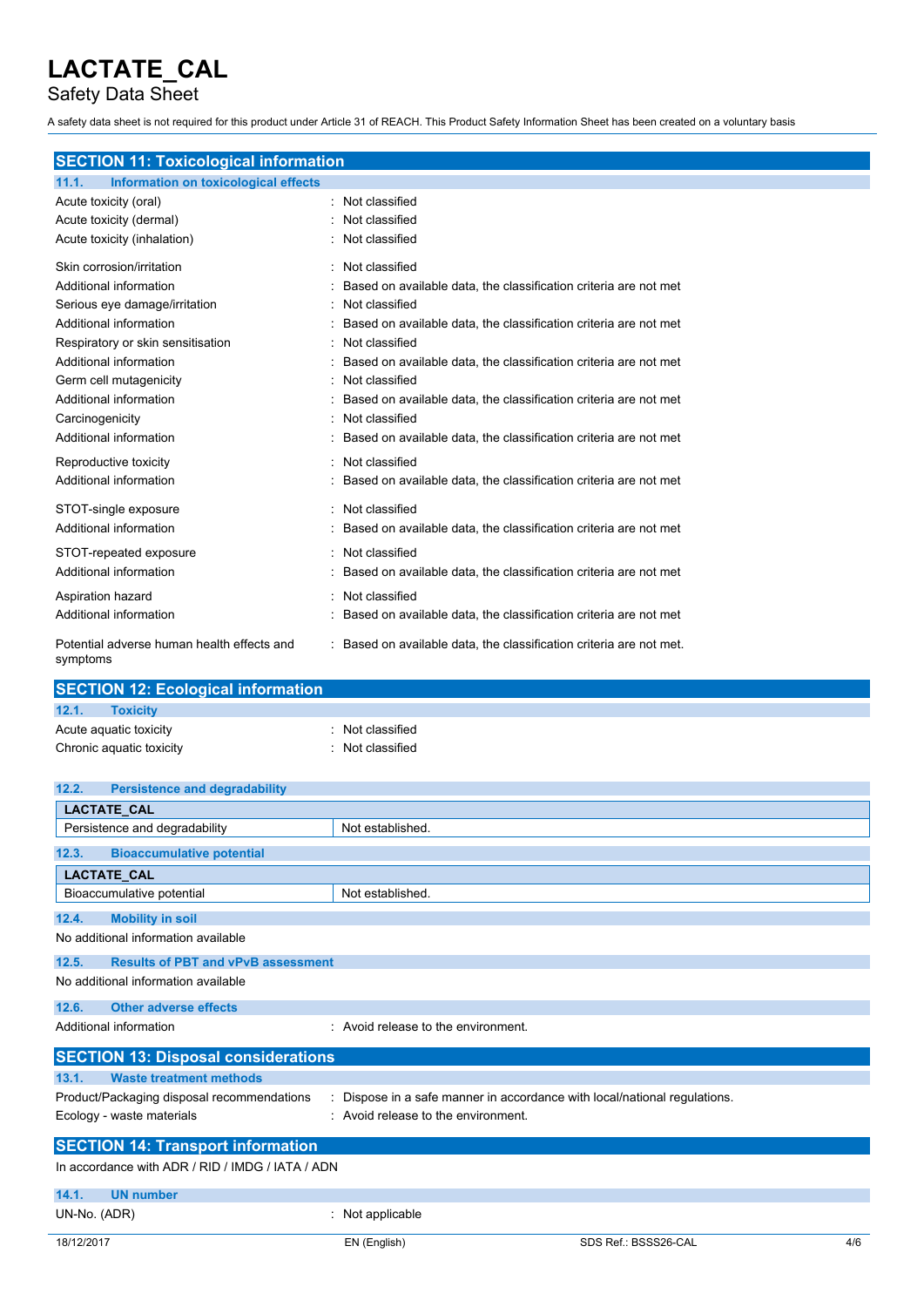# Safety Data Sheet

A safety data sheet is not required for this product under Article 31 of REACH. This Product Safety Information Sheet has been created on a voluntary basis

| UN-No. (IMDG)                                                               | Not applicable                                                                                 |
|-----------------------------------------------------------------------------|------------------------------------------------------------------------------------------------|
| UN-No. (IATA)                                                               | Not applicable                                                                                 |
| UN-No. (ADN)                                                                | Not applicable                                                                                 |
| UN-No. (RID)                                                                | Not applicable                                                                                 |
| 14.2.<br><b>UN proper shipping name</b>                                     |                                                                                                |
| Proper Shipping Name (ADR)                                                  |                                                                                                |
|                                                                             | Not applicable<br>t.                                                                           |
| Proper Shipping Name (IMDG)                                                 | Not applicable                                                                                 |
| Proper Shipping Name (IATA)                                                 | Not applicable                                                                                 |
| Proper Shipping Name (ADN)                                                  | Not applicable                                                                                 |
| Proper Shipping Name (RID)                                                  | Not applicable                                                                                 |
| 14.3.<br><b>Transport hazard class(es)</b>                                  |                                                                                                |
| <b>ADR</b>                                                                  |                                                                                                |
| Transport hazard class(es) (ADR)                                            | : Not applicable                                                                               |
|                                                                             |                                                                                                |
| <b>IMDG</b>                                                                 |                                                                                                |
| Transport hazard class(es) (IMDG)                                           | : Not applicable                                                                               |
|                                                                             |                                                                                                |
| <b>IATA</b>                                                                 |                                                                                                |
| Transport hazard class(es) (IATA)                                           | : Not applicable                                                                               |
|                                                                             |                                                                                                |
| <b>ADN</b>                                                                  |                                                                                                |
|                                                                             |                                                                                                |
| Transport hazard class(es) (ADN)                                            | : Not applicable                                                                               |
|                                                                             |                                                                                                |
| <b>RID</b>                                                                  |                                                                                                |
| Transport hazard class(es) (RID)                                            | Not applicable                                                                                 |
| 14.4.<br><b>Packing group</b>                                               |                                                                                                |
| Packing group (ADR)                                                         | Not applicable                                                                                 |
| Packing group (IMDG)                                                        | Not applicable                                                                                 |
| Packing group (IATA)                                                        | Not applicable                                                                                 |
| Packing group (ADN)                                                         | Not applicable                                                                                 |
| Packing group (RID)                                                         | Not applicable                                                                                 |
|                                                                             |                                                                                                |
| 14.5.<br><b>Environmental hazards</b>                                       |                                                                                                |
| Dangerous for the environment                                               | No<br>۰                                                                                        |
| Marine pollutant                                                            | No                                                                                             |
| Other information                                                           | No supplementary information available                                                         |
|                                                                             |                                                                                                |
| <b>Special precautions for user</b><br>14.6.                                |                                                                                                |
| - Overland transport                                                        |                                                                                                |
| No data available                                                           |                                                                                                |
|                                                                             |                                                                                                |
| - Transport by sea                                                          |                                                                                                |
| No data available                                                           |                                                                                                |
|                                                                             |                                                                                                |
| - Air transport                                                             |                                                                                                |
| No data available                                                           |                                                                                                |
| - Inland waterway transport                                                 |                                                                                                |
| No data available                                                           |                                                                                                |
|                                                                             |                                                                                                |
| - Rail transport                                                            |                                                                                                |
| No data available                                                           |                                                                                                |
| Transport in bulk according to Annex II of Marpol and the IBC Code<br>14.7. |                                                                                                |
| Not applicable                                                              |                                                                                                |
|                                                                             |                                                                                                |
| <b>SECTION 15: Regulatory information</b>                                   |                                                                                                |
| 15.1.                                                                       | Safety, health and environmental regulations/legislation specific for the substance or mixture |

### **15.1.1. EU-Regulations**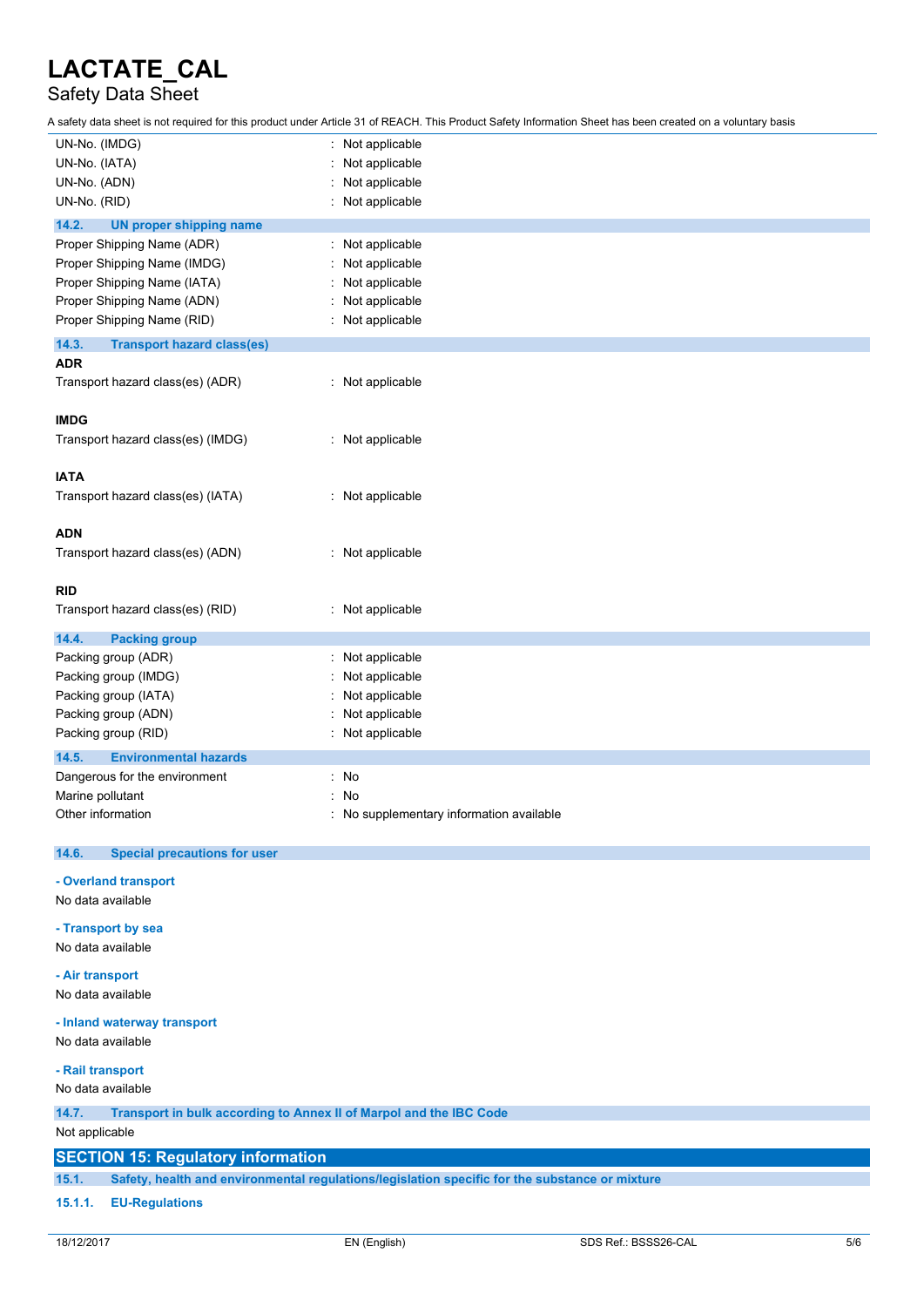## Safety Data Sheet

A safety data sheet is not required for this product under Article 31 of REACH. This Product Safety Information Sheet has been created on a voluntary basis

Contains no REACH substances with Annex XVII restrictions Contains no substance on the REACH candidate list

Contains no REACH Annex XIV substances

#### **15.1.2. National regulations**

No additional information available

#### **15.2. Chemical safety assessment**

No chemical safety assessment has been carried out

### **SECTION 16: Other information**

A safety data sheet is not required for this product under Article 31 of REACH. This Product Safety Information Sheet has been created on a voluntary basis

| Data sources      | $\therefore$ REGULATION (EC) No 1272/2008 OF THE EUROPEAN PARLIAMENT AND OF THE<br>COUNCIL of 16 December 2008 on classification, labelling and packaging of substances and<br>mixtures, amending and repealing Directives 67/548/EEC and 1999/45/EC, and amending<br>Regulation (EC) No 1907/2006. |
|-------------------|-----------------------------------------------------------------------------------------------------------------------------------------------------------------------------------------------------------------------------------------------------------------------------------------------------|
| Other information | : None.                                                                                                                                                                                                                                                                                             |

#### SDS EU (REACH Annex II)

This information is based on our current knowledge and is intended to describe the product for the purposes of health, safety and environmental requirements only. It should not therefore be<br>construed as guaranteeing any sp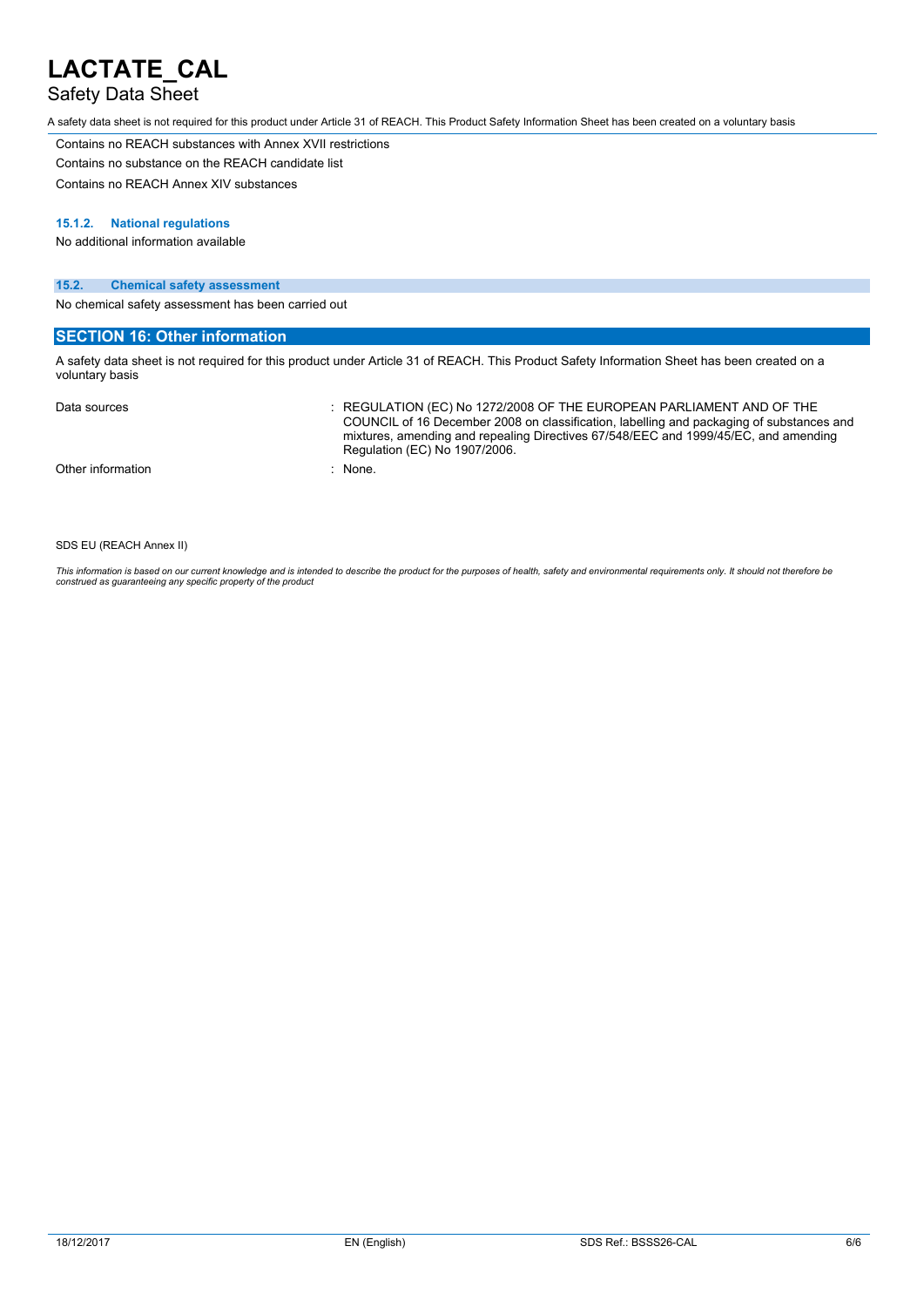

## Ficha de datos de seguridad

Según el artículo 31 del reglamento REACH, este producto no requiere una ficha de datos de seguridad. La presente ficha de información sobre la seguridad del producto se redactó de forma voluntaria Fecha de emisión: 10/04/2015 Fecha de revisión: 10/04/2015 Versión: 1.0

|                |                                                                                                                                                                                   | SECCIÓN 1: Identificación de la sustancia o la mezcla y de la sociedad o la empresa                                                                                         |
|----------------|-----------------------------------------------------------------------------------------------------------------------------------------------------------------------------------|-----------------------------------------------------------------------------------------------------------------------------------------------------------------------------|
| 1.1.           | Identificador del producto                                                                                                                                                        |                                                                                                                                                                             |
|                | Forma del producto                                                                                                                                                                | : Mezcla                                                                                                                                                                    |
|                | Nombre del producto                                                                                                                                                               | LACTATO R1                                                                                                                                                                  |
|                | Grupo de productos                                                                                                                                                                | : Esta FDS aplica a cualquier referencia del producto.                                                                                                                      |
| 1.2.           |                                                                                                                                                                                   | Usos pertinentes identificados de la sustancia o de la mezcla y usos desaconsejados                                                                                         |
| 1.2.1.         | Usos pertinentes identificados                                                                                                                                                    |                                                                                                                                                                             |
|                | Especificaciones de utilización<br>industrial/profesional                                                                                                                         | : Solo para diagnostico in vitro profesional                                                                                                                                |
| 1.2.2.         | Usos desaconsejados                                                                                                                                                               |                                                                                                                                                                             |
|                | No se dispone de más información                                                                                                                                                  |                                                                                                                                                                             |
| 1.3.           | Datos del proveedor de la ficha de datos de seguridad                                                                                                                             |                                                                                                                                                                             |
|                | SPINREACT, S.A.U.<br>Ctra. Santa Coloma, 7<br>E-17176 Sant Esteve de Bas (GIRONA) - SPAIN<br>T +34 972 690 800 - F +34 972 690 099<br>spinreact@spinreact.com - www.spinreact.com |                                                                                                                                                                             |
| 1.4.           | Teléfono de emergencia                                                                                                                                                            |                                                                                                                                                                             |
|                | Número de emergencia                                                                                                                                                              | $: +34972690800$                                                                                                                                                            |
|                | SECCIÓN 2: Identificación de los peligros                                                                                                                                         |                                                                                                                                                                             |
| 2.1.           | Clasificación de la sustancia o de la mezcla                                                                                                                                      |                                                                                                                                                                             |
| No clasificado | Clasificación según reglamento (UE) No. 1272/2008 [CLP]                                                                                                                           |                                                                                                                                                                             |
|                | Efectos adversos fisicoquímicos, para la salud humana y el medio ambiente<br>No se dispone de más información                                                                     |                                                                                                                                                                             |
| 2.2.           | Elementos de la etiqueta                                                                                                                                                          |                                                                                                                                                                             |
|                | Etiquetado según el Reglamento (CE) Nº 1272/2008 [CLP]<br>Etiquetado no aplicable                                                                                                 |                                                                                                                                                                             |
| 2.3.           | <b>Otros peligros</b>                                                                                                                                                             |                                                                                                                                                                             |
|                | Otros peligros que no conllevan clasificación                                                                                                                                     | : Ninguno en condiciones normales.                                                                                                                                          |
|                | SECCIÓN 3: Composición/información sobre los componentes                                                                                                                          |                                                                                                                                                                             |
| 3.1.           | <b>Sustancias</b>                                                                                                                                                                 |                                                                                                                                                                             |
| No aplicable   |                                                                                                                                                                                   |                                                                                                                                                                             |
| 3.2.           | <b>Mezclas</b>                                                                                                                                                                    |                                                                                                                                                                             |
|                |                                                                                                                                                                                   | Esta mezcla no contiene ninguna sustancia a mencionar según los criterios de la sección 3.2 del Anexo II del Reglamento REACH                                               |
|                | <b>SECCIÓN 4: Primeros auxilios</b>                                                                                                                                               |                                                                                                                                                                             |
| 4.1.           | Descripción de los primeros auxilios                                                                                                                                              |                                                                                                                                                                             |
|                | Medidas de primeros auxilios general                                                                                                                                              | : No administrar nada por vía oral a las personas en estado de inconsciencia. En caso de<br>malestar consultar a un médico (mostrarle la etiqueta siempre que sea posible). |
| inhalación     | Medidas de primeros auxilios en caso de                                                                                                                                           | Hacer respirar aire fresco. Colocar a la víctima en reposo.                                                                                                                 |
|                | Medidas de primeros auxilios en caso de<br>contacto con la piel                                                                                                                   | Retirar la ropa afectada y lavar las zonas de piel expuestas con un jabón suave y agua; a<br>continuación, enjuagar con agua caliente.                                      |

| $50$ $50$ $50$ $50$                     |                                                                                             |
|-----------------------------------------|---------------------------------------------------------------------------------------------|
| Medidas de primeros auxilios en caso de | Enjuagar inmediatamente con agua abundante. Consúltese con el médico si persiste el dolor o |
| contacto con los ojos                   | la irritación.                                                                              |
| .                                       |                                                                                             |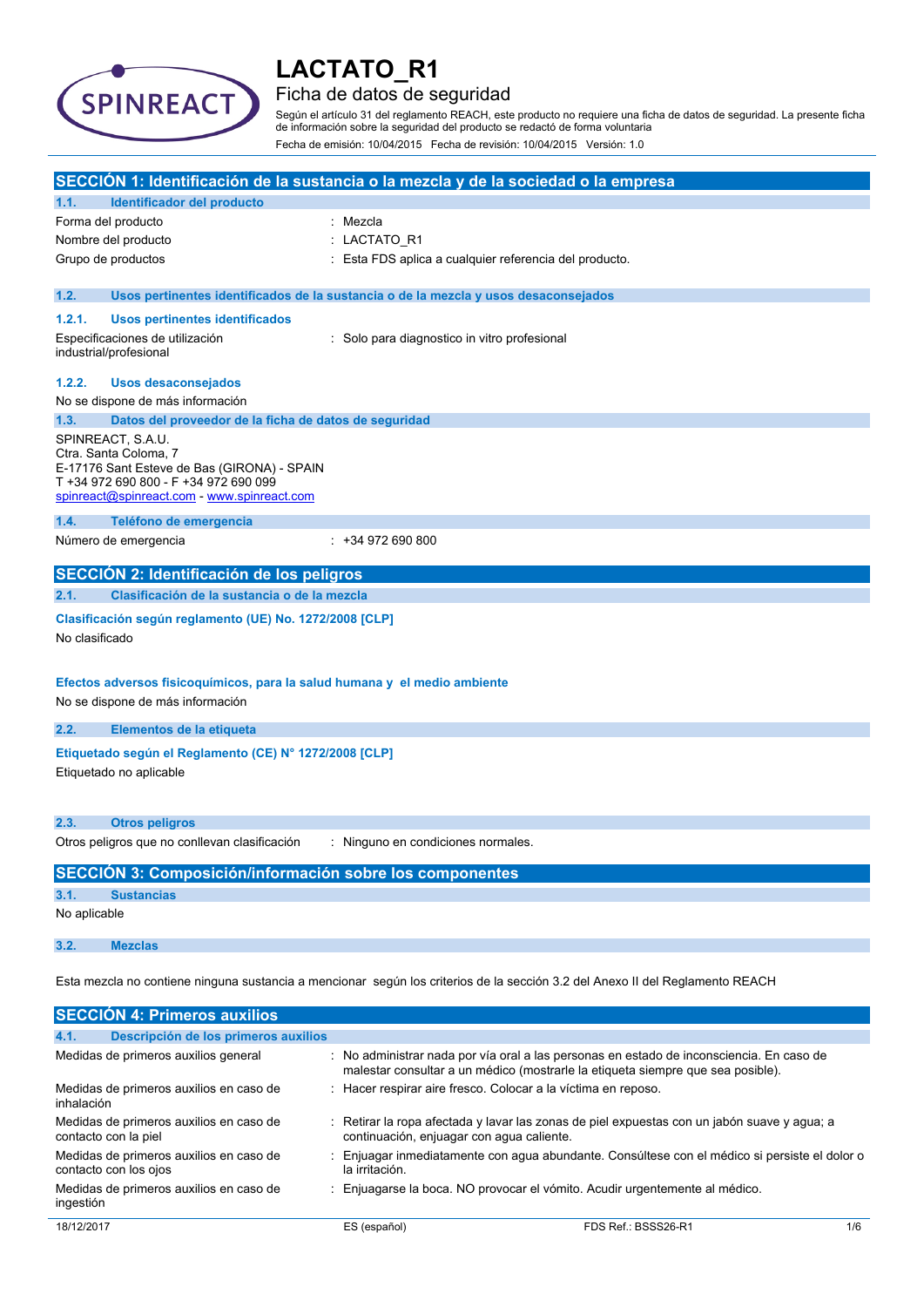## Ficha de datos de seguridad

Según el artículo 31 del reglamento REACH, este producto no requiere una ficha de datos de seguridad. La presente ficha de información sobre la seguridad del producto se redactó de forma voluntaria

| 4.2.             | Principales síntomas y efectos, agudos y retardados                                            |                                             |                                                                                                          |                                                                                                                                                                                                                                                                                           |
|------------------|------------------------------------------------------------------------------------------------|---------------------------------------------|----------------------------------------------------------------------------------------------------------|-------------------------------------------------------------------------------------------------------------------------------------------------------------------------------------------------------------------------------------------------------------------------------------------|
|                  | Síntomas/efectos<br>: No se considera peligroso en condiciones normales de utilización.        |                                             |                                                                                                          |                                                                                                                                                                                                                                                                                           |
| 4.3.             | No se dispone de más información                                                               |                                             | Indicación de toda atención médica y de los tratamientos especiales que deban dispensarse inmediatamente |                                                                                                                                                                                                                                                                                           |
|                  | <b>SECCION 5: Medidas de lucha contra incendios</b>                                            |                                             |                                                                                                          |                                                                                                                                                                                                                                                                                           |
| 5.1.             | <b>Medios de extinción</b>                                                                     |                                             |                                                                                                          |                                                                                                                                                                                                                                                                                           |
|                  | Medios de extinción apropiados                                                                 | ÷                                           | Espuma. Polvo seco. Dióxido de carbono. Agua pulverizada. Arena.                                         |                                                                                                                                                                                                                                                                                           |
|                  | Medios de extinción no apropiados                                                              |                                             | : No utilizar flujos de agua potentes.                                                                   |                                                                                                                                                                                                                                                                                           |
| 5.2.             | Peligros específicos derivados de la sustancia o la mezcla                                     |                                             |                                                                                                          |                                                                                                                                                                                                                                                                                           |
|                  | No se dispone de más información                                                               |                                             |                                                                                                          |                                                                                                                                                                                                                                                                                           |
| 5.3.             |                                                                                                |                                             | Recomendaciones para el personal de lucha contra incendios                                               |                                                                                                                                                                                                                                                                                           |
|                  | Instrucciones para extinción de incendio<br>Protección durante la extinción de incendios       |                                             | de extinción de incendios contaminen el medio ambiente.                                                  | Enfriar los contenedores expuestos mediante agua pulverizada o nebulizada. Sea prudente a<br>la hora de extinguir cualquier incendio de productos químicos. Evitar que las aguas residuales<br>No entrar en la zona de fuego sin el equipo de protección adecuado, incluida la protección |
|                  |                                                                                                |                                             | respiratoria.                                                                                            |                                                                                                                                                                                                                                                                                           |
|                  | SECCIÓN 6: Medidas en caso de vertido accidental                                               |                                             |                                                                                                          |                                                                                                                                                                                                                                                                                           |
| 6.1.             |                                                                                                |                                             | Precauciones personales, equipo de protección y procedimientos de emergencia                             |                                                                                                                                                                                                                                                                                           |
| 6.1.1.           |                                                                                                |                                             | Para el personal que no forma parte de los servicios de emergencia                                       |                                                                                                                                                                                                                                                                                           |
|                  | Procedimientos de emergencia                                                                   |                                             | : Evacuar el personal no necesario.                                                                      |                                                                                                                                                                                                                                                                                           |
| 6.1.2.           | Para el personal de emergencia                                                                 |                                             |                                                                                                          |                                                                                                                                                                                                                                                                                           |
|                  | Equipo de protección                                                                           |                                             | Proporcionar una protección adecuada a los equipos de limpieza.                                          |                                                                                                                                                                                                                                                                                           |
|                  | Procedimientos de emergencia                                                                   |                                             | Ventilar la zona.                                                                                        |                                                                                                                                                                                                                                                                                           |
| 6.2.             | Precauciones relativas al medio ambiente                                                       |                                             |                                                                                                          |                                                                                                                                                                                                                                                                                           |
|                  |                                                                                                |                                             |                                                                                                          | Evitar la penetración en alcantarillas y aguas potables. Advertir a las autoridades si el líquido penetra en sumideros o en aguas públicas.                                                                                                                                               |
| 6.3.             | Métodos y material de contención y de limpieza                                                 |                                             |                                                                                                          |                                                                                                                                                                                                                                                                                           |
|                  | Procedimientos de limpieza                                                                     |                                             | de diatomeas. Recoger el vertido. Almacenar alejado de otros materiales.                                 | : Absorber inmediatamente el producto derramado mediante sólidos inertes como arcilla o tierra                                                                                                                                                                                            |
| 6.4.             | Referencia a otras secciones<br>Ver la Sección 8. Control de exposición/protección individual. |                                             |                                                                                                          |                                                                                                                                                                                                                                                                                           |
|                  | <b>SECCIÓN 7: Manipulación y almacenamiento</b>                                                |                                             |                                                                                                          |                                                                                                                                                                                                                                                                                           |
| 7.1.             | Precauciones para una manipulación segura                                                      |                                             |                                                                                                          |                                                                                                                                                                                                                                                                                           |
|                  | Precauciones para una manipulación segura                                                      |                                             | trabajo para evitar la formación de vapores.                                                             | : Lavarse las manos y otras zonas expuestas con un jabón suave y con agua antes de comer,<br>beber y fumar o de abandonar el trabajo. Garantizar una buena ventilación de la zona de                                                                                                      |
| 7.2.             |                                                                                                |                                             | Condiciones de almacenamiento seguro, incluidas posibles incompatibilidades                              |                                                                                                                                                                                                                                                                                           |
|                  | Condiciones de almacenamiento                                                                  |                                             |                                                                                                          | : Consérvese únicamente en el recipiente de origen, en lugar fresco y bien ventilado lejos de :<br>Fuentes de calor. Mantener los envases cerrados cuando no se estén utilizando.                                                                                                         |
|                  | Productos incompatibles                                                                        |                                             | : Bases fuertes. Ácidos fuertes.                                                                         |                                                                                                                                                                                                                                                                                           |
|                  | Materiales incompatibles<br>: Fuentes de ignición. Luz directa del sol.                        |                                             |                                                                                                          |                                                                                                                                                                                                                                                                                           |
| 7.3.             | <b>Usos específicos finales</b>                                                                |                                             |                                                                                                          |                                                                                                                                                                                                                                                                                           |
|                  | No se dispone de más información                                                               |                                             |                                                                                                          |                                                                                                                                                                                                                                                                                           |
|                  |                                                                                                |                                             | SECCIÓN 8: Controles de exposición/protección individual                                                 |                                                                                                                                                                                                                                                                                           |
| 8.1.             | Parámetros de control                                                                          |                                             |                                                                                                          |                                                                                                                                                                                                                                                                                           |
|                  | Azida sódica (26628-22-8)                                                                      |                                             |                                                                                                          |                                                                                                                                                                                                                                                                                           |
| UE               |                                                                                                | Nombre local                                |                                                                                                          | Sodium azide                                                                                                                                                                                                                                                                              |
| <b>UE</b>        |                                                                                                | IOELV TWA (mg/m <sup>3</sup> )              |                                                                                                          | $0,1 \text{ mg/m}^3$                                                                                                                                                                                                                                                                      |
| UE               |                                                                                                | IOELV STEL (mg/m <sup>3</sup> )             |                                                                                                          | $0,3$ mg/m <sup>3</sup>                                                                                                                                                                                                                                                                   |
| <b>UE</b>        |                                                                                                | Notas                                       |                                                                                                          | Skin                                                                                                                                                                                                                                                                                      |
| España<br>España |                                                                                                | Nombre local<br>VLA-ED (mg/m <sup>3</sup> ) |                                                                                                          | Azida de sodio (Aziduro de sodio; Trinitruro de sodio)<br>0,1 mg/m <sup>3</sup> Vía dérmica, VLI                                                                                                                                                                                          |
| España           |                                                                                                | $VLA-EC$ (mg/m <sup>3</sup> )               |                                                                                                          | 0,3 mg/m <sup>3</sup> Vía dérmica, VLI                                                                                                                                                                                                                                                    |
| España           |                                                                                                | Notas                                       |                                                                                                          | vía dérmica, VLI                                                                                                                                                                                                                                                                          |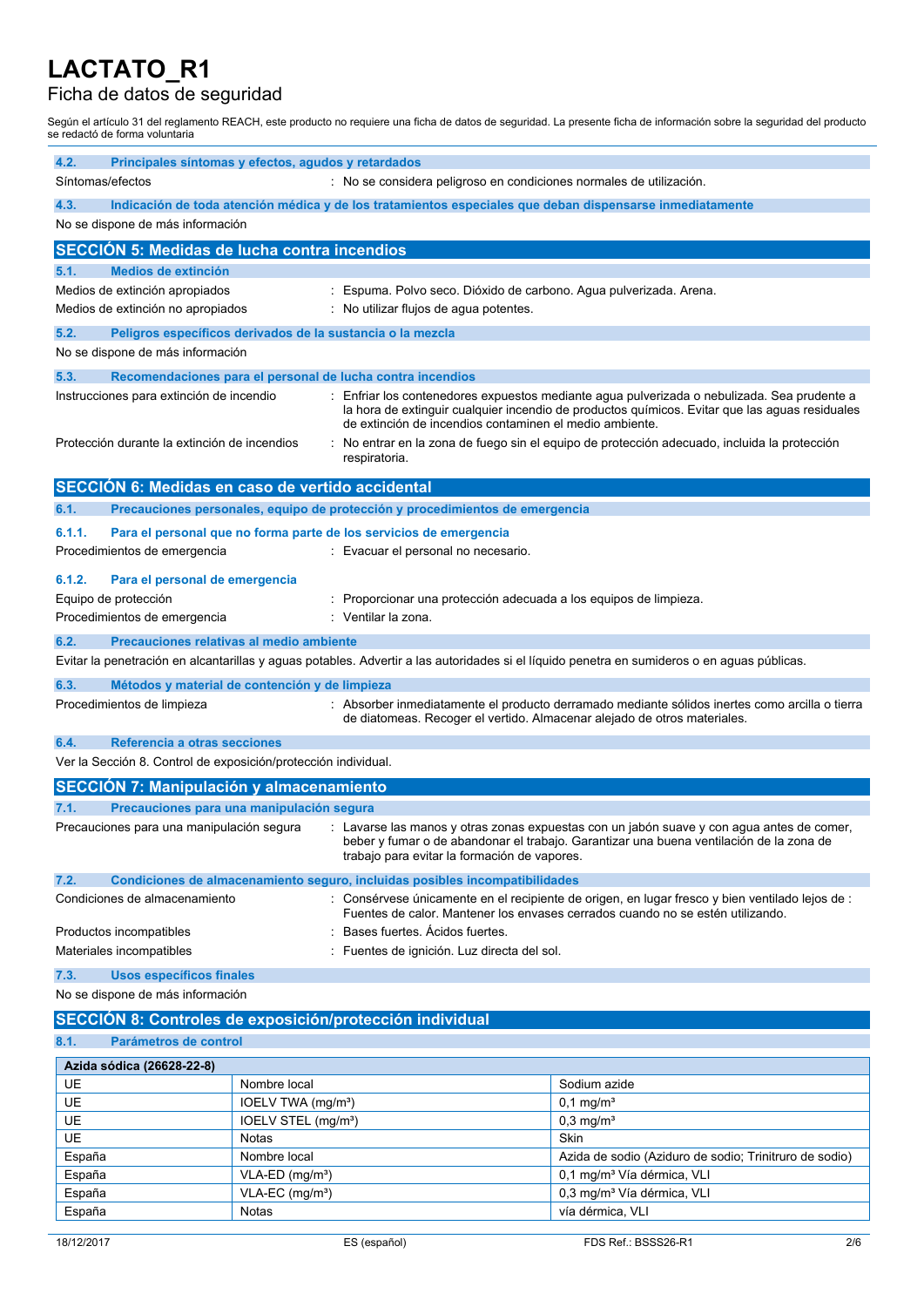## Ficha de datos de seguridad

Según el artículo 31 del reglamento REACH, este producto no requiere una ficha de datos de seguridad. La presente ficha de información sobre la seguridad del producto se redactó de forma voluntaria

### **8.2. Controles de la exposición**

### **Equipo de protección individual:**

Evitar toda exposición innecesaria.

### **Protección de las manos:**

Llevar guantes de protección.

### **Protección ocular:**

Gafas químicas o gafas de seguridad

#### **Protección de las vías respiratorias:**

Llevar una máscara adecuada

#### **Otros datos:**

No comer, beber ni fumar durante la utilización.

| Información sobre propiedades físicas y químicas básicas<br>9.1. |                            |  |
|------------------------------------------------------------------|----------------------------|--|
| Forma/estado                                                     | : Líquido                  |  |
| Color                                                            | Incoloro.                  |  |
| Olor                                                             | Inodoro.<br>٠              |  |
| Umbral olfativo                                                  | : No hay datos disponibles |  |
| pH                                                               | $\approx 7.5$              |  |
| Grado de evaporación (acetato de butilo=1)                       | : No hay datos disponibles |  |
| Punto de fusión                                                  | No hay datos disponibles   |  |
| Punto de solidificación                                          | No hay datos disponibles   |  |
| Punto de ebullición                                              | No hay datos disponibles   |  |
| Punto de inflamación                                             | No hay datos disponibles   |  |
| Temperatura de autoignición                                      | No hay datos disponibles   |  |
| Temperatura de descomposición                                    | No hay datos disponibles   |  |
| Inflamabilidad (sólido, gas)                                     | No inflamable.             |  |
| Presión de vapor                                                 | No hay datos disponibles   |  |
| Densidad relativa de vapor a 20 °C                               | No hay datos disponibles   |  |
| Densidad relativa                                                | No hay datos disponibles   |  |
| Solubilidad                                                      | No hay datos disponibles   |  |
| Log Pow                                                          | No hay datos disponibles   |  |
| Viscosidad, cinemática                                           | No hay datos disponibles   |  |
| Viscosidad, dinámica                                             | No hay datos disponibles   |  |
| Propiedades explosivas                                           | No hay datos disponibles   |  |
| Propiedad de provocar incendios                                  | No hay datos disponibles   |  |
| Límites de explosión                                             | No hay datos disponibles   |  |

No se dispone de más información

|                 | <b>SECCIÓN 10: Estabilidad y reactividad</b>                                      |
|-----------------|-----------------------------------------------------------------------------------|
| 10.1.           | <b>Reactividad</b>                                                                |
|                 | No se dispone de más información                                                  |
| 10.2.           | <b>Estabilidad química</b>                                                        |
| No establecido. |                                                                                   |
| 10.3.           | Posibilidad de reacciones peligrosas                                              |
| No establecido. |                                                                                   |
| 10.4.           | <b>Condiciones que deben evitarse</b>                                             |
|                 | Luz directa del sol. Temperaturas extremadamente elevadas o extremadamente bajas. |
| 10.5.           | <b>Materiales incompatibles</b>                                                   |
|                 | No conocido cuando se usa apropiadamente.                                         |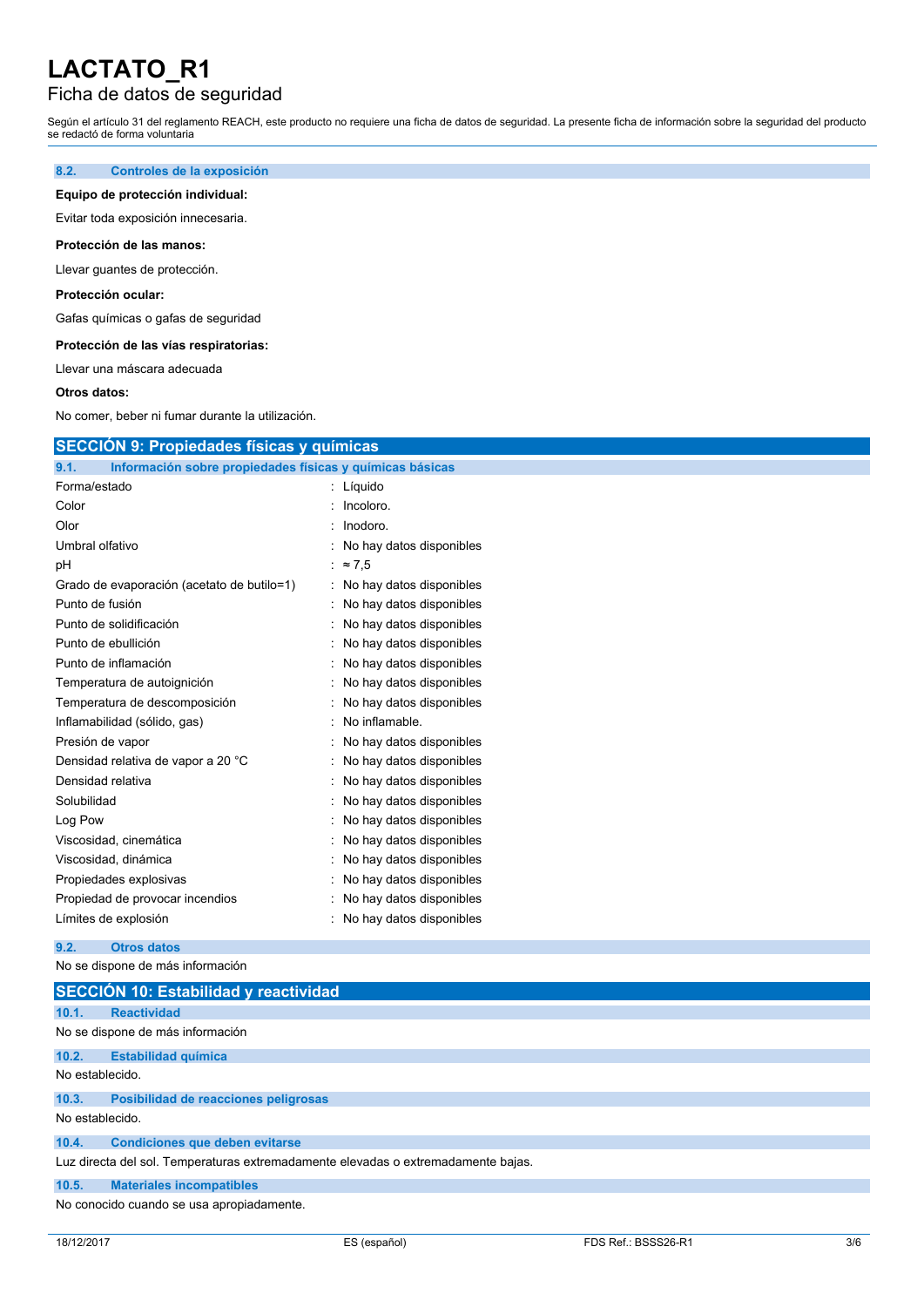## Ficha de datos de seguridad

**10.6. Productos de descomposición peligrosos**

Según el artículo 31 del reglamento REACH, este producto no requiere una ficha de datos de seguridad. La presente ficha de información sobre la seguridad del producto se redactó de forma voluntaria

| No se generan productos de descomposición peligrosos conocidos.              |                                                                                      |  |
|------------------------------------------------------------------------------|--------------------------------------------------------------------------------------|--|
| <b>SECCIÓN 11: Información toxicológica</b>                                  |                                                                                      |  |
| Información sobre los efectos toxicológicos<br>11.1.                         |                                                                                      |  |
| Toxicidad aguda (oral)                                                       | : No clasificado                                                                     |  |
| Toxicidad aguda (cutánea)                                                    | : No clasificado                                                                     |  |
| Toxicidad aguda (inhalación)                                                 | : No clasificado                                                                     |  |
| Corrosión o irritación cutáneas                                              | : No clasificado                                                                     |  |
|                                                                              | $pH: \approx 7.5$                                                                    |  |
| Indicaciones complementarias                                                 | : A la vista de los datos disponibles, no se cumplen los criterios de clasificación  |  |
| Lesiones oculares graves o irritación ocular                                 | : No clasificado                                                                     |  |
|                                                                              | $pH: \approx 7.5$                                                                    |  |
| Indicaciones complementarias                                                 | : A la vista de los datos disponibles, no se cumplen los criterios de clasificación  |  |
| Sensibilización respiratoria o cutánea                                       | : No clasificado                                                                     |  |
| Indicaciones complementarias                                                 | : A la vista de los datos disponibles, no se cumplen los criterios de clasificación  |  |
| Mutagenicidad en células germinales                                          | No clasificado                                                                       |  |
| Indicaciones complementarias                                                 | : A la vista de los datos disponibles, no se cumplen los criterios de clasificación  |  |
| Carcinogenicidad                                                             | No clasificado                                                                       |  |
| Indicaciones complementarias                                                 | : A la vista de los datos disponibles, no se cumplen los criterios de clasificación  |  |
| Toxicidad para la reproducción                                               | $:$ No clasificado                                                                   |  |
| Indicaciones complementarias                                                 | : A la vista de los datos disponibles, no se cumplen los criterios de clasificación  |  |
| Toxicidad específica en determinados órganos<br>(STOT) - exposición única    | : No clasificado                                                                     |  |
| Indicaciones complementarias                                                 | : A la vista de los datos disponibles, no se cumplen los criterios de clasificación  |  |
| Toxicidad específica en determinados órganos<br>(STOT) - exposición repetida | : No clasificado                                                                     |  |
| Indicaciones complementarias                                                 | : A la vista de los datos disponibles, no se cumplen los criterios de clasificación  |  |
| Peligro por aspiración                                                       | No clasificado                                                                       |  |
| Indicaciones complementarias                                                 | : A la vista de los datos disponibles, no se cumplen los criterios de clasificación  |  |
| Efectos adversos y posibles síntomas para la<br>salud humana                 | : A la vista de los datos disponibles, no se cumplen los criterios de clasificación. |  |

| SECCIÓN 12: Información ecológica |                |  |
|-----------------------------------|----------------|--|
| 12.1.<br><b>Toxicidad</b>         |                |  |
| Toxicidad acuática aguda          | No clasificado |  |
| Toxicidad acuática crónica        | No clasificado |  |

| 12.2.                            | Persistencia y degradabilidad          |                                         |  |  |
|----------------------------------|----------------------------------------|-----------------------------------------|--|--|
|                                  | <b>LACTATO R1</b>                      |                                         |  |  |
| Persistencia y degradabilidad    |                                        | No establecido.                         |  |  |
| 12.3.                            | Potencial de bioacumulación            |                                         |  |  |
| <b>LACTATO R1</b>                |                                        |                                         |  |  |
| Potencial de bioacumulación      |                                        | No establecido.                         |  |  |
|                                  |                                        |                                         |  |  |
| 12.4.                            | <b>Movilidad en el suelo</b>           |                                         |  |  |
| No se dispone de más información |                                        |                                         |  |  |
| 12.5.                            | Resultados de la valoración PBT y mPmB |                                         |  |  |
| No se dispone de más información |                                        |                                         |  |  |
| 12.6.                            | <b>Otros efectos adversos</b>          |                                         |  |  |
| Indicaciones complementarias     |                                        | Evitar su liberación al medio ambiente. |  |  |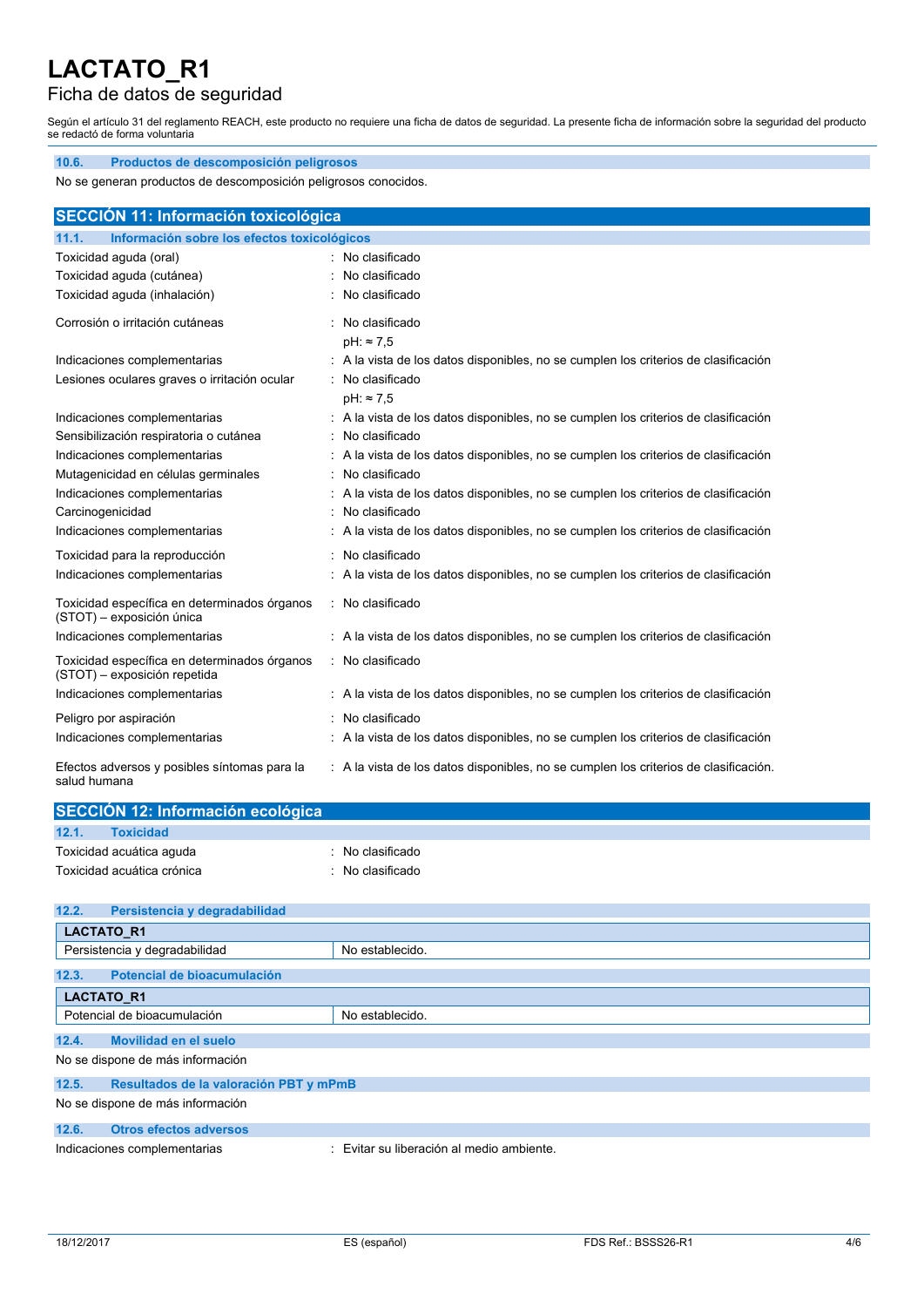## Ficha de datos de seguridad

Según el artículo 31 del reglamento REACH, este producto no requiere una ficha de datos de seguridad. La presente ficha de información sobre la seguridad del producto se redactó de forma voluntaria

| <b>SECCIÓN 13: Consideraciones relativas a la eliminación</b>     |                                                                                                |  |  |
|-------------------------------------------------------------------|------------------------------------------------------------------------------------------------|--|--|
| Métodos para el tratamiento de residuos<br>13.1.                  |                                                                                                |  |  |
| Recomendaciones para la eliminación de<br>productos/envases       | : Destruir cumpliendo las condiciones de seguridad exigidas por la legislación local/nacional. |  |  |
| Ecología - residuos                                               | Evitar su liberación al medio ambiente.                                                        |  |  |
| SECCIÓN 14: Información relativa al transporte                    |                                                                                                |  |  |
| Según los requisitos de ADR / RID / IMDG / IATA / ADN             |                                                                                                |  |  |
| 14.1.<br><b>Número ONU</b>                                        |                                                                                                |  |  |
| N° ONU (ADR)                                                      | : No aplicable                                                                                 |  |  |
| N° ONU (IMDG)                                                     | No aplicable                                                                                   |  |  |
| N° ONU (IATA)                                                     | No aplicable                                                                                   |  |  |
| N° ONU (ADN)                                                      | No aplicable                                                                                   |  |  |
| N° ONU (RID)                                                      | No aplicable                                                                                   |  |  |
| 14.2.<br>Designación oficial de transporte de las Naciones Unidas |                                                                                                |  |  |
| Designación oficial de transporte (ADR)                           | : No aplicable                                                                                 |  |  |
| Designación oficial de transporte (IMDG)                          | No aplicable                                                                                   |  |  |
| Designación oficial de transporte (IATA)                          | No aplicable                                                                                   |  |  |
| Designación oficial de transporte (ADN)                           | No aplicable                                                                                   |  |  |
| Designación oficial de transporte (RID)                           | : No aplicable                                                                                 |  |  |
| 14.3.<br>Clase(s) de peligro para el transporte                   |                                                                                                |  |  |
| <b>ADR</b>                                                        |                                                                                                |  |  |
| Clase(s) de peligro para el transporte (ADR)                      | : No aplicable                                                                                 |  |  |
|                                                                   |                                                                                                |  |  |
| <b>IMDG</b>                                                       |                                                                                                |  |  |
| Clase(s) de peligro para el transporte (IMDG)                     | : No aplicable                                                                                 |  |  |
| <b>IATA</b>                                                       |                                                                                                |  |  |
| Clase(s) de peligro para el transporte (IATA)                     | : No aplicable                                                                                 |  |  |
|                                                                   |                                                                                                |  |  |
| ADN                                                               |                                                                                                |  |  |
| Clase(s) de peligro para el transporte (ADN)                      | : No aplicable                                                                                 |  |  |
|                                                                   |                                                                                                |  |  |
| <b>RID</b>                                                        |                                                                                                |  |  |
| Clase(s) de peligro para el transporte (RID)                      | : No aplicable                                                                                 |  |  |
| 14.4.<br>Grupo de embalaje                                        |                                                                                                |  |  |
| Grupo de embalaje (ADR)                                           | No aplicable                                                                                   |  |  |
| Grupo de embalaje (IMDG)                                          | No aplicable                                                                                   |  |  |
| Grupo de embalaje (IATA)                                          | No aplicable                                                                                   |  |  |
| Grupo de embalaje (ADN)                                           | No aplicable                                                                                   |  |  |
| Grupo de embalaje (RID)                                           | No aplicable                                                                                   |  |  |
| 14.5.<br>Peligros para el medio ambiente                          |                                                                                                |  |  |
| Peligroso para el medio ambiente                                  | : No                                                                                           |  |  |
| Contaminante marino                                               | No<br>÷.                                                                                       |  |  |
| Otros datos                                                       | : No se dispone de información adicional                                                       |  |  |
|                                                                   |                                                                                                |  |  |

### **14.6. Precauciones particulares para los usuarios**

**- Transporte por vía terrestre**

No hay datos disponibles

### **- Transporte marítimo**

No hay datos disponibles

**- Transporte aéreo**

No hay datos disponibles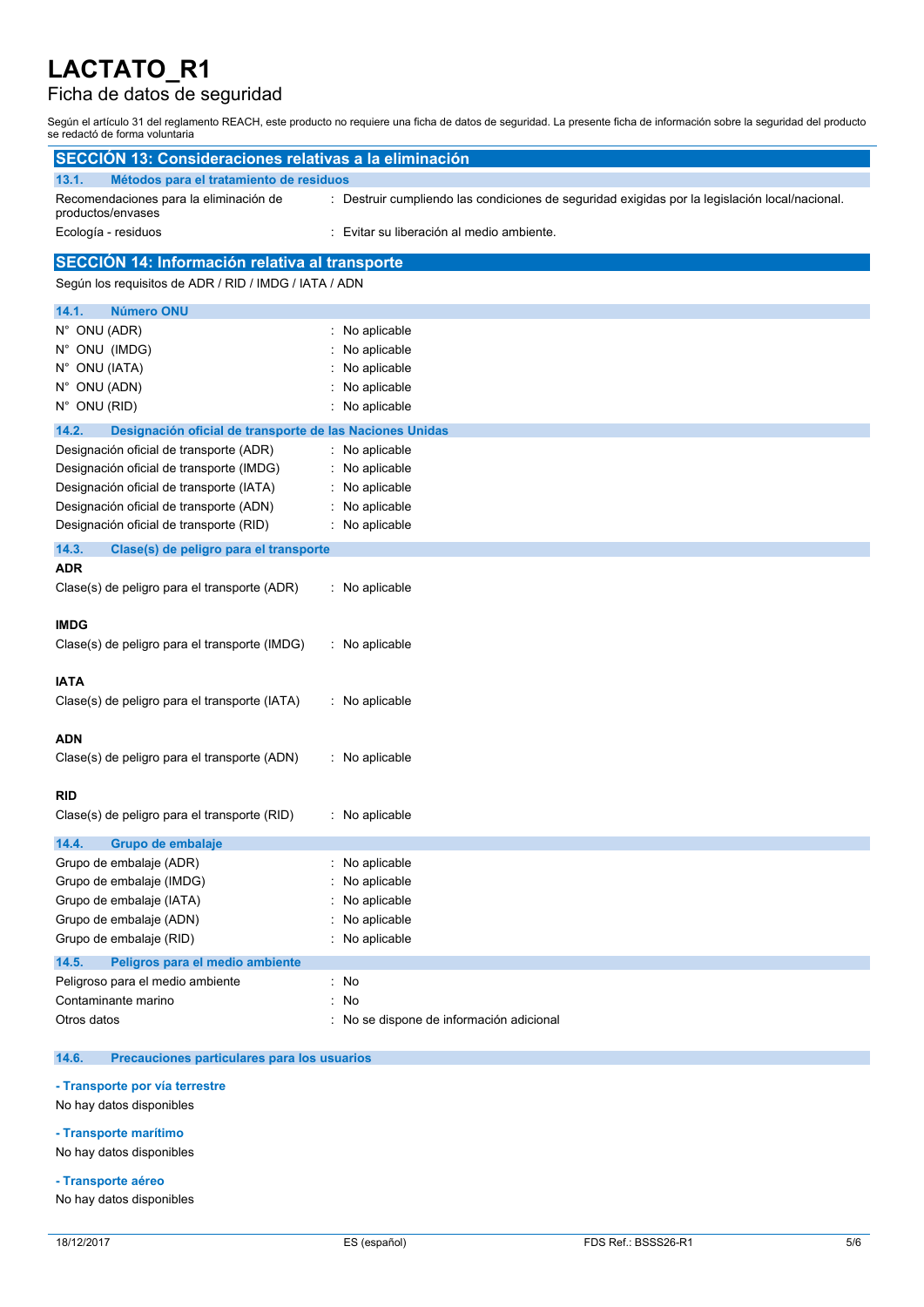## Ficha de datos de seguridad

Según el artículo 31 del reglamento REACH, este producto no requiere una ficha de datos de seguridad. La presente ficha de información sobre la seguridad del producto se redactó de forma voluntaria

#### **- Transporte por vía fluvial**

No hay datos disponibles

## **- Transporte ferroviario**

No hay datos disponibles

#### **14.7. Transporte a granel con arreglo al anexo II del Convenio MARPOL y el Código IBC**

No aplicable

### **SECCIÓN 15: Información reglamentaria**

15.1. Reglamentación y legislación en materia de seguridad, salud y medio ambiente específicas para la sustancia o la mezcla

#### **15.1.1. UE-Reglamentos**

No contiene sustancias sujetas a restricciones según el anexo XVII de REACH No contiene ninguna sustancia incluida en la lista de sustancias candidatas de REACH No contiene ninguna sustancia que figure en la lista del Anexo XIV de REACH

#### **15.1.2. Reglamentos nacionales**

No se dispone de más información

#### **15.2. Evaluación de la seguridad química**

No se ha llevado a cabo la Evaluación de la Seguridad Química

### **SECCIÓN 16: Información adicional**

Según el artículo 31 del reglamento REACH, este producto no requiere una ficha de datos de seguridad. La presente ficha de información sobre la seguridad del producto se redactó de forma voluntaria

Fuentes de los datos : REGLAMENTO (CE) N° 1272/2008 DEL PARLAMENTO EUROPEO Y DEL CONSEJO de 16 de diciembre de 2008 sobre clasificación, etiquetado y envasado de sustancias y mezclas, y por el que se modifican y derogan las Directivas 67/548/CEE y 1999/45/CE y se modifica el Reglamento (CE) N° 1907/2006.

Otros datos : Ninguno(a).

SDS EU (Anexo II de REACH)

Esta información se basa en nuestro conocimiento actual y tiene como finalidad describir el producto para la tutela de la salud, seguridad y medio ambiente. Por lo tanto, no debe ser interpretada *como garantía de ninguna característica específica del producto*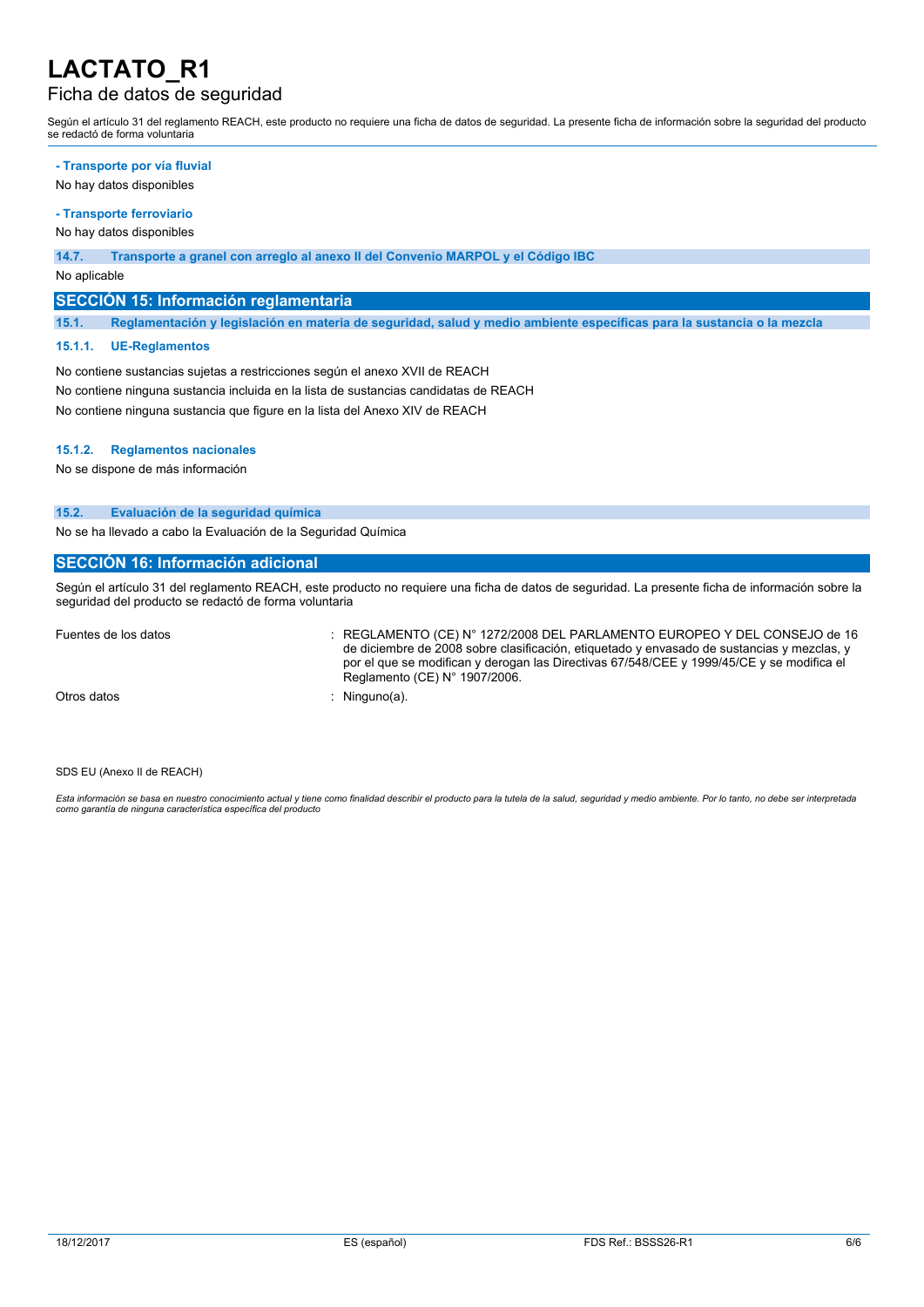

## Ficha de datos de seguridad

Según el artículo 31 del reglamento REACH, este producto no requiere una ficha de datos de seguridad. La presente ficha de información sobre la seguridad del producto se redactó de forma voluntaria Fecha de emisión: 10/04/2015 Fecha de revisión: 10/04/2015 Versión: 1.0

| SECCIÓN 1: Identificación de la sustancia o la mezcla y de la sociedad o la empresa                                                                                                                                                        |                                                                                                                        |                                                                                                                                                                             |  |
|--------------------------------------------------------------------------------------------------------------------------------------------------------------------------------------------------------------------------------------------|------------------------------------------------------------------------------------------------------------------------|-----------------------------------------------------------------------------------------------------------------------------------------------------------------------------|--|
| 1.1.                                                                                                                                                                                                                                       | <b>Identificador del producto</b>                                                                                      |                                                                                                                                                                             |  |
|                                                                                                                                                                                                                                            | Forma del producto                                                                                                     | : Mezcla                                                                                                                                                                    |  |
| Nombre del producto                                                                                                                                                                                                                        |                                                                                                                        | : LACTATO R2                                                                                                                                                                |  |
|                                                                                                                                                                                                                                            | Grupo de productos                                                                                                     | : Esta FDS aplica a cualquier referencia del producto.                                                                                                                      |  |
| 1.2.                                                                                                                                                                                                                                       |                                                                                                                        | Usos pertinentes identificados de la sustancia o de la mezcla y usos desaconsejados                                                                                         |  |
| 1.2.1.                                                                                                                                                                                                                                     | <b>Usos pertinentes identificados</b>                                                                                  |                                                                                                                                                                             |  |
|                                                                                                                                                                                                                                            | Especificaciones de utilización<br>industrial/profesional                                                              | : Solo para diagnostico in vitro profesional                                                                                                                                |  |
| 1.2.2.                                                                                                                                                                                                                                     | <b>Usos desaconsejados</b><br>No se dispone de más información                                                         |                                                                                                                                                                             |  |
| 1.3.                                                                                                                                                                                                                                       |                                                                                                                        |                                                                                                                                                                             |  |
| Datos del proveedor de la ficha de datos de seguridad<br>SPINREACT, S.A.U.<br>Ctra. Santa Coloma, 7<br>E-17176 Sant Esteve de Bas (GIRONA) - SPAIN<br>T +34 972 690 800 - F +34 972 690 099<br>spinreact@spinreact.com - www.spinreact.com |                                                                                                                        |                                                                                                                                                                             |  |
| 1.4.                                                                                                                                                                                                                                       | Teléfono de emergencia                                                                                                 |                                                                                                                                                                             |  |
|                                                                                                                                                                                                                                            | Número de emergencia                                                                                                   | $: +34972690800$                                                                                                                                                            |  |
|                                                                                                                                                                                                                                            | SECCIÓN 2: Identificación de los peligros                                                                              |                                                                                                                                                                             |  |
| 2.1.                                                                                                                                                                                                                                       | Clasificación de la sustancia o de la mezcla                                                                           |                                                                                                                                                                             |  |
| No clasificado                                                                                                                                                                                                                             | Clasificación según reglamento (UE) No. 1272/2008 [CLP]                                                                |                                                                                                                                                                             |  |
|                                                                                                                                                                                                                                            | Efectos adversos fisicoquímicos, para la salud humana y el medio ambiente<br>No se dispone de más información          |                                                                                                                                                                             |  |
| 2.2.                                                                                                                                                                                                                                       | Elementos de la etiqueta                                                                                               |                                                                                                                                                                             |  |
| Etiquetado según el Reglamento (CE) Nº 1272/2008 [CLP]<br>Etiquetado no aplicable                                                                                                                                                          |                                                                                                                        |                                                                                                                                                                             |  |
| 2.3.                                                                                                                                                                                                                                       | <b>Otros peligros</b>                                                                                                  |                                                                                                                                                                             |  |
|                                                                                                                                                                                                                                            | Otros peligros que no conllevan clasificación                                                                          | : Ninguno en condiciones normales.                                                                                                                                          |  |
|                                                                                                                                                                                                                                            | SECCIÓN 3: Composición/información sobre los componentes                                                               |                                                                                                                                                                             |  |
| 3.1.                                                                                                                                                                                                                                       | <b>Sustancias</b>                                                                                                      |                                                                                                                                                                             |  |
| No aplicable                                                                                                                                                                                                                               |                                                                                                                        |                                                                                                                                                                             |  |
| 3.2.                                                                                                                                                                                                                                       | <b>Mezclas</b>                                                                                                         |                                                                                                                                                                             |  |
| Esta mezcla no contiene ninguna sustancia a mencionar según los criterios de la sección 3.2 del Anexo II del Reglamento REACH                                                                                                              |                                                                                                                        |                                                                                                                                                                             |  |
| <b>SECCIÓN 4: Primeros auxilios</b>                                                                                                                                                                                                        |                                                                                                                        |                                                                                                                                                                             |  |
| 4.1.                                                                                                                                                                                                                                       | Descripción de los primeros auxilios                                                                                   |                                                                                                                                                                             |  |
|                                                                                                                                                                                                                                            | Medidas de primeros auxilios general                                                                                   | : No administrar nada por vía oral a las personas en estado de inconsciencia. En caso de<br>malestar consultar a un médico (mostrarle la etiqueta siempre que sea posible). |  |
|                                                                                                                                                                                                                                            | Medidas de primeros auxilios en caso de<br>: Hacer respirar aire fresco. Colocar a la víctima en reposo.<br>inhalación |                                                                                                                                                                             |  |
|                                                                                                                                                                                                                                            | Medidas de primeros auxilios en caso de<br>contacto con la piel                                                        | Retirar la ropa afectada y lavar las zonas de piel expuestas con un jabón suave y agua; a<br>continuación, enjuagar con agua caliente.                                      |  |

Medidas de primeros auxilios en caso de : Enjuagar inmediatamente con agua abundante. Consúltese con el médico si persiste el dolor o la irritación.

contacto con los ojos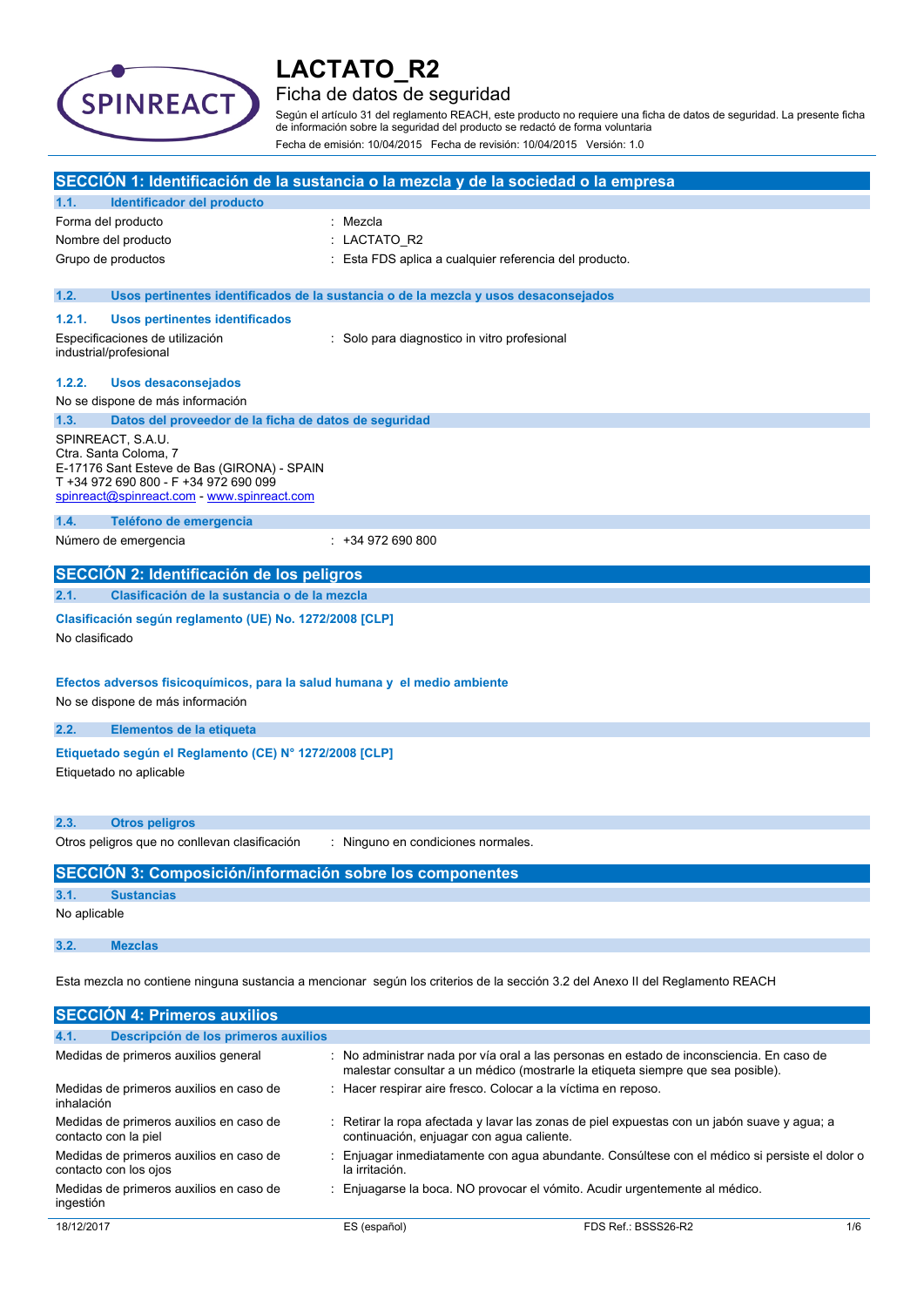## Ficha de datos de seguridad

Según el artículo 31 del reglamento REACH, este producto no requiere una ficha de datos de seguridad. La presente ficha de información sobre la seguridad del producto se redactó de forma voluntaria

| 4.2.   | Principales síntomas y efectos, agudos y retardados                          |                                                                                                                                                                                                                                                        |
|--------|------------------------------------------------------------------------------|--------------------------------------------------------------------------------------------------------------------------------------------------------------------------------------------------------------------------------------------------------|
|        | Síntomas/efectos                                                             | : No se considera peligroso en condiciones normales de utilización.                                                                                                                                                                                    |
| 4.3.   | No se dispone de más información                                             | Indicación de toda atención médica y de los tratamientos especiales que deban dispensarse inmediatamente                                                                                                                                               |
|        |                                                                              |                                                                                                                                                                                                                                                        |
|        | <b>SECCION 5: Medidas de lucha contra incendios</b>                          |                                                                                                                                                                                                                                                        |
| 5.1.   | <b>Medios de extinción</b><br>Medios de extinción apropiados                 | : Espuma. Polvo seco. Dióxido de carbono. Agua pulverizada. Arena.                                                                                                                                                                                     |
|        | Medios de extinción no apropiados                                            | : No utilizar flujos de agua potentes.                                                                                                                                                                                                                 |
| 5.2.   | Peligros específicos derivados de la sustancia o la mezcla                   |                                                                                                                                                                                                                                                        |
|        | No se dispone de más información                                             |                                                                                                                                                                                                                                                        |
| 5.3.   | Recomendaciones para el personal de lucha contra incendios                   |                                                                                                                                                                                                                                                        |
|        | Instrucciones para extinción de incendio                                     | Enfriar los contenedores expuestos mediante agua pulverizada o nebulizada. Sea prudente a<br>la hora de extinguir cualquier incendio de productos químicos. Evitar que las aguas residuales<br>de extinción de incendios contaminen el medio ambiente. |
|        | Protección durante la extinción de incendios                                 | No entrar en la zona de fuego sin el equipo de protección adecuado, incluida la protección<br>respiratoria.                                                                                                                                            |
|        | SECCIÓN 6: Medidas en caso de vertido accidental                             |                                                                                                                                                                                                                                                        |
| 6.1.   |                                                                              | Precauciones personales, equipo de protección y procedimientos de emergencia                                                                                                                                                                           |
| 6.1.1. | Para el personal que no forma parte de los servicios de emergencia           |                                                                                                                                                                                                                                                        |
|        | Procedimientos de emergencia                                                 | : Evacuar el personal no necesario.                                                                                                                                                                                                                    |
| 6.1.2. | Para el personal de emergencia                                               |                                                                                                                                                                                                                                                        |
|        | Equipo de protección                                                         | : Proporcionar una protección adecuada a los equipos de limpieza.                                                                                                                                                                                      |
|        | Procedimientos de emergencia                                                 | : Ventilar la zona.                                                                                                                                                                                                                                    |
| 6.2.   | Precauciones relativas al medio ambiente                                     |                                                                                                                                                                                                                                                        |
|        |                                                                              | Evitar la penetración en alcantarillas y aguas potables. Advertir a las autoridades si el líquido penetra en sumideros o en aguas públicas.                                                                                                            |
| 6.3.   | Métodos y material de contención y de limpieza<br>Procedimientos de limpieza | : Absorber inmediatamente el producto derramado mediante sólidos inertes como arcilla o tierra                                                                                                                                                         |
|        |                                                                              | de diatomeas. Recoger el vertido. Almacenar alejado de otros materiales.                                                                                                                                                                               |
| 6.4.   | Referencia a otras secciones                                                 |                                                                                                                                                                                                                                                        |
|        | Ver la Sección 8. Control de exposición/protección individual.               |                                                                                                                                                                                                                                                        |
|        | <b>SECCIÓN 7: Manipulación y almacenamiento</b>                              |                                                                                                                                                                                                                                                        |
| 7.1.   | Precauciones para una manipulación segura                                    |                                                                                                                                                                                                                                                        |
|        | Precauciones para una manipulación segura                                    | : Lavarse las manos y otras zonas expuestas con un jabón suave y con agua antes de comer,<br>beber y fumar o de abandonar el trabajo. Garantizar una buena ventilación de la zona de<br>trabajo para evitar la formación de vapores.                   |
| 7.2.   |                                                                              | Condiciones de almacenamiento seguro, incluidas posibles incompatibilidades                                                                                                                                                                            |
|        | Condiciones de almacenamiento                                                | Consérvese únicamente en el recipiente de origen, en lugar fresco y bien ventilado lejos de :<br>Fuentes de calor. Mantener los envases cerrados cuando no se estén utilizando.                                                                        |
|        | Productos incompatibles                                                      | Bases fuertes. Acidos fuertes.                                                                                                                                                                                                                         |
|        | Materiales incompatibles                                                     | Fuentes de ignición. Luz directa del sol.                                                                                                                                                                                                              |
| 7.3.   | <b>Usos específicos finales</b>                                              |                                                                                                                                                                                                                                                        |
|        | No se dispone de más información                                             |                                                                                                                                                                                                                                                        |
|        | SECCIÓN 8: Controles de exposición/protección individual                     |                                                                                                                                                                                                                                                        |
| 8.1.   | Parámetros de control<br>No se dispone de más información                    |                                                                                                                                                                                                                                                        |
|        |                                                                              |                                                                                                                                                                                                                                                        |
| 8.2.   | Controles de la exposición                                                   |                                                                                                                                                                                                                                                        |
|        |                                                                              |                                                                                                                                                                                                                                                        |
|        | Equipo de protección individual:                                             |                                                                                                                                                                                                                                                        |

Evitar toda exposición innecesaria.

#### **Protección de las manos:**

Llevar guantes de protección.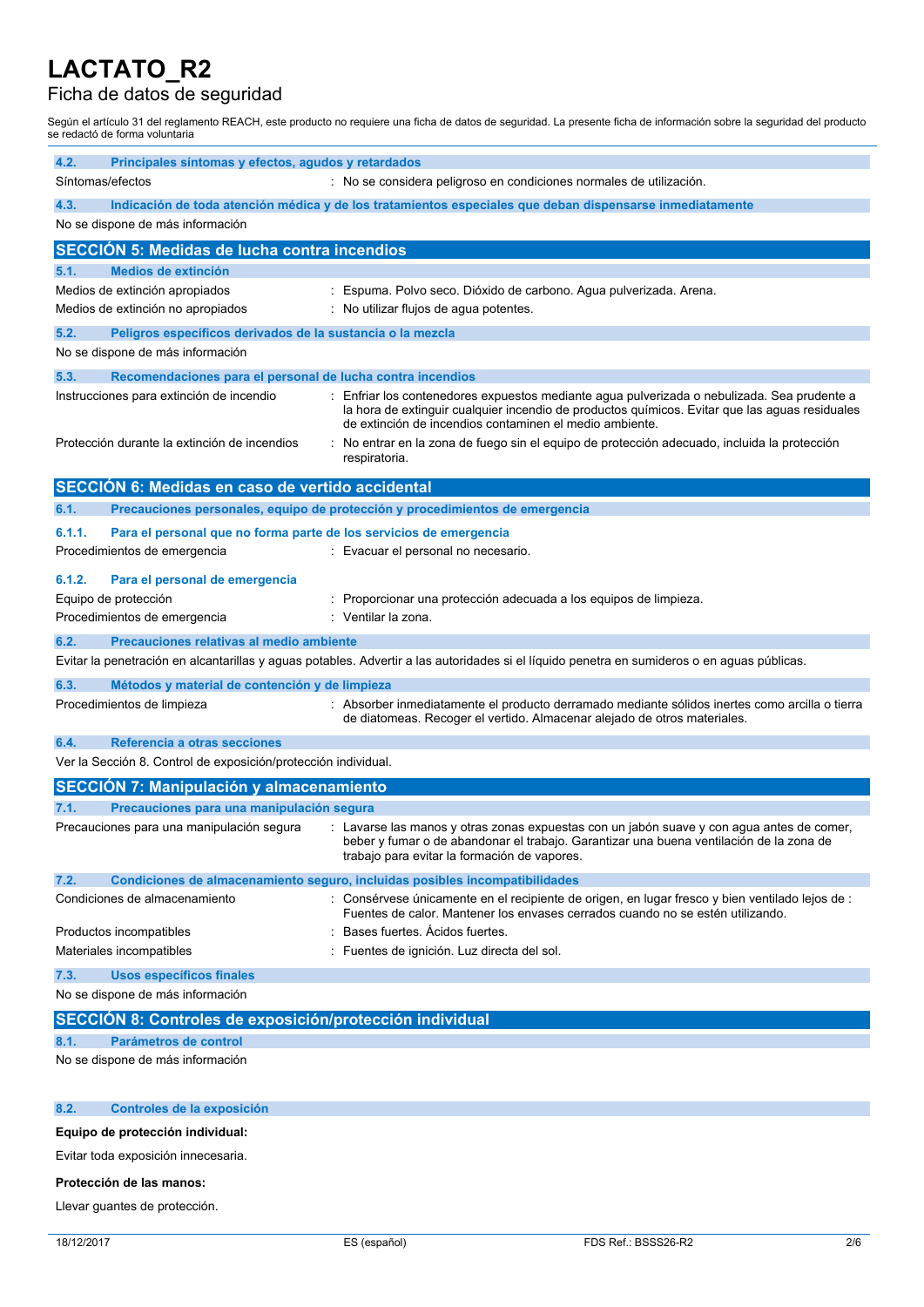# Ficha de datos de seguridad

Según el artículo 31 del reglamento REACH, este producto no requiere una ficha de datos de seguridad. La presente ficha de información sobre la seguridad del producto se redactó de forma voluntaria

### **Protección ocular:**

Gafas químicas o gafas de seguridad

**Protección de las vías respiratorias:**

Llevar una máscara adecuada

#### **Otros datos:**

No comer, beber ni fumar durante la utilización.

| <b>SECCION 9: Propiedades físicas y químicas</b>                 |                            |  |  |
|------------------------------------------------------------------|----------------------------|--|--|
| Información sobre propiedades físicas y químicas básicas<br>9.1. |                            |  |  |
| Forma/estado                                                     | : Sólido                   |  |  |
| Apariencia                                                       | Liofilizado.               |  |  |
| Color                                                            | No hay datos disponibles   |  |  |
| Olor                                                             | Inodoro.                   |  |  |
| Umbral olfativo                                                  | No hay datos disponibles   |  |  |
| pH                                                               | : No hay datos disponibles |  |  |
| Grado de evaporación (acetato de butilo=1)                       | No hay datos disponibles   |  |  |
| Punto de fusión                                                  | No hay datos disponibles   |  |  |
| Punto de solidificación                                          | : No hay datos disponibles |  |  |
| Punto de ebullición                                              | No hay datos disponibles   |  |  |
| Punto de inflamación                                             | No hay datos disponibles   |  |  |
| Temperatura de autoignición                                      | : No hay datos disponibles |  |  |
| Temperatura de descomposición                                    | : No hay datos disponibles |  |  |
| Inflamabilidad (sólido, gas)                                     | No inflamable.             |  |  |
| Presión de vapor                                                 | : No hay datos disponibles |  |  |
| Densidad relativa de vapor a 20 °C                               | : No hay datos disponibles |  |  |
| Densidad relativa                                                | No hay datos disponibles   |  |  |
| Solubilidad                                                      | : No hay datos disponibles |  |  |
| Log Pow                                                          | No hay datos disponibles   |  |  |
| Viscosidad, cinemática                                           | No hay datos disponibles   |  |  |
| Viscosidad, dinámica                                             | : No hay datos disponibles |  |  |
| Propiedades explosivas                                           | : No hay datos disponibles |  |  |
| Propiedad de provocar incendios                                  | No hay datos disponibles   |  |  |
| Límites de explosión                                             | : No hay datos disponibles |  |  |
|                                                                  |                            |  |  |

**9.2. Otros datos**

| No se dispone de más información |  |
|----------------------------------|--|
|                                  |  |

|                                           | <b>SECCION 10: Estabilidad y reactividad</b>                                      |  |  |  |  |
|-------------------------------------------|-----------------------------------------------------------------------------------|--|--|--|--|
| 10.1.                                     | <b>Reactividad</b>                                                                |  |  |  |  |
|                                           | No se dispone de más información                                                  |  |  |  |  |
| 10.2.                                     | <b>Estabilidad química</b>                                                        |  |  |  |  |
|                                           | No establecido.                                                                   |  |  |  |  |
| 10.3.                                     | Posibilidad de reacciones peligrosas                                              |  |  |  |  |
| No establecido.                           |                                                                                   |  |  |  |  |
| 10.4.                                     | <b>Condiciones que deben evitarse</b>                                             |  |  |  |  |
|                                           | Luz directa del sol. Temperaturas extremadamente elevadas o extremadamente bajas. |  |  |  |  |
| 10.5.                                     | <b>Materiales incompatibles</b>                                                   |  |  |  |  |
| No conocido cuando se usa apropiadamente. |                                                                                   |  |  |  |  |
| 10.6.                                     | Productos de descomposición peligrosos                                            |  |  |  |  |
|                                           | No se generan productos de descomposición peligrosos conocidos.                   |  |  |  |  |
|                                           | <b>SECCIÓN 11: Información toxicológica</b>                                       |  |  |  |  |
| 11.1.                                     | Información sobre los efectos toxicológicos                                       |  |  |  |  |
|                                           | Toxicidad aguda (oral)<br>$:$ No clasificado                                      |  |  |  |  |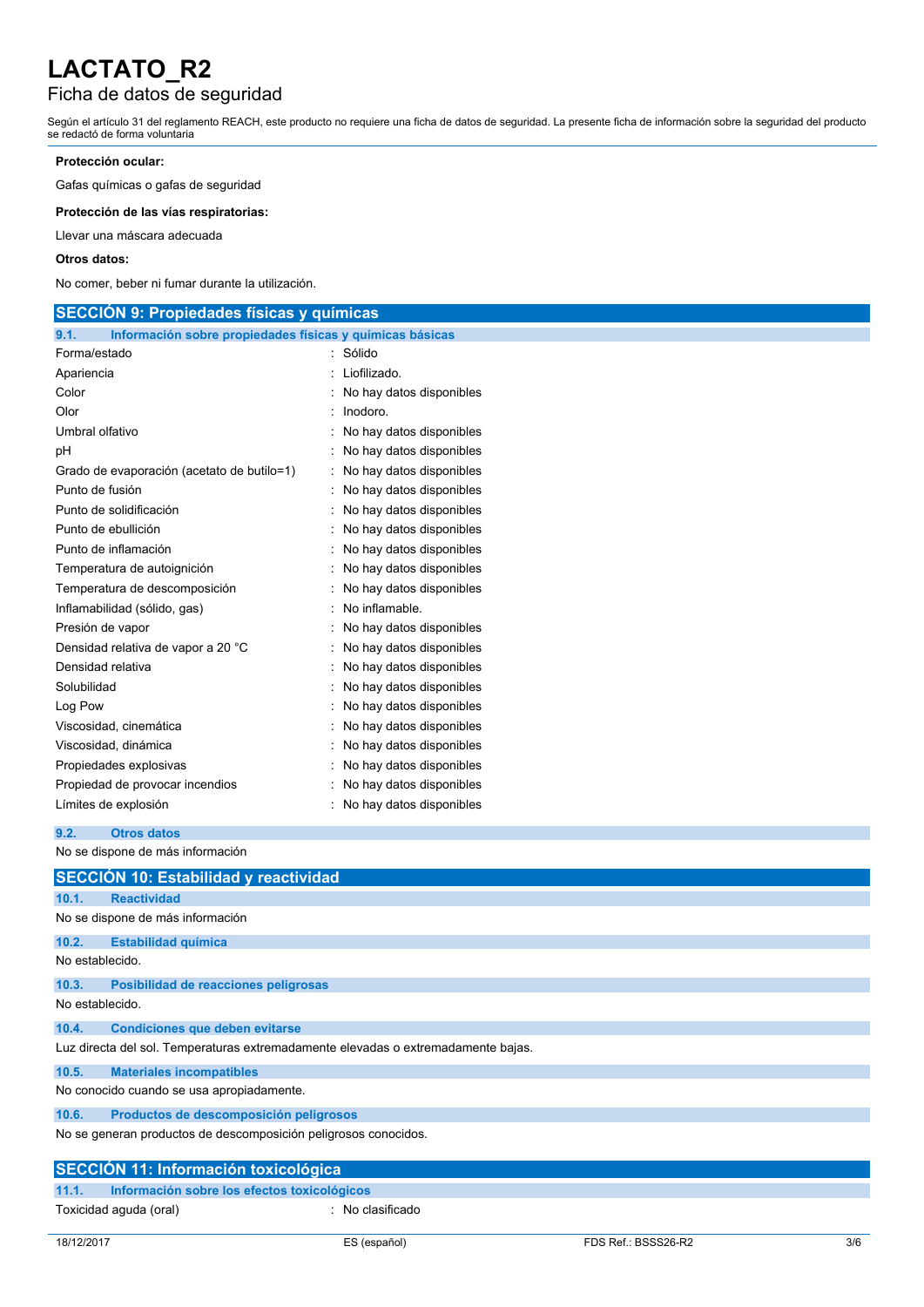## Ficha de datos de seguridad

Según el artículo 31 del reglamento REACH, este producto no requiere una ficha de datos de seguridad. La presente ficha de información sobre la seguridad del producto se redactó de forma voluntaria

| Toxicidad aguda (cutánea)                                                    | No clasificado                                                                       |
|------------------------------------------------------------------------------|--------------------------------------------------------------------------------------|
| Toxicidad aguda (inhalación)                                                 | No clasificado                                                                       |
| Corrosión o irritación cutáneas                                              | : No clasificado                                                                     |
| Indicaciones complementarias                                                 | : A la vista de los datos disponibles, no se cumplen los criterios de clasificación  |
| Lesiones oculares graves o irritación ocular                                 | : No clasificado                                                                     |
| Indicaciones complementarias                                                 | : A la vista de los datos disponibles, no se cumplen los criterios de clasificación  |
| Sensibilización respiratoria o cutánea                                       | : No clasificado                                                                     |
| Indicaciones complementarias                                                 | : A la vista de los datos disponibles, no se cumplen los criterios de clasificación  |
| Mutagenicidad en células germinales                                          | : No clasificado                                                                     |
| Indicaciones complementarias                                                 | : A la vista de los datos disponibles, no se cumplen los criterios de clasificación  |
| Carcinogenicidad                                                             | : No clasificado                                                                     |
| Indicaciones complementarias                                                 | : A la vista de los datos disponibles, no se cumplen los criterios de clasificación  |
| Toxicidad para la reproducción                                               | : No clasificado                                                                     |
| Indicaciones complementarias                                                 | : A la vista de los datos disponibles, no se cumplen los criterios de clasificación  |
| Toxicidad específica en determinados órganos<br>(STOT) - exposición única    | : No clasificado                                                                     |
| Indicaciones complementarias                                                 | : A la vista de los datos disponibles, no se cumplen los criterios de clasificación  |
| Toxicidad específica en determinados órganos<br>(STOT) - exposición repetida | : No clasificado                                                                     |
| Indicaciones complementarias                                                 | : A la vista de los datos disponibles, no se cumplen los criterios de clasificación  |
| Peligro por aspiración                                                       | : No clasificado                                                                     |
| Indicaciones complementarias                                                 | : A la vista de los datos disponibles, no se cumplen los criterios de clasificación  |
| Efectos adversos y posibles síntomas para la<br>salud humana                 | : A la vista de los datos disponibles, no se cumplen los criterios de clasificación. |

| SECCIÓN 12: Información ecológica |                             |  |  |
|-----------------------------------|-----------------------------|--|--|
| 12.1.<br><b>Toxicidad</b>         |                             |  |  |
| Toxicidad acuática aguda          | : No clasificado            |  |  |
| Toxicidad acuática crónica        | $\therefore$ No clasificado |  |  |

| 12.2.<br>Persistencia y degradabilidad                      |                                                                                                |  |  |
|-------------------------------------------------------------|------------------------------------------------------------------------------------------------|--|--|
| LACTATO_R2                                                  |                                                                                                |  |  |
| Persistencia y degradabilidad                               | No establecido.                                                                                |  |  |
| Potencial de bioacumulación<br>12.3.                        |                                                                                                |  |  |
| <b>LACTATO R2</b>                                           |                                                                                                |  |  |
| Potencial de bioacumulación                                 | No establecido.                                                                                |  |  |
| Movilidad en el suelo<br>12.4.                              |                                                                                                |  |  |
| No se dispone de más información                            |                                                                                                |  |  |
| 12.5.                                                       | Resultados de la valoración PBT y mPmB                                                         |  |  |
| No se dispone de más información                            |                                                                                                |  |  |
| <b>Otros efectos adversos</b><br>12.6.                      |                                                                                                |  |  |
| Indicaciones complementarias                                | : Evitar su liberación al medio ambiente.                                                      |  |  |
| SECCIÓN 13: Consideraciones relativas a la eliminación      |                                                                                                |  |  |
| 13.1.<br>Métodos para el tratamiento de residuos            |                                                                                                |  |  |
| Recomendaciones para la eliminación de<br>productos/envases | : Destruir cumpliendo las condiciones de seguridad exigidas por la legislación local/nacional. |  |  |
| Ecología - residuos                                         | : Evitar su liberación al medio ambiente.                                                      |  |  |
| <b>SECCIÓN 14: Información relativa al transporte</b>       |                                                                                                |  |  |
| Según los requisitos de ADR / RID / IMDG / IATA / ADN       |                                                                                                |  |  |

| 14.1.<br>Número ONU |                           |                     |     |
|---------------------|---------------------------|---------------------|-----|
| N°ONU (ADR)         | $\therefore$ No aplicable |                     |     |
| N° ONU (IMDG)       | $:$ No aplicable          |                     |     |
| 18/12/2017          | ES (español)              | FDS Ref.: BSSS26-R2 | 4/6 |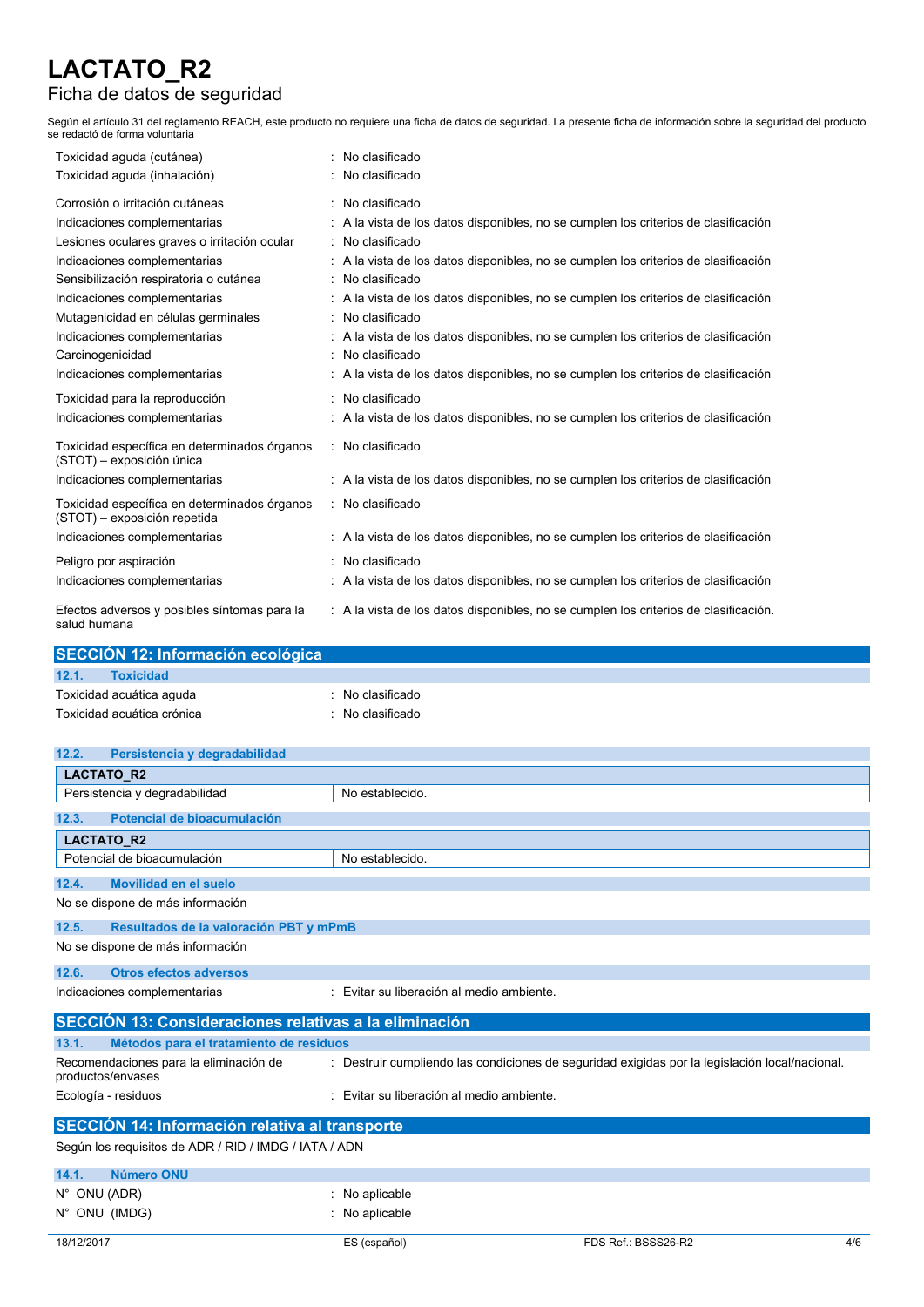## Ficha de datos de seguridad

Según el artículo 31 del reglamento REACH, este producto no requiere una ficha de datos de seguridad. La presente ficha de información sobre la seguridad del producto se redactó de forma voluntaria

| N° ONU (IATA)                                                                                   | : No aplicable                                                                                                         |  |
|-------------------------------------------------------------------------------------------------|------------------------------------------------------------------------------------------------------------------------|--|
| N° ONU (ADN)                                                                                    | No aplicable                                                                                                           |  |
| N° ONU (RID)                                                                                    | No aplicable                                                                                                           |  |
| 14.2.<br>Designación oficial de transporte de las Naciones Unidas                               |                                                                                                                        |  |
| Designación oficial de transporte (ADR)                                                         | : No aplicable                                                                                                         |  |
| Designación oficial de transporte (IMDG)                                                        | No aplicable                                                                                                           |  |
| Designación oficial de transporte (IATA)                                                        | No aplicable                                                                                                           |  |
| Designación oficial de transporte (ADN)                                                         | No aplicable                                                                                                           |  |
| Designación oficial de transporte (RID)                                                         | No aplicable                                                                                                           |  |
| 14.3.<br>Clase(s) de peligro para el transporte                                                 |                                                                                                                        |  |
| <b>ADR</b>                                                                                      |                                                                                                                        |  |
| Clase(s) de peligro para el transporte (ADR)                                                    | : No aplicable                                                                                                         |  |
|                                                                                                 |                                                                                                                        |  |
| <b>IMDG</b>                                                                                     |                                                                                                                        |  |
| Clase(s) de peligro para el transporte (IMDG)                                                   | : No aplicable                                                                                                         |  |
| <b>IATA</b>                                                                                     |                                                                                                                        |  |
| Clase(s) de peligro para el transporte (IATA)                                                   | : No aplicable                                                                                                         |  |
|                                                                                                 |                                                                                                                        |  |
| <b>ADN</b>                                                                                      |                                                                                                                        |  |
| Clase(s) de peligro para el transporte (ADN)                                                    | : No aplicable                                                                                                         |  |
|                                                                                                 |                                                                                                                        |  |
| <b>RID</b>                                                                                      |                                                                                                                        |  |
| Clase(s) de peligro para el transporte (RID)                                                    | : No aplicable                                                                                                         |  |
| 14.4.<br>Grupo de embalaje                                                                      |                                                                                                                        |  |
| Grupo de embalaje (ADR)                                                                         | : No aplicable                                                                                                         |  |
| Grupo de embalaje (IMDG)                                                                        | No aplicable                                                                                                           |  |
| Grupo de embalaje (IATA)                                                                        | No aplicable                                                                                                           |  |
| Grupo de embalaje (ADN)                                                                         | No aplicable                                                                                                           |  |
| Grupo de embalaje (RID)                                                                         | No aplicable                                                                                                           |  |
| 14.5.<br>Peligros para el medio ambiente                                                        |                                                                                                                        |  |
| Peligroso para el medio ambiente                                                                | : No                                                                                                                   |  |
| Contaminante marino                                                                             | No                                                                                                                     |  |
| Otros datos                                                                                     | No se dispone de información adicional                                                                                 |  |
|                                                                                                 |                                                                                                                        |  |
| 14.6.<br>Precauciones particulares para los usuarios                                            |                                                                                                                        |  |
| - Transporte por vía terrestre                                                                  |                                                                                                                        |  |
| No hay datos disponibles                                                                        |                                                                                                                        |  |
|                                                                                                 |                                                                                                                        |  |
| - Transporte marítimo<br>No hay datos disponibles                                               |                                                                                                                        |  |
|                                                                                                 |                                                                                                                        |  |
| - Transporte aéreo                                                                              |                                                                                                                        |  |
| No hay datos disponibles                                                                        |                                                                                                                        |  |
| - Transporte por vía fluvial                                                                    |                                                                                                                        |  |
| No hay datos disponibles                                                                        |                                                                                                                        |  |
| - Transporte ferroviario                                                                        |                                                                                                                        |  |
| No hay datos disponibles                                                                        |                                                                                                                        |  |
| 14.7.                                                                                           |                                                                                                                        |  |
| Transporte a granel con arregio al anexo II del Convenio MARPOL y el Código IBC<br>No aplicable |                                                                                                                        |  |
|                                                                                                 |                                                                                                                        |  |
| <b>SECCIÓN 15: Información reglamentaria</b>                                                    |                                                                                                                        |  |
| 15.1.                                                                                           | Reglamentación y legislación en materia de seguridad, salud y medio ambiente específicas para la sustancia o la mezcla |  |
| 15.1.1.<br><b>UE-Reglamentos</b>                                                                |                                                                                                                        |  |
| No contiene sustancias sujetas a restricciones según el anexo XVII de REACH                     |                                                                                                                        |  |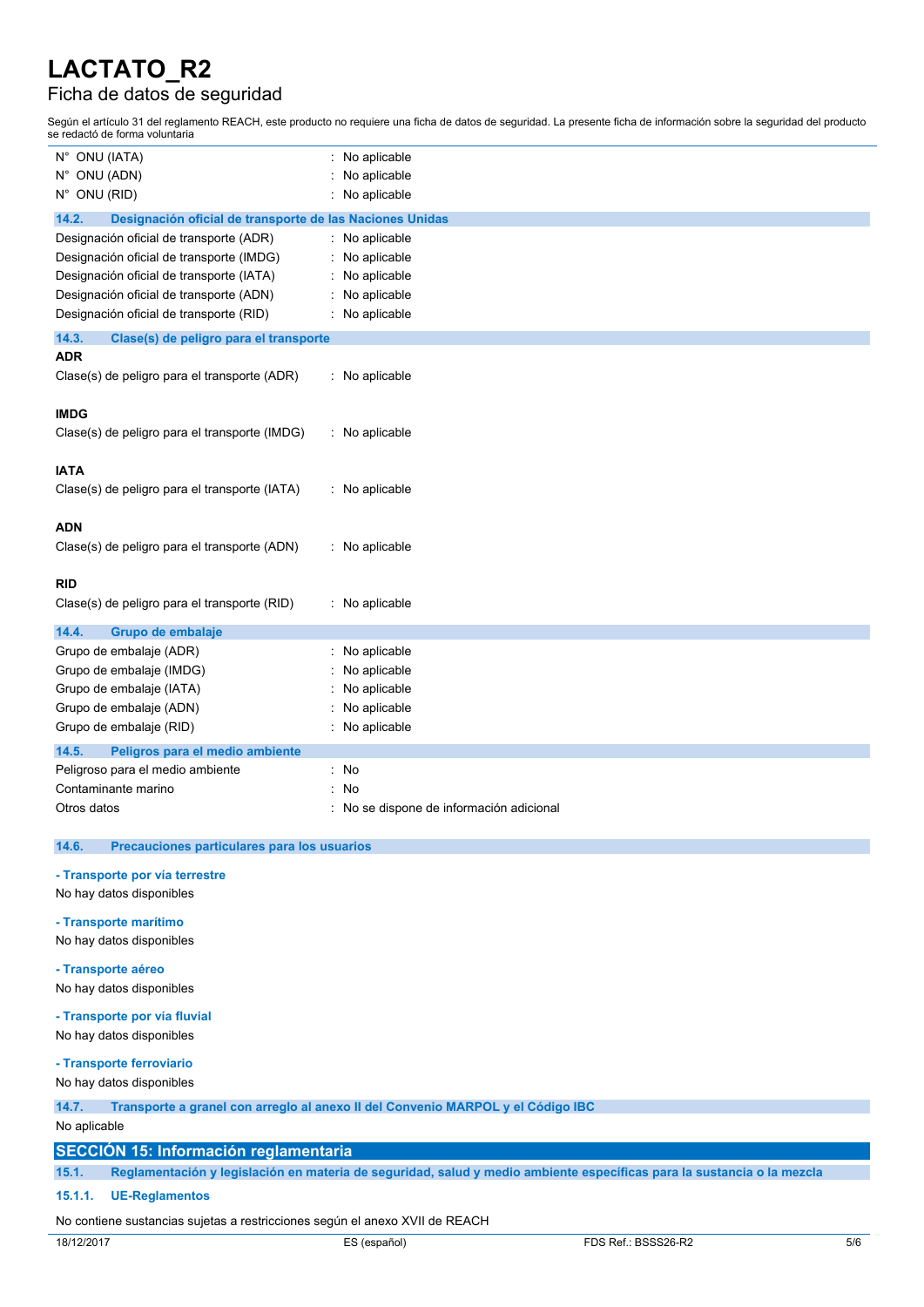## Ficha de datos de seguridad

Según el artículo 31 del reglamento REACH, este producto no requiere una ficha de datos de seguridad. La presente ficha de información sobre la seguridad del producto se redactó de forma voluntaria

No contiene ninguna sustancia incluida en la lista de sustancias candidatas de REACH No contiene ninguna sustancia que figure en la lista del Anexo XIV de REACH

#### **15.1.2. Reglamentos nacionales**

No se dispone de más información

#### **15.2. Evaluación de la seguridad química**

No se ha llevado a cabo la Evaluación de la Seguridad Química

### **SECCIÓN 16: Información adicional**

Según el artículo 31 del reglamento REACH, este producto no requiere una ficha de datos de seguridad. La presente ficha de información sobre la seguridad del producto se redactó de forma voluntaria

| Fuentes de los datos | REGLAMENTO (CE) N° 1272/2008 DEL PARLAMENTO EUROPEO Y DEL CONSEJO de 16<br>de diciembre de 2008 sobre clasificación, etiquetado y envasado de sustancias y mezclas, y<br>por el que se modifican y derogan las Directivas 67/548/CEE y 1999/45/CE y se modifica el<br>Reglamento (CE) $N^{\circ}$ 1907/2006. |
|----------------------|--------------------------------------------------------------------------------------------------------------------------------------------------------------------------------------------------------------------------------------------------------------------------------------------------------------|
| Otros datos          | Ninguno(a).                                                                                                                                                                                                                                                                                                  |

SDS EU (Anexo II de REACH)

Esta información se basa en nuestro conocimiento actual y tiene como finalidad describir el producto para la tutela de la salud, seguridad y medio ambiente. Por lo tanto, no debe ser interpretada<br>como garantía de ninguna c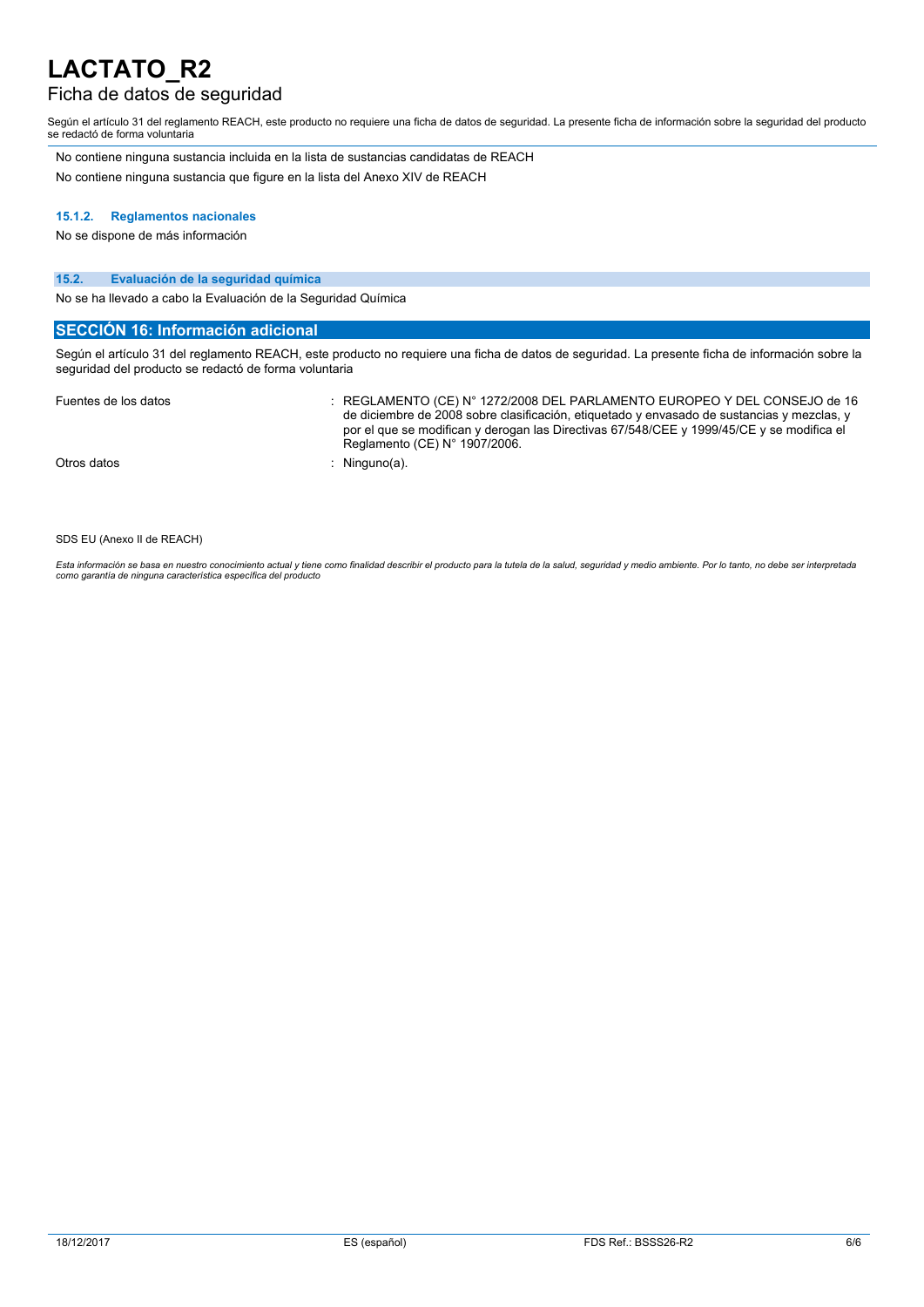

## Ficha de datos de seguridad

Según el artículo 31 del reglamento REACH, este producto no requiere una ficha de datos de seguridad. La presente ficha de información sobre la seguridad del producto se redactó de forma voluntaria Fecha de emisión: 10/04/2015 Fecha de revisión: 10/04/2015 Versión: 1.0

| SECCIÓN 1: Identificación de la sustancia o la mezcla y de la sociedad o la empresa                                           |                                                                                                                                                                                   |                                                                                                                                                                             |  |
|-------------------------------------------------------------------------------------------------------------------------------|-----------------------------------------------------------------------------------------------------------------------------------------------------------------------------------|-----------------------------------------------------------------------------------------------------------------------------------------------------------------------------|--|
| 1.1.                                                                                                                          | Identificador del producto                                                                                                                                                        |                                                                                                                                                                             |  |
|                                                                                                                               | Forma del producto                                                                                                                                                                | : Mezcla                                                                                                                                                                    |  |
|                                                                                                                               | Nombre del producto                                                                                                                                                               | : LACTATO_CAL                                                                                                                                                               |  |
|                                                                                                                               | Grupo de productos                                                                                                                                                                | : Esta FDS aplica a cualquier referencia del producto.                                                                                                                      |  |
| 1.2.                                                                                                                          |                                                                                                                                                                                   | Usos pertinentes identificados de la sustancia o de la mezcla y usos desaconsejados                                                                                         |  |
| 1.2.1.                                                                                                                        | <b>Usos pertinentes identificados</b>                                                                                                                                             |                                                                                                                                                                             |  |
|                                                                                                                               | Especificaciones de utilización<br>industrial/profesional                                                                                                                         | : Solo para diagnostico in vitro profesional                                                                                                                                |  |
| 1.2.2.                                                                                                                        | Usos desaconsejados                                                                                                                                                               |                                                                                                                                                                             |  |
|                                                                                                                               | No se dispone de más información                                                                                                                                                  |                                                                                                                                                                             |  |
| 1.3.                                                                                                                          | Datos del proveedor de la ficha de datos de seguridad                                                                                                                             |                                                                                                                                                                             |  |
|                                                                                                                               | SPINREACT, S.A.U.<br>Ctra. Santa Coloma, 7<br>E-17176 Sant Esteve de Bas (GIRONA) - SPAIN<br>T +34 972 690 800 - F +34 972 690 099<br>spinreact@spinreact.com - www.spinreact.com |                                                                                                                                                                             |  |
| 1.4.                                                                                                                          | Teléfono de emergencia                                                                                                                                                            |                                                                                                                                                                             |  |
|                                                                                                                               | Número de emergencia                                                                                                                                                              | $: +34972690800$                                                                                                                                                            |  |
|                                                                                                                               | SECCIÓN 2: Identificación de los peligros                                                                                                                                         |                                                                                                                                                                             |  |
| 2.1.                                                                                                                          | Clasificación de la sustancia o de la mezcla                                                                                                                                      |                                                                                                                                                                             |  |
| No clasificado                                                                                                                | Clasificación según reglamento (UE) No. 1272/2008 [CLP]                                                                                                                           |                                                                                                                                                                             |  |
| Efectos adversos fisicoquímicos, para la salud humana y el medio ambiente<br>No se dispone de más información                 |                                                                                                                                                                                   |                                                                                                                                                                             |  |
| 2.2.                                                                                                                          | Elementos de la etiqueta                                                                                                                                                          |                                                                                                                                                                             |  |
| Etiquetado según el Reglamento (CE) Nº 1272/2008 [CLP]<br>Etiquetado no aplicable                                             |                                                                                                                                                                                   |                                                                                                                                                                             |  |
| 2.3.                                                                                                                          | <b>Otros peligros</b>                                                                                                                                                             |                                                                                                                                                                             |  |
|                                                                                                                               | Otros peligros que no conllevan clasificación                                                                                                                                     | : Ninguno en condiciones normales.                                                                                                                                          |  |
|                                                                                                                               | <b>SECCIÓN 3: Composición/información sobre los componentes</b>                                                                                                                   |                                                                                                                                                                             |  |
| 3.1.                                                                                                                          | <b>Sustancias</b>                                                                                                                                                                 |                                                                                                                                                                             |  |
| No aplicable                                                                                                                  |                                                                                                                                                                                   |                                                                                                                                                                             |  |
| 3.2.                                                                                                                          | <b>Mezclas</b>                                                                                                                                                                    |                                                                                                                                                                             |  |
| Esta mezcla no contiene ninguna sustancia a mencionar según los criterios de la sección 3.2 del Anexo II del Reglamento REACH |                                                                                                                                                                                   |                                                                                                                                                                             |  |
|                                                                                                                               | <b>SECCIÓN 4: Primeros auxilios</b>                                                                                                                                               |                                                                                                                                                                             |  |
| 4.1.                                                                                                                          | Descripción de los primeros auxilios                                                                                                                                              |                                                                                                                                                                             |  |
|                                                                                                                               | Medidas de primeros auxilios general                                                                                                                                              | : No administrar nada por vía oral a las personas en estado de inconsciencia. En caso de<br>malestar consultar a un médico (mostrarle la etiqueta siempre que sea posible). |  |
| inhalación                                                                                                                    | Medidas de primeros auxilios en caso de                                                                                                                                           | Hacer respirar aire fresco. Colocar a la víctima en reposo.                                                                                                                 |  |
|                                                                                                                               | Medidas de primeros auxilios en caso de<br>contacto con la piel                                                                                                                   | : Retirar la ropa afectada y lavar las zonas de piel expuestas con un jabón suave y agua; a<br>continuación, enjuagar con agua caliente.                                    |  |

Medidas de primeros auxilios en caso de : Enjuagar inmediatamente con agua abundante. Consúltese con el médico si persiste el dolor o la irritación.

Medidas de primeros auxilios en caso de : Enjuagarse la boca. NO provocar el vómito. Acudir urgentemente al médico.

ingestión

contacto con los ojos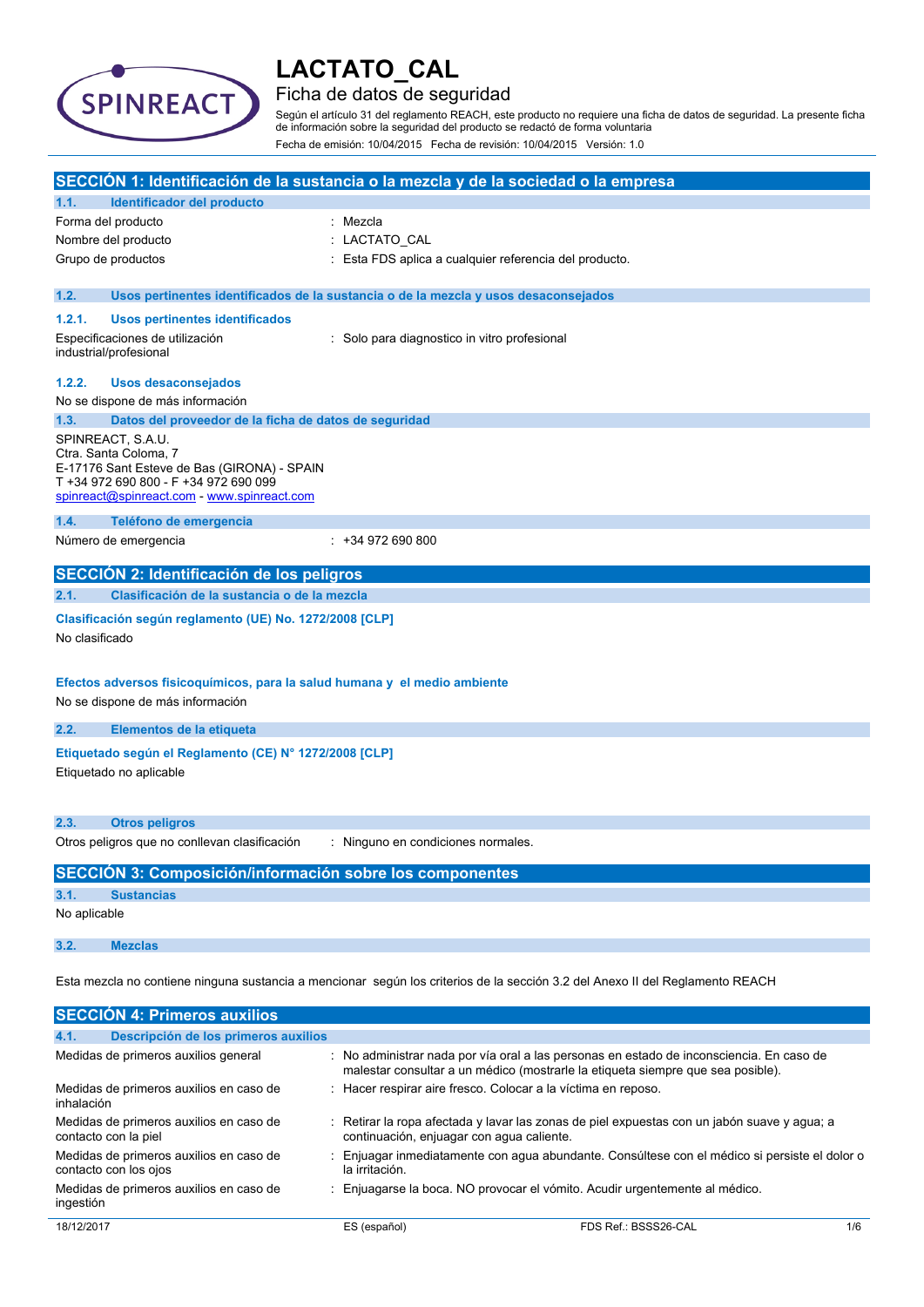## Ficha de datos de seguridad

Según el artículo 31 del reglamento REACH, este producto no requiere una ficha de datos de seguridad. La presente ficha de información sobre la seguridad del producto se redactó de forma voluntaria

| 4.2.                                                                                                   | Principales síntomas y efectos, agudos y retardados                                                                                                                                                                                                                               |                                               |                                                                                                          |                                                                                                                                                                                                                                                                                           |
|--------------------------------------------------------------------------------------------------------|-----------------------------------------------------------------------------------------------------------------------------------------------------------------------------------------------------------------------------------------------------------------------------------|-----------------------------------------------|----------------------------------------------------------------------------------------------------------|-------------------------------------------------------------------------------------------------------------------------------------------------------------------------------------------------------------------------------------------------------------------------------------------|
|                                                                                                        | Síntomas/efectos<br>: No se considera peligroso en condiciones normales de utilización.                                                                                                                                                                                           |                                               |                                                                                                          |                                                                                                                                                                                                                                                                                           |
| 4.3.                                                                                                   | No se dispone de más información                                                                                                                                                                                                                                                  |                                               | Indicación de toda atención médica y de los tratamientos especiales que deban dispensarse inmediatamente |                                                                                                                                                                                                                                                                                           |
|                                                                                                        | <b>SECCION 5: Medidas de lucha contra incendios</b>                                                                                                                                                                                                                               |                                               |                                                                                                          |                                                                                                                                                                                                                                                                                           |
| 5.1.                                                                                                   | <b>Medios de extinción</b>                                                                                                                                                                                                                                                        |                                               |                                                                                                          |                                                                                                                                                                                                                                                                                           |
|                                                                                                        | Medios de extinción apropiados                                                                                                                                                                                                                                                    | t.                                            | Espuma. Polvo seco. Dióxido de carbono. Agua pulverizada. Arena.                                         |                                                                                                                                                                                                                                                                                           |
|                                                                                                        | Medios de extinción no apropiados                                                                                                                                                                                                                                                 |                                               | : No utilizar flujos de aqua potentes.                                                                   |                                                                                                                                                                                                                                                                                           |
| 5.2.                                                                                                   | Peligros específicos derivados de la sustancia o la mezcla                                                                                                                                                                                                                        |                                               |                                                                                                          |                                                                                                                                                                                                                                                                                           |
|                                                                                                        | No se dispone de más información                                                                                                                                                                                                                                                  |                                               |                                                                                                          |                                                                                                                                                                                                                                                                                           |
| 5.3.                                                                                                   |                                                                                                                                                                                                                                                                                   |                                               | Recomendaciones para el personal de lucha contra incendios                                               |                                                                                                                                                                                                                                                                                           |
|                                                                                                        | Instrucciones para extinción de incendio<br>Protección durante la extinción de incendios                                                                                                                                                                                          |                                               | de extinción de incendios contaminen el medio ambiente.<br>respiratoria.                                 | Enfriar los contenedores expuestos mediante agua pulverizada o nebulizada. Sea prudente a<br>la hora de extinguir cualquier incendio de productos químicos. Evitar que las aguas residuales<br>No entrar en la zona de fuego sin el equipo de protección adecuado, incluida la protección |
|                                                                                                        | SECCIÓN 6: Medidas en caso de vertido accidental                                                                                                                                                                                                                                  |                                               |                                                                                                          |                                                                                                                                                                                                                                                                                           |
| 6.1.                                                                                                   |                                                                                                                                                                                                                                                                                   |                                               | Precauciones personales, equipo de protección y procedimientos de emergencia                             |                                                                                                                                                                                                                                                                                           |
| 6.1.1.                                                                                                 |                                                                                                                                                                                                                                                                                   |                                               | Para el personal que no forma parte de los servicios de emergencia                                       |                                                                                                                                                                                                                                                                                           |
|                                                                                                        | Procedimientos de emergencia                                                                                                                                                                                                                                                      |                                               | : Evacuar el personal no necesario.                                                                      |                                                                                                                                                                                                                                                                                           |
| 6.1.2.                                                                                                 | Para el personal de emergencia                                                                                                                                                                                                                                                    |                                               |                                                                                                          |                                                                                                                                                                                                                                                                                           |
|                                                                                                        | Equipo de protección                                                                                                                                                                                                                                                              |                                               | Proporcionar una protección adecuada a los equipos de limpieza.                                          |                                                                                                                                                                                                                                                                                           |
|                                                                                                        | Procedimientos de emergencia                                                                                                                                                                                                                                                      |                                               | : Ventilar la zona.                                                                                      |                                                                                                                                                                                                                                                                                           |
| 6.2.                                                                                                   | Precauciones relativas al medio ambiente                                                                                                                                                                                                                                          |                                               |                                                                                                          |                                                                                                                                                                                                                                                                                           |
|                                                                                                        |                                                                                                                                                                                                                                                                                   |                                               |                                                                                                          | Evitar la penetración en alcantarillas y aguas potables. Advertir a las autoridades si el líquido penetra en sumideros o en aguas públicas.                                                                                                                                               |
| 6.3.                                                                                                   | Métodos y material de contención y de limpieza                                                                                                                                                                                                                                    |                                               |                                                                                                          |                                                                                                                                                                                                                                                                                           |
|                                                                                                        | Procedimientos de limpieza                                                                                                                                                                                                                                                        |                                               | de diatomeas. Recoger el vertido. Almacenar alejado de otros materiales.                                 | : Absorber inmediatamente el producto derramado mediante sólidos inertes como arcilla o tierra                                                                                                                                                                                            |
| Referencia a otras secciones<br>6.4.<br>Ver la Sección 8. Control de exposición/protección individual. |                                                                                                                                                                                                                                                                                   |                                               |                                                                                                          |                                                                                                                                                                                                                                                                                           |
|                                                                                                        |                                                                                                                                                                                                                                                                                   |                                               |                                                                                                          |                                                                                                                                                                                                                                                                                           |
| <b>SECCIÓN 7: Manipulación y almacenamiento</b><br>Precauciones para una manipulación segura<br>7.1.   |                                                                                                                                                                                                                                                                                   |                                               |                                                                                                          |                                                                                                                                                                                                                                                                                           |
|                                                                                                        | Precauciones para una manipulación segura<br>: Lavarse las manos y otras zonas expuestas con un jabón suave y con agua antes de comer,<br>beber y fumar o de abandonar el trabajo. Garantizar una buena ventilación de la zona de<br>trabajo para evitar la formación de vapores. |                                               |                                                                                                          |                                                                                                                                                                                                                                                                                           |
| 7.2.                                                                                                   |                                                                                                                                                                                                                                                                                   |                                               | Condiciones de almacenamiento seguro, incluidas posibles incompatibilidades                              |                                                                                                                                                                                                                                                                                           |
|                                                                                                        | Condiciones de almacenamiento                                                                                                                                                                                                                                                     |                                               |                                                                                                          | : Consérvese únicamente en el recipiente de origen, en lugar fresco y bien ventilado lejos de :<br>Fuentes de calor. Mantener los envases cerrados cuando no se estén utilizando.                                                                                                         |
|                                                                                                        | Bases fuertes. Acidos fuertes.<br>Productos incompatibles                                                                                                                                                                                                                         |                                               |                                                                                                          |                                                                                                                                                                                                                                                                                           |
|                                                                                                        | Materiales incompatibles                                                                                                                                                                                                                                                          |                                               | : Fuentes de ignición. Luz directa del sol.                                                              |                                                                                                                                                                                                                                                                                           |
| 7.3.                                                                                                   | <b>Usos específicos finales</b>                                                                                                                                                                                                                                                   |                                               |                                                                                                          |                                                                                                                                                                                                                                                                                           |
|                                                                                                        | No se dispone de más información                                                                                                                                                                                                                                                  |                                               |                                                                                                          |                                                                                                                                                                                                                                                                                           |
|                                                                                                        |                                                                                                                                                                                                                                                                                   |                                               | SECCIÓN 8: Controles de exposición/protección individual                                                 |                                                                                                                                                                                                                                                                                           |
| Parámetros de control<br>8.1.                                                                          |                                                                                                                                                                                                                                                                                   |                                               |                                                                                                          |                                                                                                                                                                                                                                                                                           |
|                                                                                                        | Azida sódica (26628-22-8)                                                                                                                                                                                                                                                         |                                               |                                                                                                          |                                                                                                                                                                                                                                                                                           |
| UE                                                                                                     |                                                                                                                                                                                                                                                                                   | Nombre local                                  |                                                                                                          | Sodium azide                                                                                                                                                                                                                                                                              |
| UE                                                                                                     |                                                                                                                                                                                                                                                                                   | IOELV TWA (mg/m <sup>3</sup> )                |                                                                                                          | $0,1 \text{ mg/m}^3$                                                                                                                                                                                                                                                                      |
| UE                                                                                                     |                                                                                                                                                                                                                                                                                   | IOELV STEL (mg/m <sup>3</sup> )               |                                                                                                          | $0,3$ mg/m <sup>3</sup>                                                                                                                                                                                                                                                                   |
| <b>UE</b>                                                                                              |                                                                                                                                                                                                                                                                                   | <b>Notas</b>                                  |                                                                                                          | Skin                                                                                                                                                                                                                                                                                      |
| España<br>España                                                                                       |                                                                                                                                                                                                                                                                                   | Nombre local<br>$VLA-ED$ (mg/m <sup>3</sup> ) |                                                                                                          | Azida de sodio (Aziduro de sodio; Trinitruro de sodio)<br>0,1 mg/m <sup>3</sup> Vía dérmica, VLI                                                                                                                                                                                          |
| España                                                                                                 |                                                                                                                                                                                                                                                                                   | $VLA-EC$ (mg/m <sup>3</sup> )                 |                                                                                                          | 0,3 mg/m <sup>3</sup> Vía dérmica, VLI                                                                                                                                                                                                                                                    |
| España                                                                                                 |                                                                                                                                                                                                                                                                                   | Notas                                         |                                                                                                          | vía dérmica, VLI                                                                                                                                                                                                                                                                          |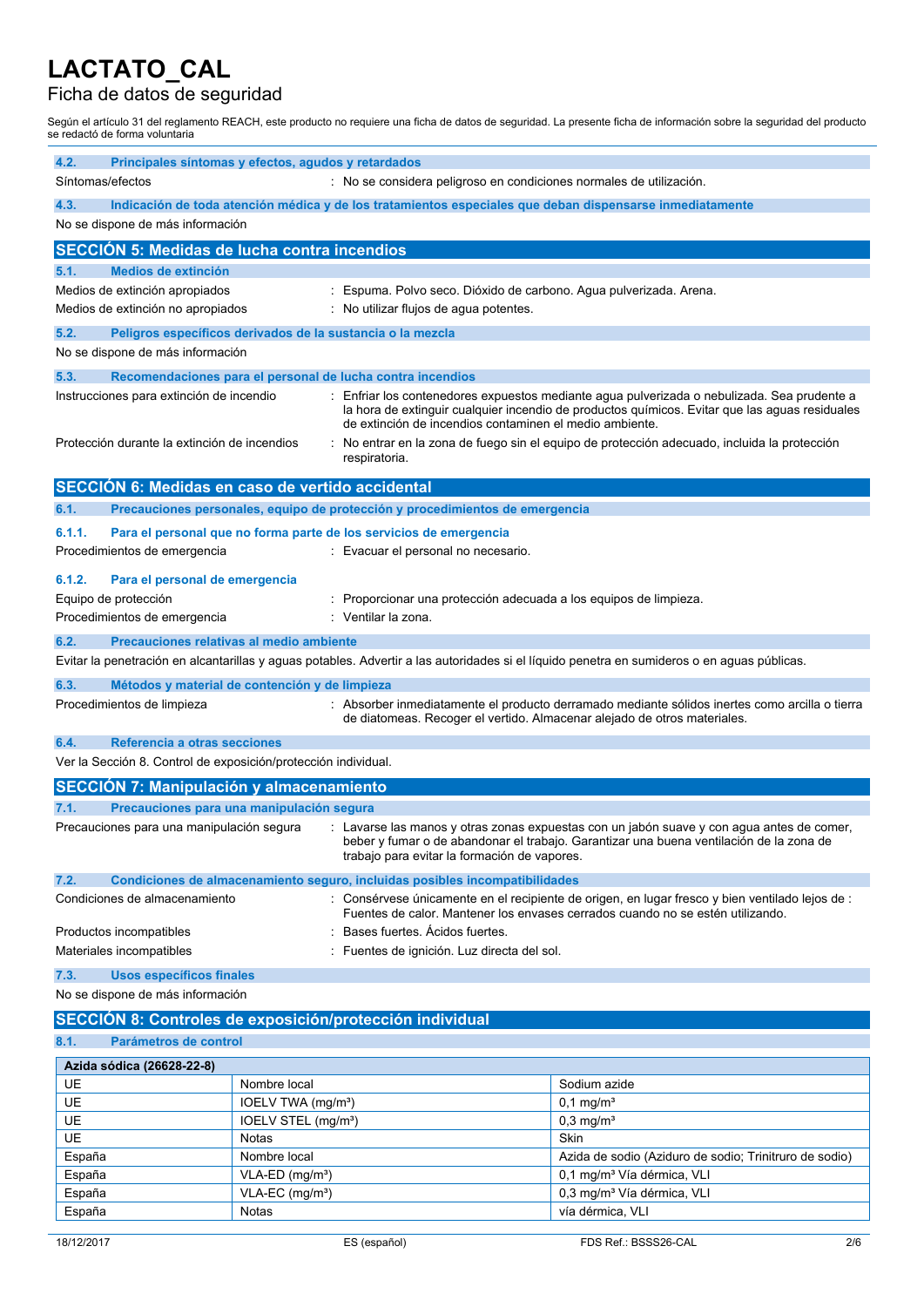## Ficha de datos de seguridad

Según el artículo 31 del reglamento REACH, este producto no requiere una ficha de datos de seguridad. La presente ficha de información sobre la seguridad del producto se redactó de forma voluntaria

### **8.2. Controles de la exposición**

### **Equipo de protección individual:**

Evitar toda exposición innecesaria.

### **Protección de las manos:**

Llevar guantes de protección.

### **Protección ocular:**

Gafas químicas o gafas de seguridad

#### **Protección de las vías respiratorias:**

Llevar una máscara adecuada

#### **Otros datos:**

No comer, beber ni fumar durante la utilización.

## **SECCIÓN 9: Propiedades físicas y químicas**

| 9.1.<br>Información sobre propiedades físicas y químicas básicas |                          |
|------------------------------------------------------------------|--------------------------|
| Forma/estado                                                     | Líquido                  |
| Color                                                            | Incoloro.                |
| Olor                                                             | Inodoro.                 |
| Umbral olfativo                                                  | No hay datos disponibles |
| рH                                                               | No hay datos disponibles |
| Grado de evaporación (acetato de butilo=1)                       | No hay datos disponibles |
| Punto de fusión                                                  | No hay datos disponibles |
| Punto de solidificación                                          | No hay datos disponibles |
| Punto de ebullición                                              | No hay datos disponibles |
| Punto de inflamación                                             | No hay datos disponibles |
| Temperatura de autoignición                                      | No hay datos disponibles |
| Temperatura de descomposición                                    | No hay datos disponibles |
| Inflamabilidad (sólido, gas)                                     | No inflamable.           |
| Presión de vapor                                                 | No hay datos disponibles |
| Densidad relativa de vapor a 20 °C                               | No hay datos disponibles |
| Densidad relativa                                                | No hay datos disponibles |
| Solubilidad                                                      | No hay datos disponibles |
| Log Pow                                                          | No hay datos disponibles |
| Viscosidad, cinemática                                           | No hay datos disponibles |
| Viscosidad, dinámica                                             | No hay datos disponibles |
| Propiedades explosivas                                           | No hay datos disponibles |
| Propiedad de provocar incendios                                  | No hay datos disponibles |
| Límites de explosión                                             | No hay datos disponibles |

#### **9.2. Otros datos**

No se dispone de más información

|                                                                                   | SECCIÓN 10: Estabilidad y reactividad     |  |  |  |
|-----------------------------------------------------------------------------------|-------------------------------------------|--|--|--|
| 10.1.                                                                             | <b>Reactividad</b>                        |  |  |  |
|                                                                                   | No se dispone de más información          |  |  |  |
| 10.2.                                                                             | <b>Estabilidad química</b>                |  |  |  |
| No establecido.                                                                   |                                           |  |  |  |
| 10.3.                                                                             | Posibilidad de reacciones peligrosas      |  |  |  |
| No establecido.                                                                   |                                           |  |  |  |
| 10.4.                                                                             | <b>Condiciones que deben evitarse</b>     |  |  |  |
| Luz directa del sol. Temperaturas extremadamente elevadas o extremadamente bajas. |                                           |  |  |  |
| 10.5.                                                                             | <b>Materiales incompatibles</b>           |  |  |  |
|                                                                                   | No conocido cuando se usa apropiadamente. |  |  |  |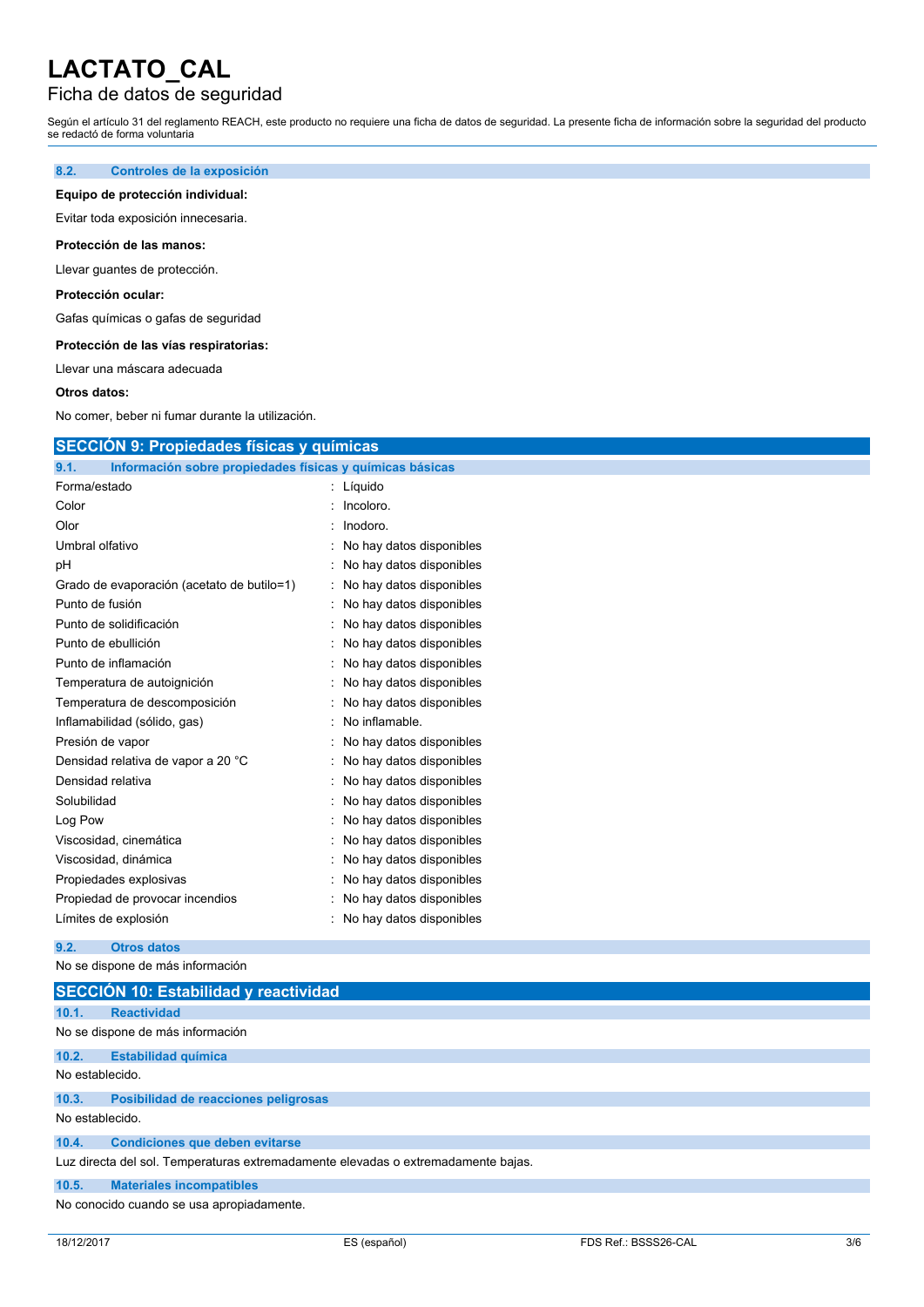## Ficha de datos de seguridad

Según el artículo 31 del reglamento REACH, este producto no requiere una ficha de datos de seguridad. La presente ficha de información sobre la seguridad del producto se redactó de forma voluntaria

| 10.6.<br>Productos de descomposición peligrosos                              |                                                                                      |  |  |
|------------------------------------------------------------------------------|--------------------------------------------------------------------------------------|--|--|
| No se generan productos de descomposición peligrosos conocidos.              |                                                                                      |  |  |
|                                                                              |                                                                                      |  |  |
| SECCIÓN 11: Información toxicológica                                         |                                                                                      |  |  |
| Información sobre los efectos toxicológicos<br>11.1.                         |                                                                                      |  |  |
| Toxicidad aguda (oral)                                                       | : No clasificado                                                                     |  |  |
| Toxicidad aguda (cutánea)                                                    | : No clasificado                                                                     |  |  |
| Toxicidad aguda (inhalación)                                                 | : No clasificado                                                                     |  |  |
| Corrosión o irritación cutáneas                                              | : No clasificado                                                                     |  |  |
| Indicaciones complementarias                                                 | A la vista de los datos disponibles, no se cumplen los criterios de clasificación    |  |  |
| Lesiones oculares graves o irritación ocular                                 | : No clasificado                                                                     |  |  |
| Indicaciones complementarias                                                 | : A la vista de los datos disponibles, no se cumplen los criterios de clasificación  |  |  |
| Sensibilización respiratoria o cutánea                                       | : No clasificado                                                                     |  |  |
| Indicaciones complementarias                                                 | : A la vista de los datos disponibles, no se cumplen los criterios de clasificación  |  |  |
| Mutagenicidad en células germinales                                          | : No clasificado                                                                     |  |  |
| Indicaciones complementarias                                                 | A la vista de los datos disponibles, no se cumplen los criterios de clasificación    |  |  |
| Carcinogenicidad                                                             | : No clasificado                                                                     |  |  |
| Indicaciones complementarias                                                 | : A la vista de los datos disponibles, no se cumplen los criterios de clasificación  |  |  |
| Toxicidad para la reproducción                                               | : No clasificado                                                                     |  |  |
| Indicaciones complementarias                                                 | : A la vista de los datos disponibles, no se cumplen los criterios de clasificación  |  |  |
| Toxicidad específica en determinados órganos<br>(STOT) - exposición única    | : No clasificado                                                                     |  |  |
| Indicaciones complementarias                                                 | : A la vista de los datos disponibles, no se cumplen los criterios de clasificación  |  |  |
| Toxicidad específica en determinados órganos<br>(STOT) - exposición repetida | : No clasificado                                                                     |  |  |
| Indicaciones complementarias                                                 | : A la vista de los datos disponibles, no se cumplen los criterios de clasificación  |  |  |
| Peligro por aspiración                                                       | : No clasificado                                                                     |  |  |
| Indicaciones complementarias                                                 | : A la vista de los datos disponibles, no se cumplen los criterios de clasificación  |  |  |
| Efectos adversos y posibles síntomas para la<br>salud humana                 | : A la vista de los datos disponibles, no se cumplen los criterios de clasificación. |  |  |

| SECCIÓN 12: Información ecológica |                             |  |
|-----------------------------------|-----------------------------|--|
| 12.1.<br>Toxicidad                |                             |  |
| Toxicidad acuática aguda          | $\therefore$ No clasificado |  |
| Toxicidad acuática crónica        | $\therefore$ No clasificado |  |

| 12.2.      |                                                               |                                           |                                                                                                |     |
|------------|---------------------------------------------------------------|-------------------------------------------|------------------------------------------------------------------------------------------------|-----|
|            | Persistencia y degradabilidad                                 |                                           |                                                                                                |     |
|            | <b>LACTATO CAL</b>                                            |                                           |                                                                                                |     |
|            | Persistencia y degradabilidad                                 | No establecido.                           |                                                                                                |     |
|            |                                                               |                                           |                                                                                                |     |
| 12.3.      | Potencial de bioacumulación                                   |                                           |                                                                                                |     |
|            | LACTATO_CAL                                                   |                                           |                                                                                                |     |
|            | Potencial de bioacumulación                                   | No establecido.                           |                                                                                                |     |
|            |                                                               |                                           |                                                                                                |     |
| 12.4.      | Movilidad en el suelo                                         |                                           |                                                                                                |     |
|            | No se dispone de más información                              |                                           |                                                                                                |     |
| 12.5.      | Resultados de la valoración PBT y mPmB                        |                                           |                                                                                                |     |
|            | No se dispone de más información                              |                                           |                                                                                                |     |
| 12.6.      | <b>Otros efectos adversos</b>                                 |                                           |                                                                                                |     |
|            | Indicaciones complementarias                                  | : Evitar su liberación al medio ambiente. |                                                                                                |     |
|            | <b>SECCIÓN 13: Consideraciones relativas a la eliminación</b> |                                           |                                                                                                |     |
| 13.1.      | Métodos para el tratamiento de residuos                       |                                           |                                                                                                |     |
|            | Recomendaciones para la eliminación de<br>productos/envases   |                                           | : Destruir cumpliendo las condiciones de seguridad exigidas por la legislación local/nacional. |     |
|            | Ecología - residuos                                           | : Evitar su liberación al medio ambiente. |                                                                                                |     |
| 18/12/2017 |                                                               | ES (español)                              | FDS Ref.: BSSS26-CAL                                                                           | 4/6 |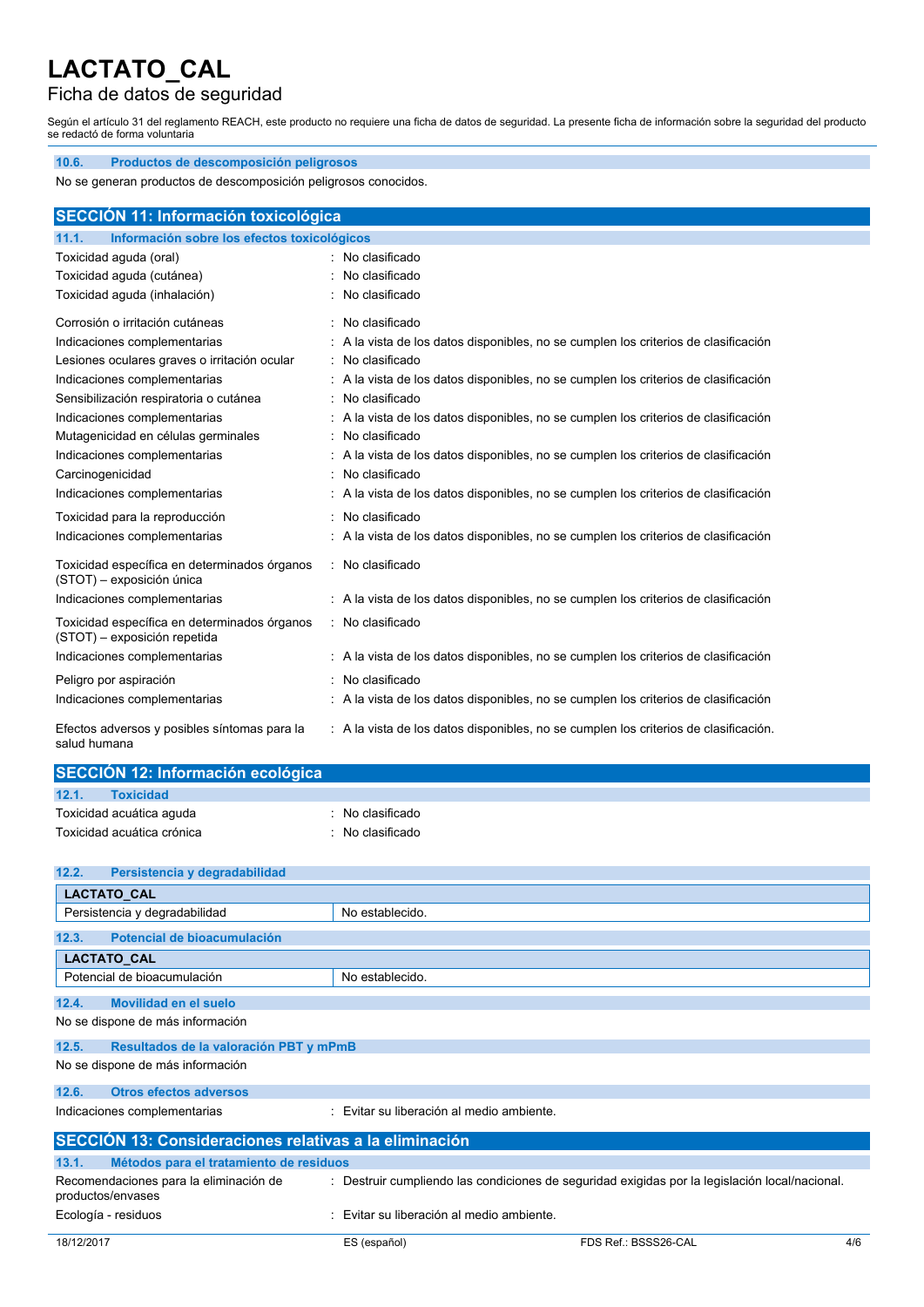## Ficha de datos de seguridad

Según el artículo 31 del reglamento REACH, este producto no requiere una ficha de datos de seguridad. La presente ficha de información sobre la seguridad del producto se redactó de forma voluntaria

| SECCIÓN 14: Información relativa al transporte                                                                                                                                                                        |                                                                                |  |  |
|-----------------------------------------------------------------------------------------------------------------------------------------------------------------------------------------------------------------------|--------------------------------------------------------------------------------|--|--|
| Según los requisitos de ADR / RID / IMDG / IATA / ADN                                                                                                                                                                 |                                                                                |  |  |
| 14.1.<br><b>Número ONU</b>                                                                                                                                                                                            |                                                                                |  |  |
| N° ONU (ADR)<br>N° ONU (IMDG)<br>N° ONU (IATA)<br>N° ONU (ADN)<br>$N^{\circ}$ ONU (RID)                                                                                                                               | : No aplicable<br>No aplicable<br>No aplicable<br>No aplicable<br>No aplicable |  |  |
| 14.2.<br>Designación oficial de transporte de las Naciones Unidas                                                                                                                                                     |                                                                                |  |  |
| Designación oficial de transporte (ADR)<br>Designación oficial de transporte (IMDG)<br>Designación oficial de transporte (IATA)<br>Designación oficial de transporte (ADN)<br>Designación oficial de transporte (RID) | No aplicable<br>: No aplicable<br>No aplicable<br>No aplicable<br>No aplicable |  |  |
| 14.3.<br>Clase(s) de peligro para el transporte                                                                                                                                                                       |                                                                                |  |  |
| <b>ADR</b><br>Clase(s) de peligro para el transporte (ADR)                                                                                                                                                            | : No aplicable                                                                 |  |  |
| <b>IMDG</b><br>Clase(s) de peligro para el transporte (IMDG)                                                                                                                                                          | : No aplicable                                                                 |  |  |
| <b>IATA</b><br>Clase(s) de peligro para el transporte (IATA)                                                                                                                                                          | : No aplicable                                                                 |  |  |
| <b>ADN</b><br>Clase(s) de peligro para el transporte (ADN)                                                                                                                                                            | : No aplicable                                                                 |  |  |
| <b>RID</b><br>Clase(s) de peligro para el transporte (RID)                                                                                                                                                            | : No aplicable                                                                 |  |  |
| 14.4.<br>Grupo de embalaje<br>Grupo de embalaje (ADR)<br>Grupo de embalaje (IMDG)<br>Grupo de embalaje (IATA)<br>Grupo de embalaje (ADN)<br>Grupo de embalaje (RID)                                                   | : No aplicable<br>No aplicable<br>No aplicable<br>No aplicable<br>No aplicable |  |  |
| 14.5.<br>Peligros para el medio ambiente<br>Peligroso para el medio ambiente<br>Contaminante marino<br>Otros datos                                                                                                    | : No<br>No<br>: No se dispone de información adicional                         |  |  |

## **14.6. Precauciones particulares para los usuarios**

### **- Transporte por vía terrestre**

- No hay datos disponibles
- **- Transporte marítimo**

No hay datos disponibles

**- Transporte aéreo**

No hay datos disponibles

**- Transporte por vía fluvial** No hay datos disponibles

**- Transporte ferroviario**

No hay datos disponibles